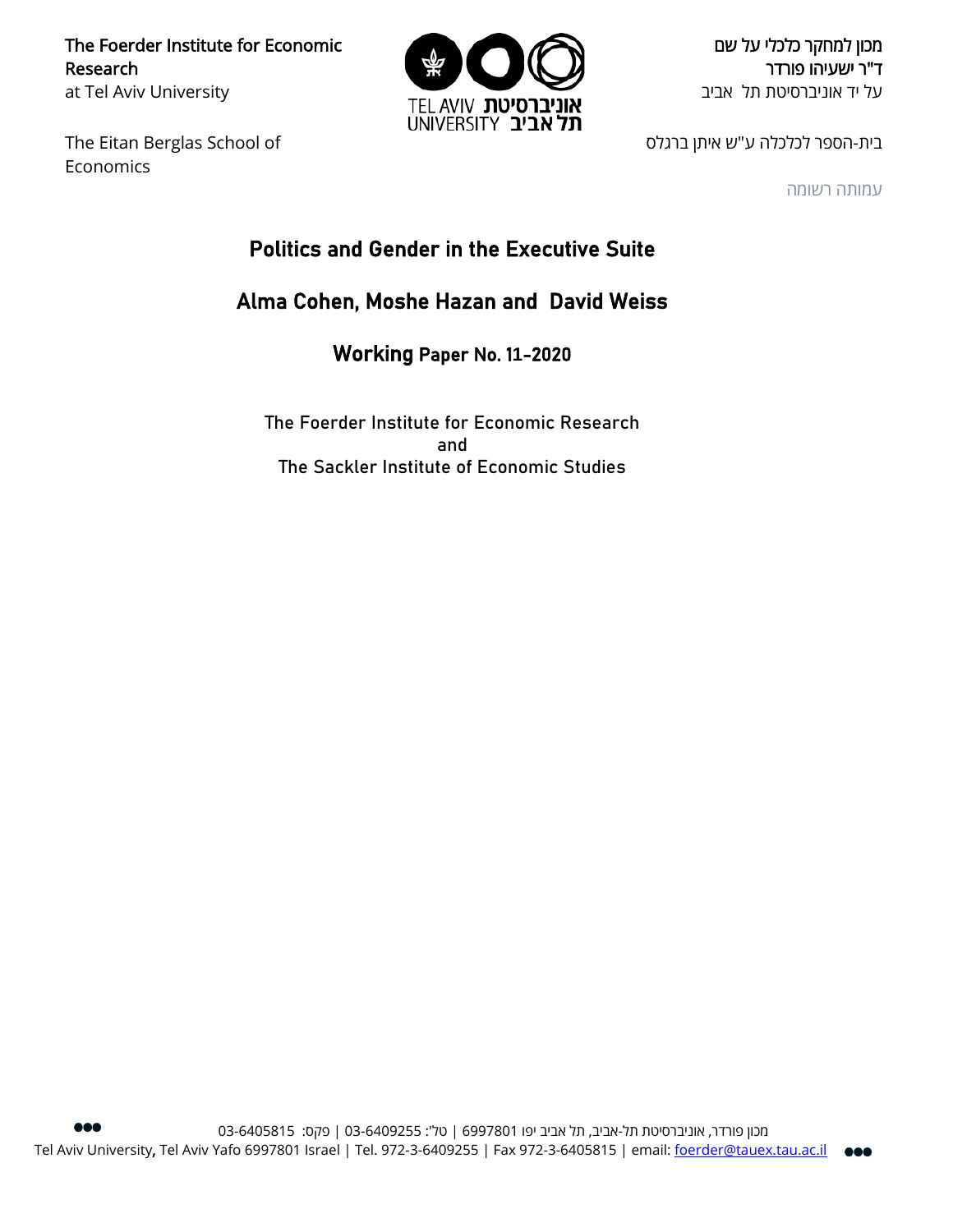# **Politics and Gender in the Executive Suite**<sup>∗</sup>

Alma Cohen† Moshe Hazan‡ David Weiss§

March 2020

#### **Abstract**

We investigate whether CEOs' political preferences are associated with the prevalence and compensation of women among non-CEO top executives at U.S. public companies. We find that "Democratic" CEOs are associated with more women in the executive suite. To explore causality, we use an event study approach to show that replacing a Republican with a Democratic CEO increases female representation. Additionally, we discuss how the lack of an association between CEO political preferences and gender diversity in the boardroom influences our interpretation of these results. Finally, gender gaps in the level and performance-sensitivity of compensation diminish, or disappear, under Democratic CEOs.

JEL: J16, J30, J33, J71, K00, M12, M14, M51, M52, G30

<sup>∗</sup>We thank Lucian Bebchuk, David Matsa, Itay Saporta, Analia Schlosser, and participants in the 2020 NYU/TAU Corporate Law Conference and the Harvard Law School Corporate Lunch Group for valuable comments and discussion, and Alon Bebchuk for excellent research assistance. Alma Cohen acknowledges financial support from the Israel Science Foundation and the Harvard Law School.

<sup>†</sup>Harvard Law School, Tel Aviv University, CEPR, and, NBER.

<sup>‡</sup>Tel-Aviv University and CEPR.

<sup>§</sup>Tel Aviv University.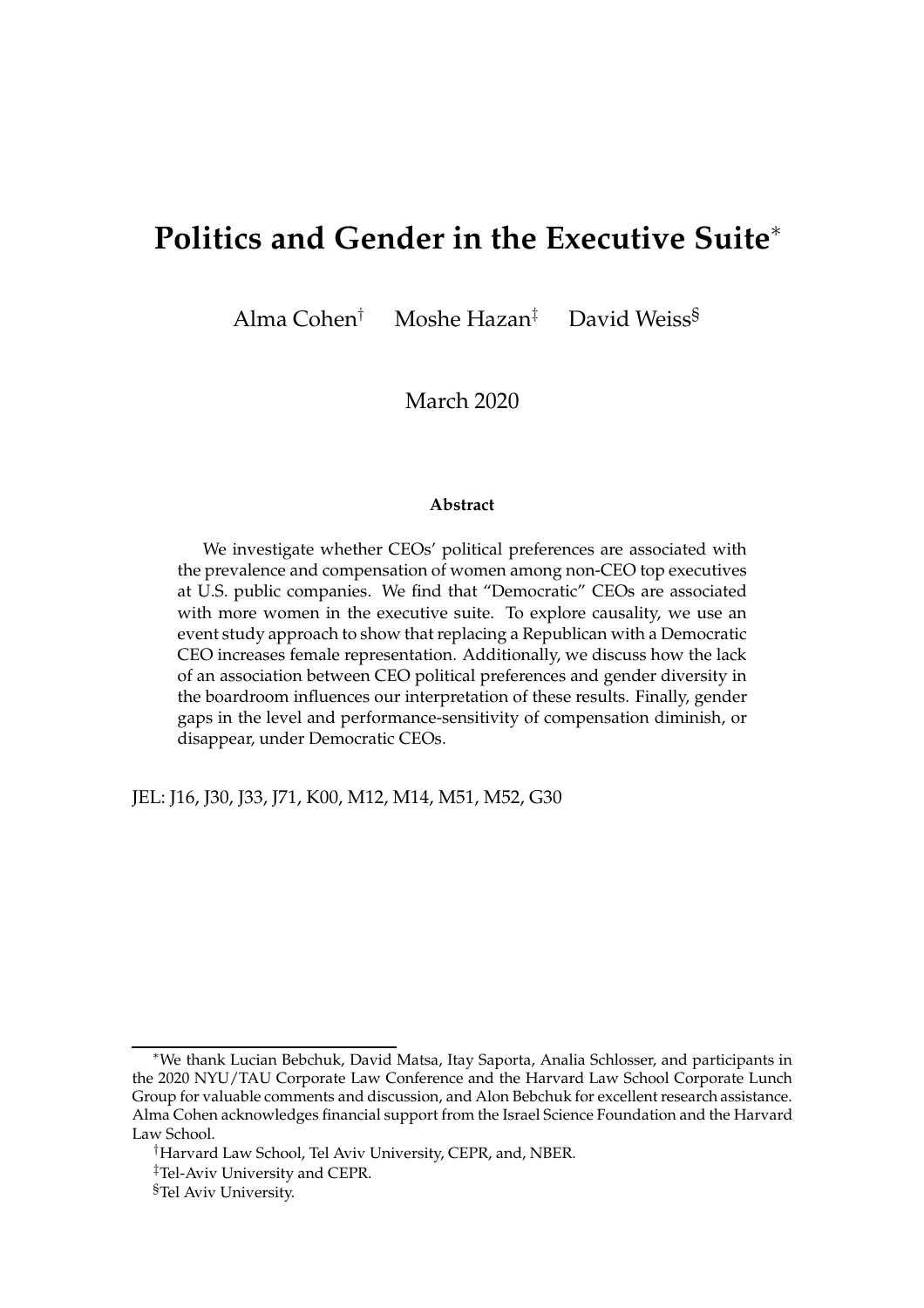### **1 Introduction**

This paper investigates the relationship between a CEO's political preferences and the representation of women on the CEO's executive team, as well as the level and structure of those executives' compensation. For U.S. companies ever listed in the S&P 1500 during the period 2000-2018, we combine information on CEOs' political preferences with data on non-CEO executives' gender and compensation.

We find that CEOs who favor the Democratic Party (Democratic CEOs), compared to those who favor the Republican Party (Republican CEOs), are associated with greater representation of women in the executive suite, and with a substantially lower, or nonexistent, gender wage gap among non-CEO top executives. To explore the direction of the correlation, we perform two exercises: (1) an eventstudy analysis of the effect of replacing a CEO with a successor whose political ideology differs on the representation of female executives, and (2) an analysis of the relationship between the CEO's political preferences and gender diversity on the corporate board of directors, to allay concerns that omitted-variable bias involving company-level attitudes toward women may be driving our results. The results of these exercises are consistent with CEOs' political preferences accounting for at least part of the patterns we see in the data. To the best of our knowledge, our study is the first empirical analysis of the interaction between CEOs' political preferences and the presence and compensation of women in the executive suite.

We hypothesize that, for a number of reasons, Democratic CEOs and Republican CEOs may have different attitudes toward female executives. First, Democratic CEOs may differ from Republican CEOs in their views regarding women's relative skill at business, which in turn may also affect the level and performance sensitivity of compensation packages they offer to women. Second, Democrats may tend more to support "affirmative action" for women in the workplace, in terms of both representation and pay. It is also plausible that a Republican CEO might tend to offer compensation keyed to outside job offers, which tend to be rarer and lower-paying for women, while Democratic CEOs might be more likely to offer equal pay for equal work. Third, Democratic CEOs might have had more exposure to career-focused women (e.g., in fundraising and other social activities), increasing both their comfort with such women and network-based hiring opportunities. Fourth, female executives are more likely than male executives to hold liberal political views (see [Cohen et al.](#page-27-0), [2019](#page-27-0)). To the extent that CEOs may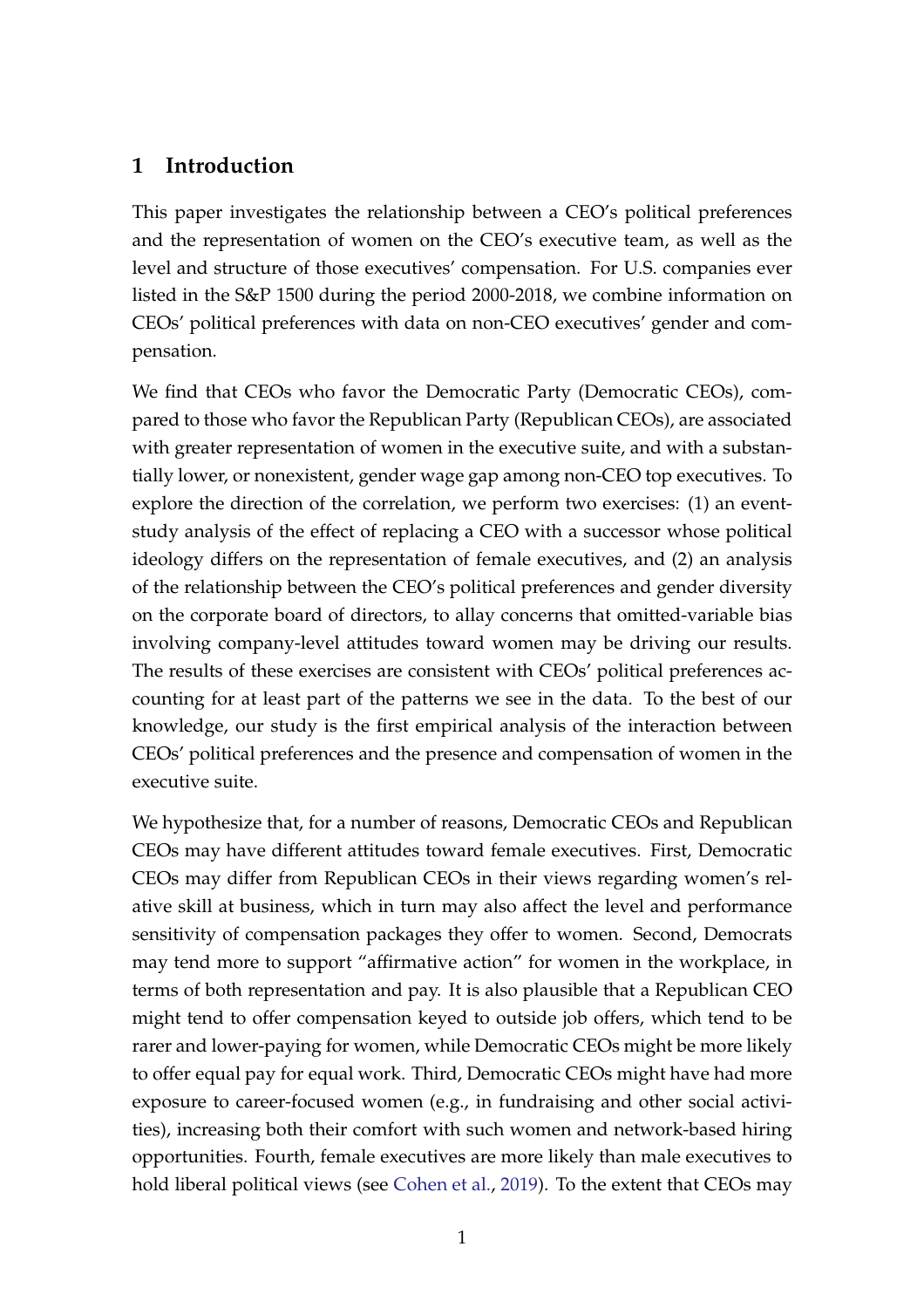feel more affinity towards executives with similar political views, Democratic CEOs may feel more affinity with female candidates for top executive positions than do Republican CEOs. That is, our results may be driven by CEOs preferring like-minded executives rather than by CEO gender preferences. Finally, introducing more women to the executive suite may well involve significant changes to the work environment and to corporate culture; if liberal (Democratic) CEOs are more open to change than conservative CEOs, they may be more willing to hire women. We do not take a stand as to which of these mechanisms may account for our results.

Alternatively, there may be omitted variable bias driving our results. For instance, a company may appoint a CEO of a certain political affiliation at the same time that it increases female representation in the executive suite; for example, companies whose strategies require interaction with or appeal to women might be more likely to hire both a Democratic CEO and more female top executives. Similarly, companies whose strategies require interaction with or appeal to Democratic audiences (e.g., increased commitment to the practice of corporate social responsibility [\(Di Giuli and Kostovetsky](#page-27-1), [2014\)](#page-27-1)) might be more likely to have both a Democratic CEO and more female top executives. We present evidence, discussed below, suggesting that CEO preferences are at least partly responsible for the association we document.

Our analyses draw on data about the personal political contributions of CEOs compiled for a companion paper [\(Cohen et al.](#page-27-0), [2019\)](#page-27-0). Implicitly, we assume that contributing significantly more to one party than another signifies a strong personal preference for the former. This assumption is supported by the literature, as discussed in Section [2.](#page-6-0) We merge our data on CEOs' political preferences with several datasets (such as ExecuComp, Compustat, and Form 4 equity reports); the merged data allow us to measure the gender diversity of the executive suite and executive compensation. We discuss the construction of our data in Section [2.](#page-6-0)

Using an OLS analysis, we find that companies led by Democratic CEOs are associated with a significantly higher fraction of female executives than those run by Republican CEOs. Specifically, a Democratic CEO employs 13% more female executives than does a Republican CEO, after controlling for company characteristics and company fixed effects. To investigate whether it is the CEO's political preference that affects representation of female executives, we use an event-study approach, where the event is the replacement of a CEO. We show that replacing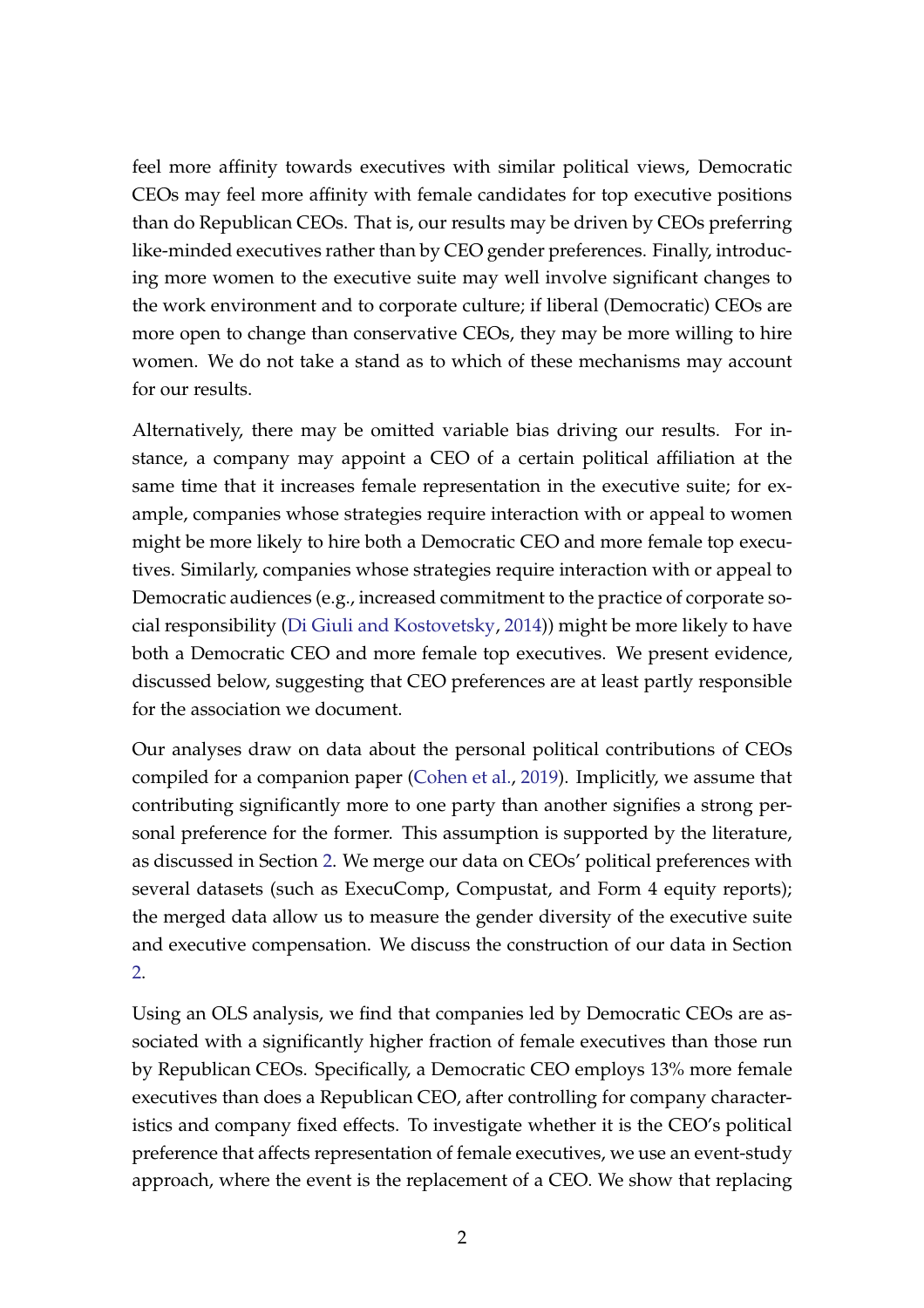an outgoing Republican CEO with an incoming Democratic CEO, as compared to an incoming Republican CEO, yields increased female representation among non-CEO executives by as much as 40% over three years, and this effect is statistically significant. $1$ 

Using ExecuComp data on executive compensation, we then show that female executives are paid about 7-10% less than their male counterparts, a gender pay gap that is comparable to what has been documented in the literature discussed below. This pay gap almost entirely disappears, however, under a Democratic CEO. Statistically, we cannot reject the hypothesis that there is no gender wage gap among executives under Democratic CEOs. Thus, our findings indicate that the gender pay gap documented in the literature can be accounted for by the political preferences of a company's CEO.

We also find that the performance sensitivity of compensation is lower for female executives than for their male counterparts. We use three standard measures for performance sensitivity of pay. First, women receive a higher "cash ratio," defined as the ratio of salary and bonus to total compensation; a higher cash ratio implies lower equity-based compensation. We show that differences in cash ratio between men and women are eliminated when a company is run by a Democratic CEO. Second, women receive lower incentives as measured by both the stock-price and the stock-volatility sensitivities of their stock-option packages (commonly termed "delta" and "vega" respectively). These gender gaps in pay structure largely disappear when a company has Democratic CEO.

To further explore whether our findings can be explained by CEO political preferences, at least in part, rather than fully by omitted variables characterizing companies as described above, we examine whether CEOs' political preferences are associated with the presence of more women on the corporate board. To the extent that the association between Democratic CEOs and a larger prevalence of women in the executive suite is driven by company characteristics or circumstances that benefit from including women in the company's leadership, Democratic CEOs could also be expected to be associated with more women on the board. By contrast, if the association between Democratic CEOs and more women in the executive suite is due to CEOs' political preferences, the association between Democratic CEOs and more women on the board should be weaker or even non-existent. This is as CEOs exercise more influence and discretion over

<span id="page-4-0"></span><sup>&</sup>lt;sup>1</sup>Replacing an outgoing Democratic CEO with an incoming Republican CEO, as compared to an incoming Democrat, yields a decline in female executive representation of about 13% over three years, but this finding is not statistically significant.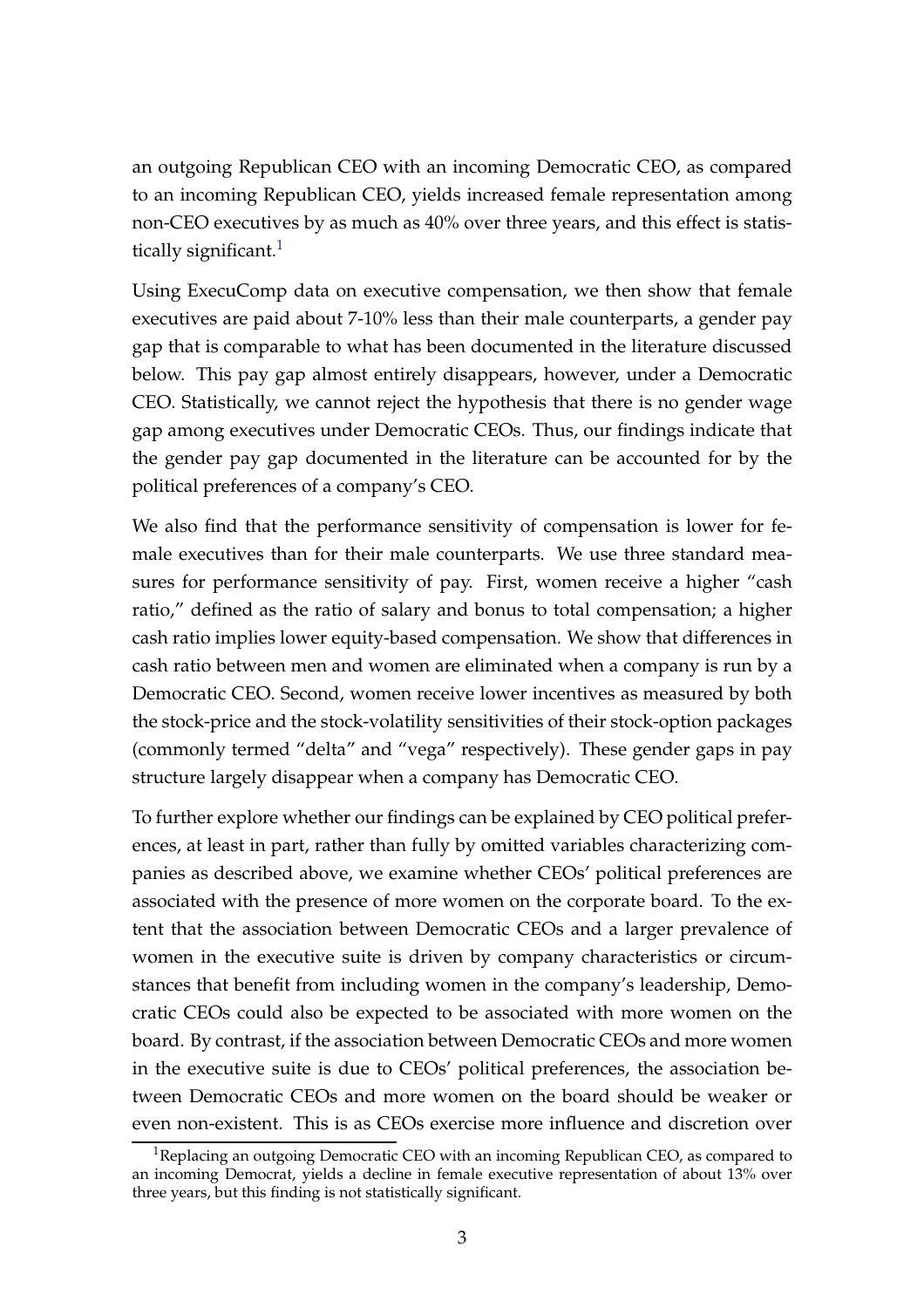the gender composition of the executive team than over that of the boardroom for two reasons. First, CEOs have more power over appointments of the top executives who report to them than over the selection of directors; second, corporate decision-makers face discretion-reducing pressure from institutional investors to appoint women to the board of directors.

Using both OLS analysis and an event-study approach, we find no evidence that the political preferences of CEOs are associated with the gender composition of corporate boards. Though this evidence is merely suggestive, these findings are consistent with CEOs' political preferences being at least partly responsible for our findings.

To the best of our knowledge, this paper is the first to investigate the relationship between the incidence and compensation of females among companies' top executives and CEOs' political preferences. Significant literatures exist on both subjects, however, and our work seeks to contribute to each of them.

There is a large literature on gender and non-CEO executives in the US. Studies on the gender composition of the executive suite include [Matsa and Miller](#page-28-0) [\(2011\)](#page-28-0); [Bell](#page-27-2) [\(2005](#page-27-2)) and studies on gender gaps in pay in the executives suite include [Bertrand and Hallock](#page-27-3) [\(2001](#page-27-3)); [Munoz-Bullon](#page-28-1) [\(2010\)](#page-28-1); [Gayle et al.](#page-28-2) [\(2012\)](#page-28-2); [Albanesi et al.](#page-27-4) [\(2015](#page-27-4)); [Newton and Simutin](#page-28-3) [\(2015](#page-28-3)); [Carter et al.](#page-27-5) [\(2017](#page-27-5)); [Quintana-Garcia and Elvira](#page-28-4) [\(2017](#page-28-4)). To date, however, this significant body of work has not examined how the prevalence of female executives, and the level and structure of their pay, are associated with the political preferences of companies' CEOs.

In the literature on the political preferences of U.S. CEOs, studies that examine the distribution of CEO preferences for each of the major parties include [Bonica](#page-27-6) [\(2016\)](#page-27-6) and [Cohen et al.](#page-27-0) [\(2019\)](#page-27-0). Scholars have also documented associations between CEOs' political preferences and various choices made by their companies, including behavior in mergers and acquisitions [\(Elnahas and Kim,](#page-28-5) [2017](#page-28-5)), riskiness of investments and level of corporate debt [\(Hutton et al.](#page-28-6), [2014](#page-28-6)), tax sheltering [\(Francis et al.,](#page-28-7) [2016](#page-28-7)), lobbying [\(Unsal et al.,](#page-28-8) [2016](#page-28-8)), types of litigation [\(Hutton et al.,](#page-28-9) [2015\)](#page-28-9), corporate social responsibility [\(Di Giuli and Kostovetsky](#page-27-1), [2014\)](#page-27-1), transparency of political spending [\(Cohen et al.](#page-27-0), [2019\)](#page-27-0), pay dispersion and diversity in the executive suite [\(Chin and Semadeni,](#page-27-7) [2017](#page-27-7)), and dividend policy [\(Bayat and Goergen](#page-27-8), [2020](#page-27-8)). However, this body of work has not considered how CEOs' political preferences are associated with gender-related choices by their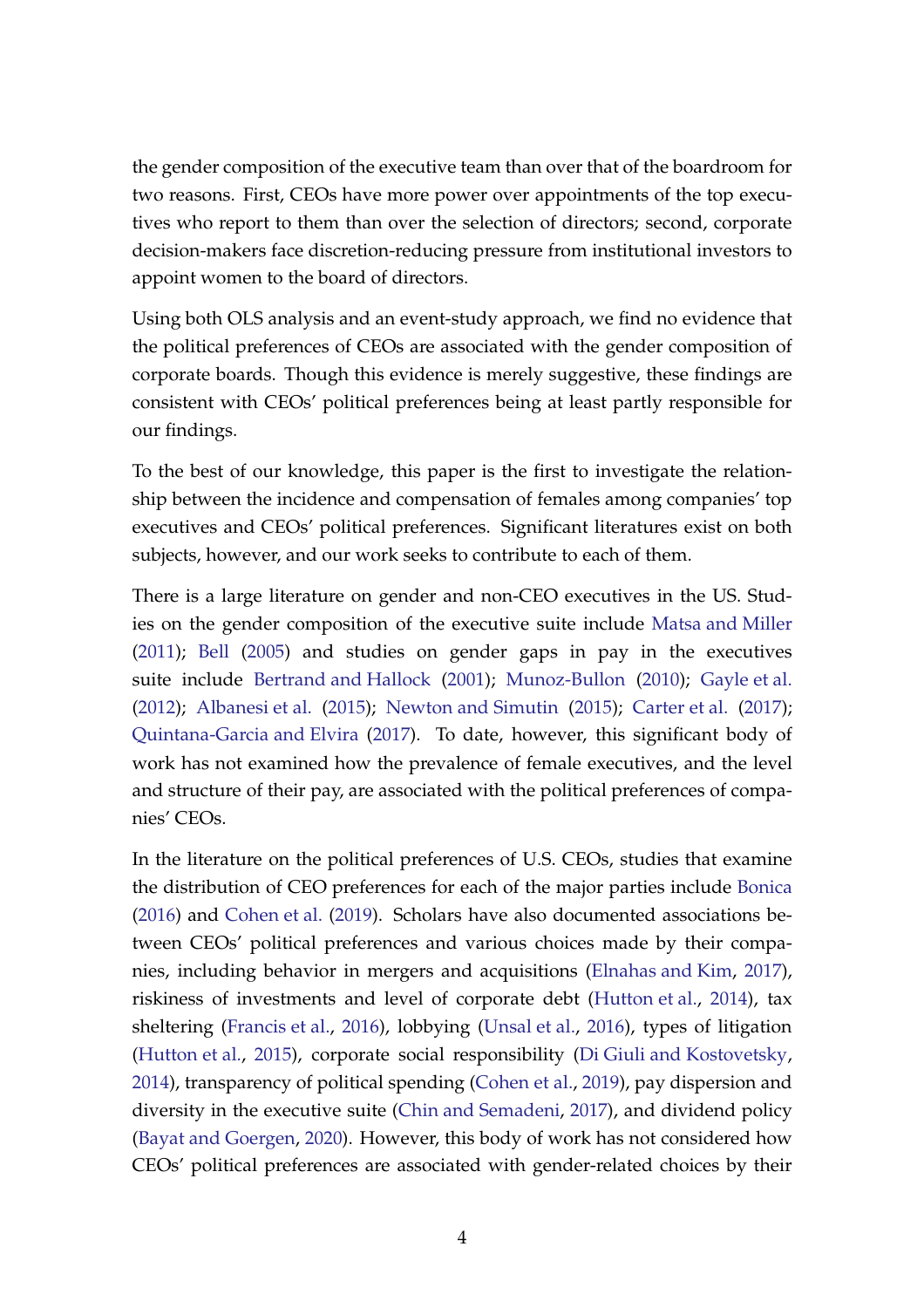companies.[2](#page-6-1)

We proceed as follows. Section [2](#page-6-0) describes our data sources and the calculation of our main variables of interest. Section [3](#page-14-0) studies how the political preferences of a CEO influence the gender composition of the executive suite, and analyzes our event study. Section [4](#page-19-0) examines differences in level and structure of compensation between men and women in light of the CEO's political preferences. Section [5](#page-24-0) examines the association between CEO political preferences and gender composition on the the board of directors. Finally, section [6](#page-26-0) concludes.

#### <span id="page-6-0"></span>**2 Data and Summary Statistics**

This section describes how we build our data sets and construct our main variables of interest. Section [2.1](#page-6-2) describes the companies that make up our data universe, and the financial information we collect on them. Section [2.2](#page-7-0) describes the two samples of corporate executives that we employ for our analyses, drawn from ExecuComp and Form 4 data. Section [2.3](#page-9-0) describes how we infer an executive's gender, if it is not explicitly given in any of our data sources, and how we calculate our stock-option-based measures of incentive pay (delta and vega). Section [2.4](#page-9-1) describes the source of our data on the gender composition of the boards of directors of companies in our sample. Section [2.5](#page-9-2) explains in detail how we determine the political preferences of the CEOs in our sample. Section [2.6](#page-12-0) provides summary statistics of the main variables used in our analyses.

#### <span id="page-6-2"></span>**2.1 Companies**

Our sample consists of executives at companies included in the S&P 1500 at any point in the time period 2000-2018. The S&P 1500 is a composite index that combines three separate indices: the S&P 500, which consists of 500 companies with large market capitalization (currently, \$6.1 billion or more); the S&P MidCap 400, consisting of 400 companies with medium capitalization (currently, between \$1.6 and \$2.8 billion); and the S&P SmallCap 600, consisting of 600 companies with small capitalization (currently, between \$450 million and \$2.1 billion) (S&P Dow Jones 2019, p. 6). In the aggregate, the S&P 1500 represents about 90% of total U.S.

<span id="page-6-1"></span><sup>&</sup>lt;sup>2</sup>Though we are unaware of other papers on how CEOs' political preferences influence gender issues in corporate America, [Cohen and Yang](#page-27-9) [\(2019](#page-27-9)) examines how judges appointed by Republicans and by Democrats treat female defendants. The authors find that Republican-appointed judges give shorter sentences to female defendants. Similarly, [Carnahan and Greenwood](#page-27-10) [\(2018\)](#page-27-10) show that law firms with more politically liberal partners, as measured by their political contributions, are more likely to hire female associates.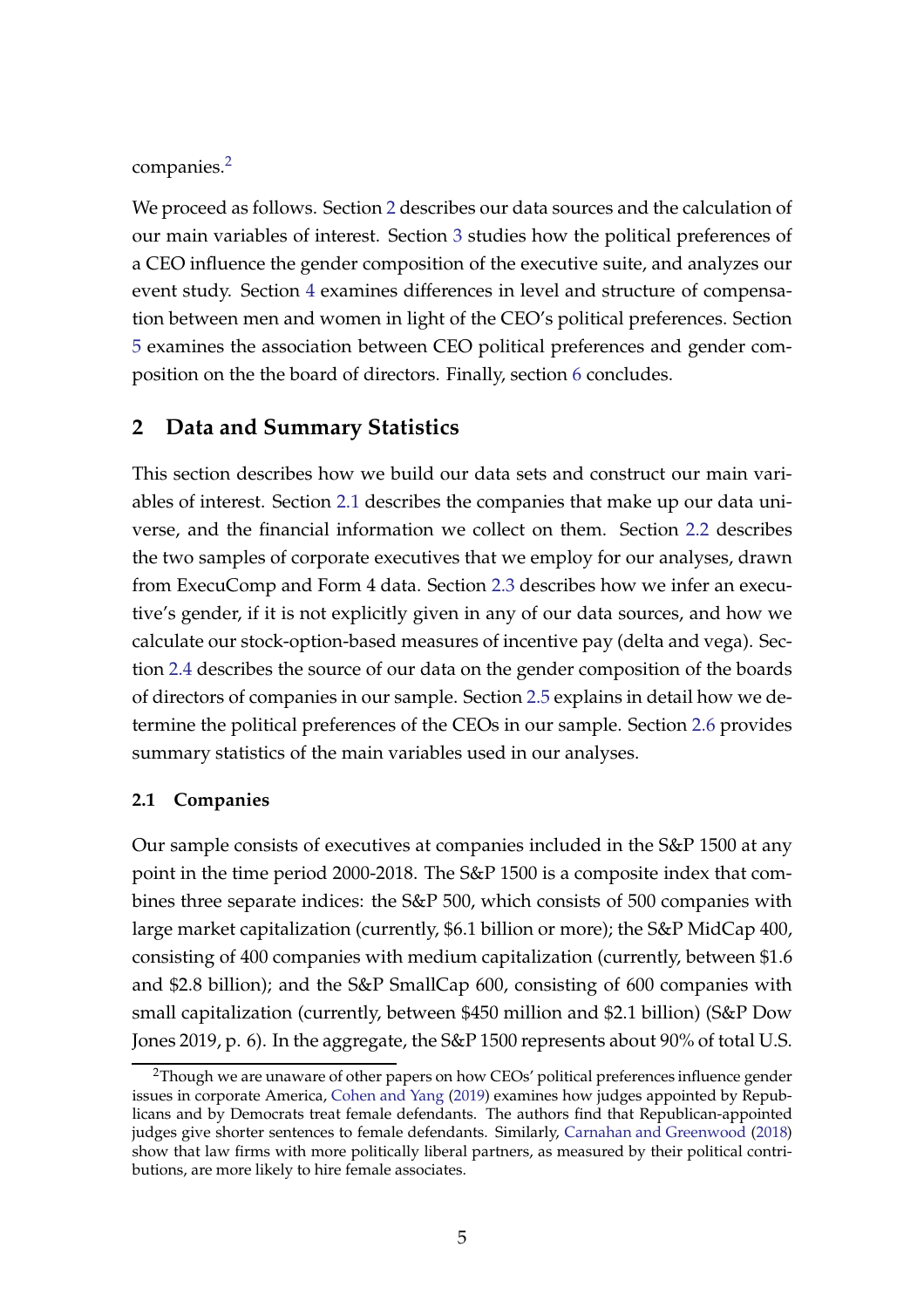market capitalization. Thus our sample encompasses the executives, including CEOs, of companies that represent the great majority of public-company assets.

In addition to data on executives at these companies, we collect corporate financial information from the Compustat database. Specifically, we obtain information on industry (SIC code), headquarters location, assets, return on assets, bookto-market ratio, cash, dividends, and total debt.

### <span id="page-7-0"></span>**2.2 Executives**

Our primary source of information on CEOs and top executives of public companies is Standard & Poor's ExecuComp database, which covers companies in the S&P 1500 index. For all of the highest-paid executives (including CEOs), Execu-Comp provides total compensation (TDC1), stock compensation, age, title, and gender. $3$  From these data, we can also infer a CEO's tenure.

We complement the ExecuComp dataset with Form 4 filing data from the Securities and Exchange Commission (SEC), accessed via EDGAR. These are reports made in compliance with Section 12 of the Securities Exchange Act of 1934, which requires every director, officer, or owner of more than 10% of a company's equity to report to the SEC his or her relationship to the company and information on any acquisitions or dispositions of company securities.<sup>[4](#page-7-2)</sup> Under the assumption that all officers transact in the company stock, these data should allow us to paint a complete picture of the officers in a firm.

To assess the reliability of Form 4 data, we first check whether the executives listed in ExecuComp, also appear in the Form 4 data. Very few executives who appear in ExecuComp are absent from our Form 4 data. We then check whether

<span id="page-7-1"></span><sup>&</sup>lt;sup>3</sup>TDC1 includes stock options granted, as valued by Black-Scholes, which is the appropriate measure for our purposes, widely used in the literature. TDC2 includes the value of options exercised. As a robustness exercise, we re-perform all of our exercises using TDC2. The results are largely unchanged, and are thus omitted from the paper.

<span id="page-7-2"></span><sup>&</sup>lt;sup>4</sup>The definition of a corporate officer is less clear-cut than it seems. Though state statutes and corporate by-laws typically define the role clearly with regard to day-to-day operation of a firm, the term is not well defined in the Securities and Exchange Act of 1934 with reference to the responsibility to report transactions. It is not clear whether the failure to define the term was a legislative mistake or an assumption that the term would be defined in keeping with contemporaneous usage in the corporate world. Thus the term has been the subject of multiple SEC rules and court cases over the years. It is the general counsel's role to decide who does and does not meet the definition of an officer, in keeping with the general counsel's understanding of the law. Guidelines exist for designating the role of "officer" in a firm. For instance, [Hurley](#page-28-10) [\(1975](#page-28-10)) discusses the history of the definition of an officer under the 1934 act and recommends three criteria: likelihood of obtaining confidential information, responsibility for corporate policy, and participation in the executive council.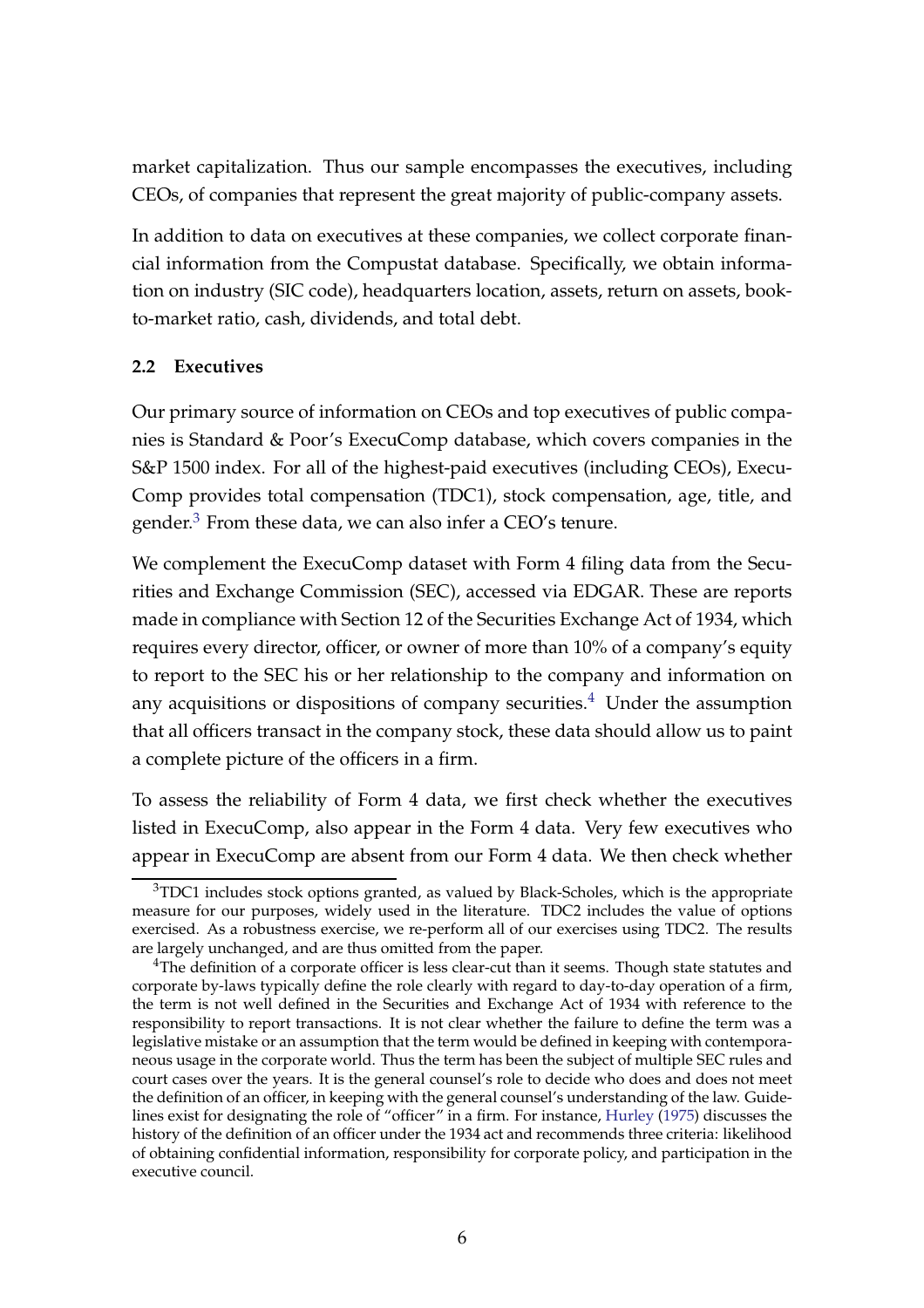executives employed at a given firm in our database are observed at a high frequency, such that we can accurately infer their continued employment. The vast majority of executives file reports annually, such that their presence in our data is continuous. For completeness, we assume that an executive who files a Form 4 report at least once every 4 years is continuously employed. Overall, less than 3% of our observations involve such imputations, and the vast majority of those are cases of an executive filing a Form 4 report for 1-2 years. Furthermore, we find no systematic differences in the frequency of imputations between male and female executives under CEOs of different political preferences.

We then merge the Form 4 data by company and year with our ExecuComp data to produce a more comprehensive list of executives by company-year.<sup>[5](#page-8-0)</sup>

As noted, using Form 4 data allows us to identify a larger set of corporate executives than merely the most highly paid. This advantage is crucial for our ability to perform the event-studies described below in Section [3.2.](#page-15-0) A second advantage of using Form 4 data is that the size of the executive suite in these data is comparable to that of the corporate board. This similarity allows for a more direct comparison of the implications of a CEO's political preferences on the gender composition of the executive team with that of the corporate board, as we will discuss in Section [5.](#page-24-0)

The disadvantage is that we lack a full set of information about these observations, including compensation packages and gender, age, and other demographic characteristics.[6](#page-8-1) All of our analyses of the representation of women in the executive suite use two samples: the sample of all executives appearing in ExecuComp (the "ExecuComp sample") and the union of executives appearing in the amalgamation of information on executives from ExecuComp and Form 4, described here (the "Form 4 sample").

<span id="page-8-0"></span><sup>&</sup>lt;sup>5</sup>We merge the two datasets in two phases. First, within each company we merge exact matches of last names with the same first and middle initial. Second, we match names using the Stata algorithm "matchit", which assigns a score to the relative similarity of the strings. Any match with a similarity score of less than 0.67 is manually checked; this cutoff was chosen after examining samples at various cutoffs and determining 0.67 to be an excellent measure of match quality. An example of a match performed in this way is Anthony Fadell of Apple Computers. In ExecuComp he is listed as Tony Fadell; in Form 4 he is listed as Anthony Fadell. The lack of matching first initials means that we only merge successfully in the second phase. Because the score of the match between the strings "Anthony Fadell" and "Tony Fadell" is only 0.59, we manually confirm that this is indeed the same person (in that Tony is a common nickname for Anthony).

<span id="page-8-1"></span><sup>&</sup>lt;sup>6</sup>We discuss below how we infer an executive's gender from his or her name.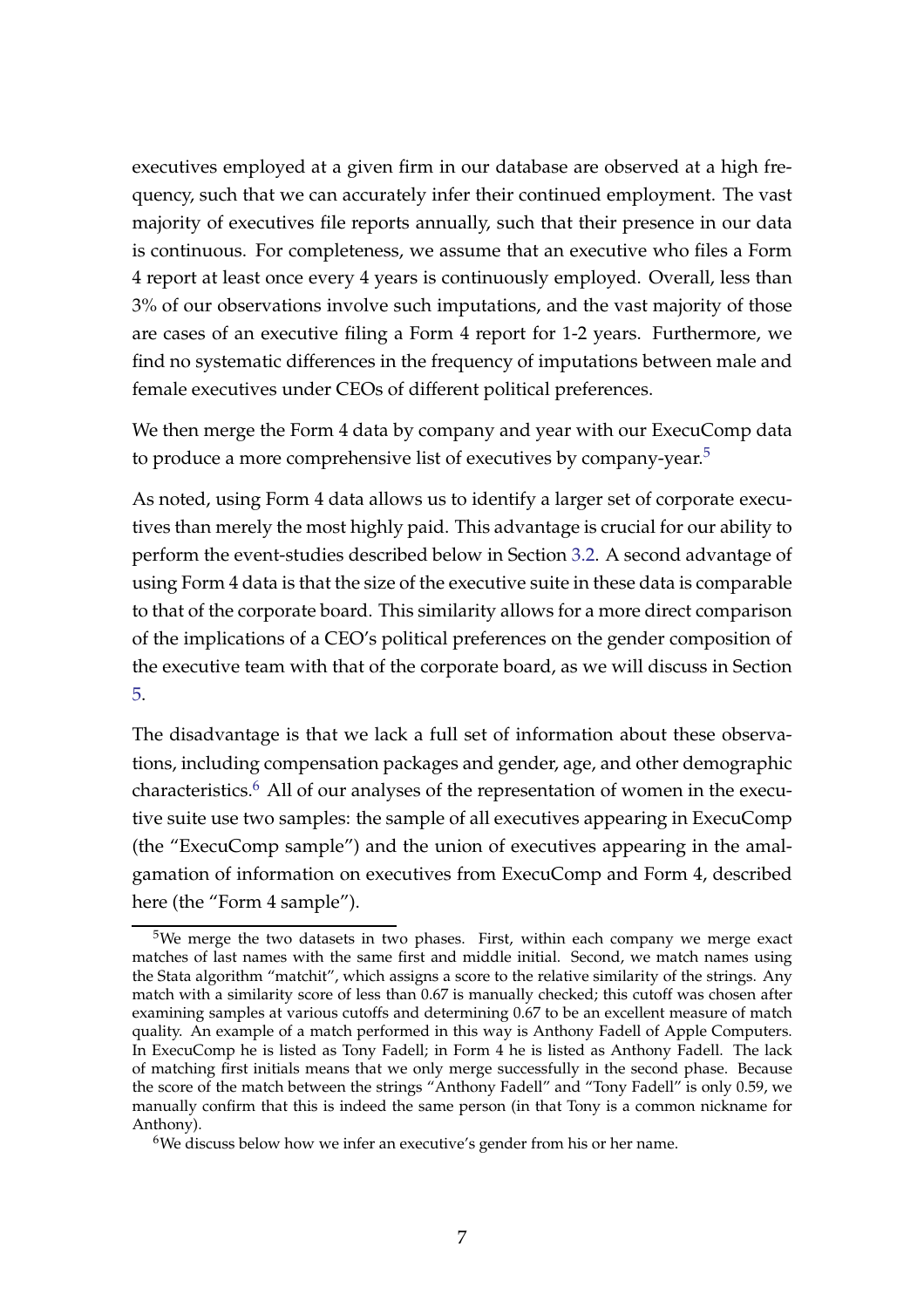#### <span id="page-9-0"></span>**2.3 Gender and Compensation**

Form 4 provides no data on gender; ExecuComp includes gender beginning in 2007. We thus determine gender by means of textual analysis of executives' first names, performed by gender-api.com. In cases for which we have data from both gender-api.com and ExecuComp, they agree about 90% of the time, increasing our confidence in this source of data. When they disagree, we defer to the gender listed in ExecuComp.

We only have compensation data for executives listed in ExecuComp. To supplement that data, which specifies total compensation, we also calculate each executive's delta and vega, or the price and volatility sensitivities, respectively, of their stock-option portfolios.[7](#page-9-3)

### <span id="page-9-1"></span>**2.4 Board of Directors**

Using data on corporate boards from Form 4, we calculate for each year the fraction of each board that is female. Again, data on gender come from genderapi.com.

### <span id="page-9-2"></span>**2.5 Political Preferences**

We obtain information on CEOs' contributions to political parties from records made public by the Federal Election Commission (FEC). This is not a straightforward task; it involves linking the two datasets using names and companies, and inferring political preferences from contributions. We describe this process more fully in a related paper [\(Cohen et al.](#page-27-0), [2019\)](#page-27-0); here we will merely point out some of the issues that we encounter.

The first issue is how to infer a political preference from data about CEOs' political contributions to Democrats or Republicans. For instance, consider a donation to a political action committee (PAC) that funds candidates. A PAC may be Democratic or Republican, in which case its political preference is obvious; alternatively, it may be associated with a company or a movement. In such cases, we infer the political preference of the PAC from its contributions. For further details, we refer readers to [Cohen et al.](#page-27-0) [\(2019](#page-27-0)).

Because many CEOs make significant contributions in some years but not others, we define a CEO's political preference in a given year by examining his or her

<span id="page-9-3"></span><sup>&</sup>lt;sup>7</sup>We do so using the procedure outlined in [Core and Guay](#page-27-11) [\(2002](#page-27-11)), and using code developed by Kai Chen and graciously made available on his website. His code is in turn based on that published on Lalitha Naveen's website, used for her paper [\(Coles et al.](#page-27-12), [2006](#page-27-12)).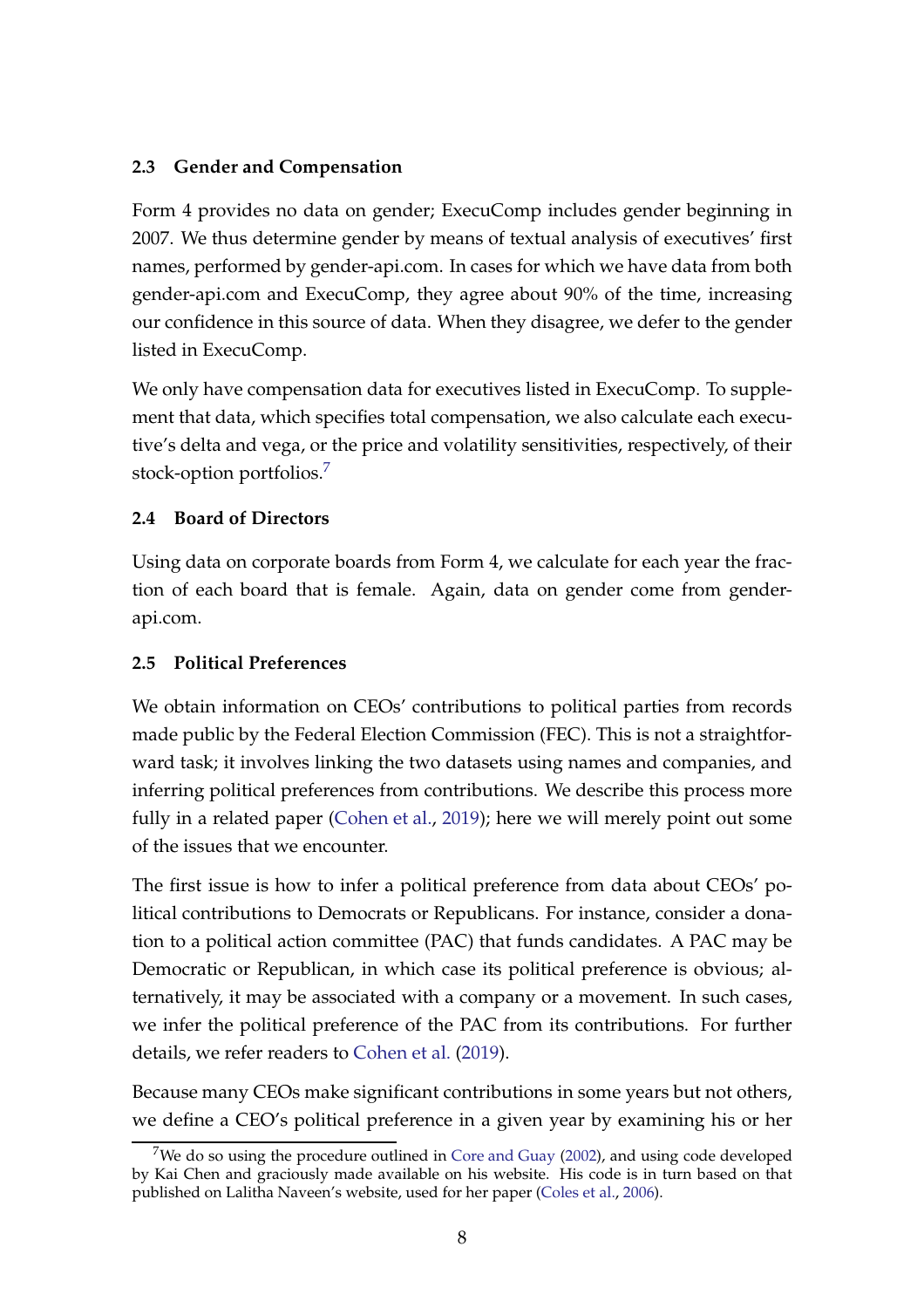contributions during the four preceding years and the three subsequent years. Thus, for each CEO, we calculate the fraction of contributions that flows to each of the two parties during these time periods. We have verified that using a somewhat shorter or longer time window would produce qualitatively similar results. If the fraction of a CEO's donations that flows to Republicans (Democrats) in a given year is at least 67%, we classify the CEO as a Republican (Democrat) that year. If neither party received at least 67% of donations, we classify the CEO as Neutral in that year. $8$ 

We do not allow for our CEOs' political preferences to change over time; instead, we use a CEO's mode political preference. For example, a CEO who was classified as a Democrat in 2000-2003 and as a Republican thereafter would be classified as Republican. Should there be no clear mode, we use the average fraction of donations to Republicans over the years. If this average is at least 0.67, we designate the CEO a Republican; if it is less than 0.33, we designate the CEO a Democrat. Others are designated Neutral.

One issue is that many CEOs cannot be matched with FEC contributions, either because they have made none or because their contributions cannot be matched with FEC records with sufficient confidence using our methodology. We assume these CEOs to be Neutral.<sup>[9](#page-10-1)</sup>

Two questions arise from the approach described above. The first is whether CEO preferences are constant over time. The second is whether our measure captures CEOs' actual political preferences, as opposed to strategic considerations.

That CEOs' political preferences are constant over time is an assumption accepted by much of the literature [\(Hutton et al.,](#page-28-6) [2014,](#page-28-6) [2015](#page-28-9); [Elnahas and Kim](#page-28-5), [2017](#page-28-5); [Bayat and Goergen](#page-27-8), [2020](#page-27-8)) and by this study. Both our data and that of the aforementioned papers show very little change over time in the pattern of donations by individual CEOs. Further, [Bonica](#page-27-6) [\(2016\)](#page-27-6) explicitly compares the consistency of the partisan leanings of individual Fortune 500 directors and CEOs across election cycles with those of other individual donors; he shows that both corporate elites and other individual donors are highly partisan in their contributions, giving mostly to a single party in a given election cycle, indicating a strong partisan preference. He then shows that this partisan preference of corporate elites in one

<span id="page-10-0"></span> $8$ As a robustness check, we also perform all of our exercises using a cutoff of 75% of contributions to a given party as the threshold for being identified with that party. The results are largely unchanged and are thus omitted from the paper.

<span id="page-10-1"></span><sup>&</sup>lt;sup>9</sup>As a robustness test, we reperform all of our exercises without these missing CEOs. The results are largely unchanged and are thus omitted from the paper.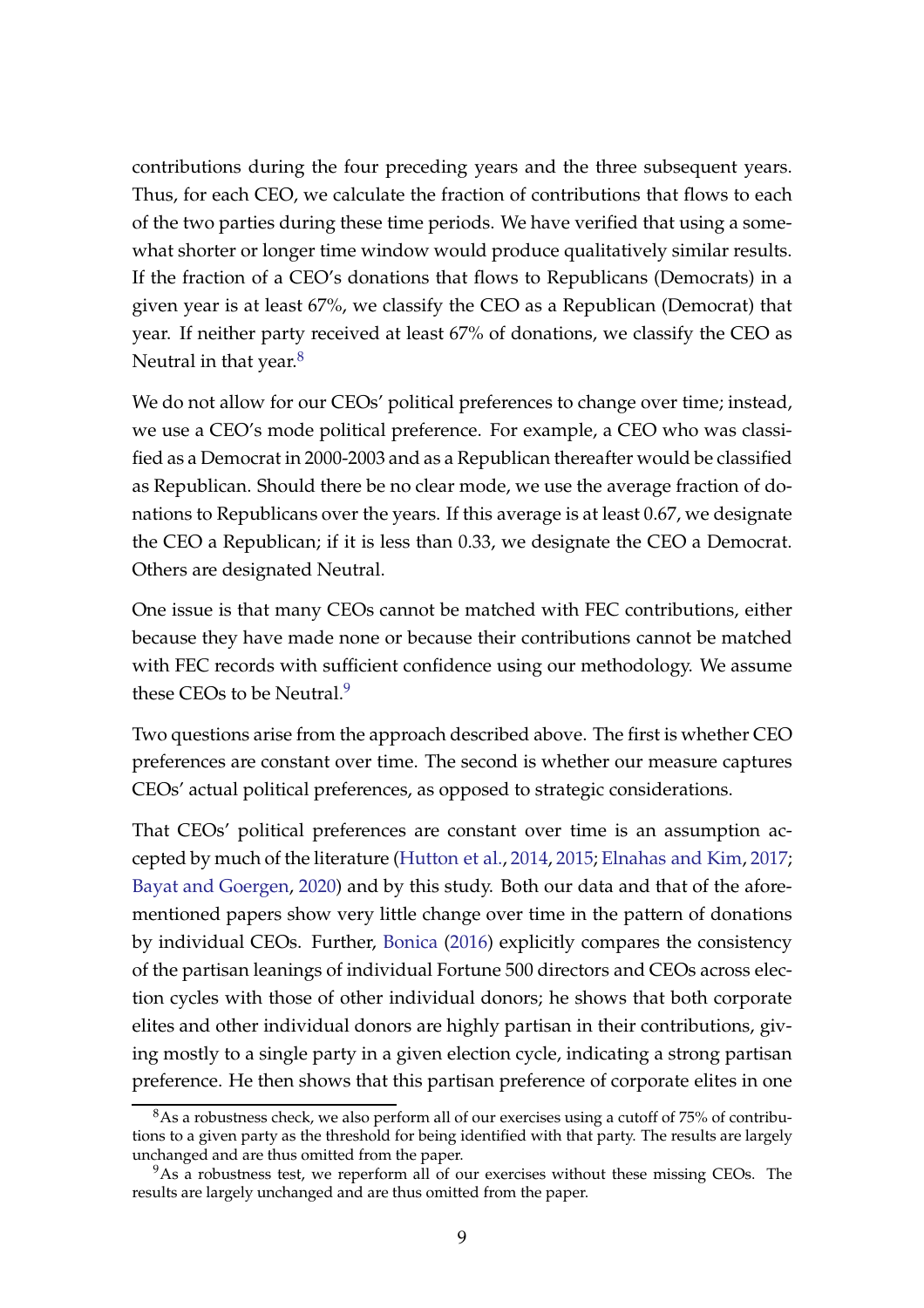election cycle are very strongly associated with the partisan lean of donations in the next election cycle, a pattern that is strikingly similar to that of other individual political contributors. Overall, the empirical evidence suggests that CEOs' personal political preferences of CEOs are indeed constant, like those of the public at large, a finding that is consistent with the notion that party identification forms during adolescence and remains constant thereafter [\(Green et al.,](#page-28-11) [2002\)](#page-28-11).<sup>[10](#page-11-0)</sup>

We next examine whether political contributions reflect personal beliefs. [Bonica](#page-27-6) [\(2016\)](#page-27-6) performs a number of analyses to determine whether corporate elites make political donations to advance their personal preferences or their business interests. His first argument is that, if a political contribution is a strategic investment to gain access or influence over politicians, such money should be much more likely to flow to the candidate likely to win. Corporate elites gave only 46% (38%) of their donations to winners in 2008 (2012), when Democrat Barack Obama won the presidency, a pattern consistent with corporate elites' overall Republican lean-ings and inconsistent with "picking winners" for purposes of influence.<sup>[11](#page-11-1)</sup> [Bonica](#page-27-6) [\(2016\)](#page-27-6) also shows that corporate elites donate substantially to presidential candidates, while corporate PACs are more focused on congressional races, which he designates as more likely avenue for political access than presidential contributions.[12](#page-11-2) Furthermore, as noted earlier, corporate elites typically donate largely to a single political party, as do other individual donors; more strategic corporate PACs distribute donations much more evenly between the two major parties.<sup>[13](#page-11-3)</sup> Interestingly, Bonica shows that corporate PACs shift their contributions toward the political party currently in power, a pattern that suggests they may indeed be trying to buy influence. By contrast, corporate elites donate more (in total

<span id="page-11-0"></span> $10$ Relatedly, [Fremeth et al.](#page-28-12) [\(2013\)](#page-28-12) track contributions by individual CEOs before, during, and after their tenure at the helm of S&P 500 firms, between 1991 and 2008, and find that such contributions increase dramatically during their service as CEOs. Their online appendix presents some evidence that, while serving as CEOs, executives contribute slightly more to the Democratic Party (but not to Democratic candidates). These results are not robust, however, due to data issues and to the small sample of CEOs observed to have donated before their tenure. The authors conclude that individual CEOs' partisan leanings are not strongly affected by employment as a CEO.

<span id="page-11-1"></span> $11$ Relatedly, [Bonica](#page-27-6) [\(2016](#page-27-6)) documents little "hedging" behavior among corporate elites who contribute to presidential nominees. The vast majority donate to only one party.

<span id="page-11-2"></span> $12$ Bonica, looking only at contributions to congressional elections, finds that corporate elites are much less likely to pick winners than are corporate PACs, and only slightly more likely to pick winners than itemized individual donors (members of the general public who contribute more than \$200), who in turn are somewhat better at picking winners than smaller donors. This pattern further supports the idea that corporate elites are not trying to buy access, even with congressional contributions.

<span id="page-11-3"></span> $13$ [Cooper et al.](#page-27-13) [\(2010](#page-27-13)) show that the number of candidates a corporate PAC supports is correlated with subsequent abnormal stock-market returns, suggesting that these PACs are indeed focused on firm profits.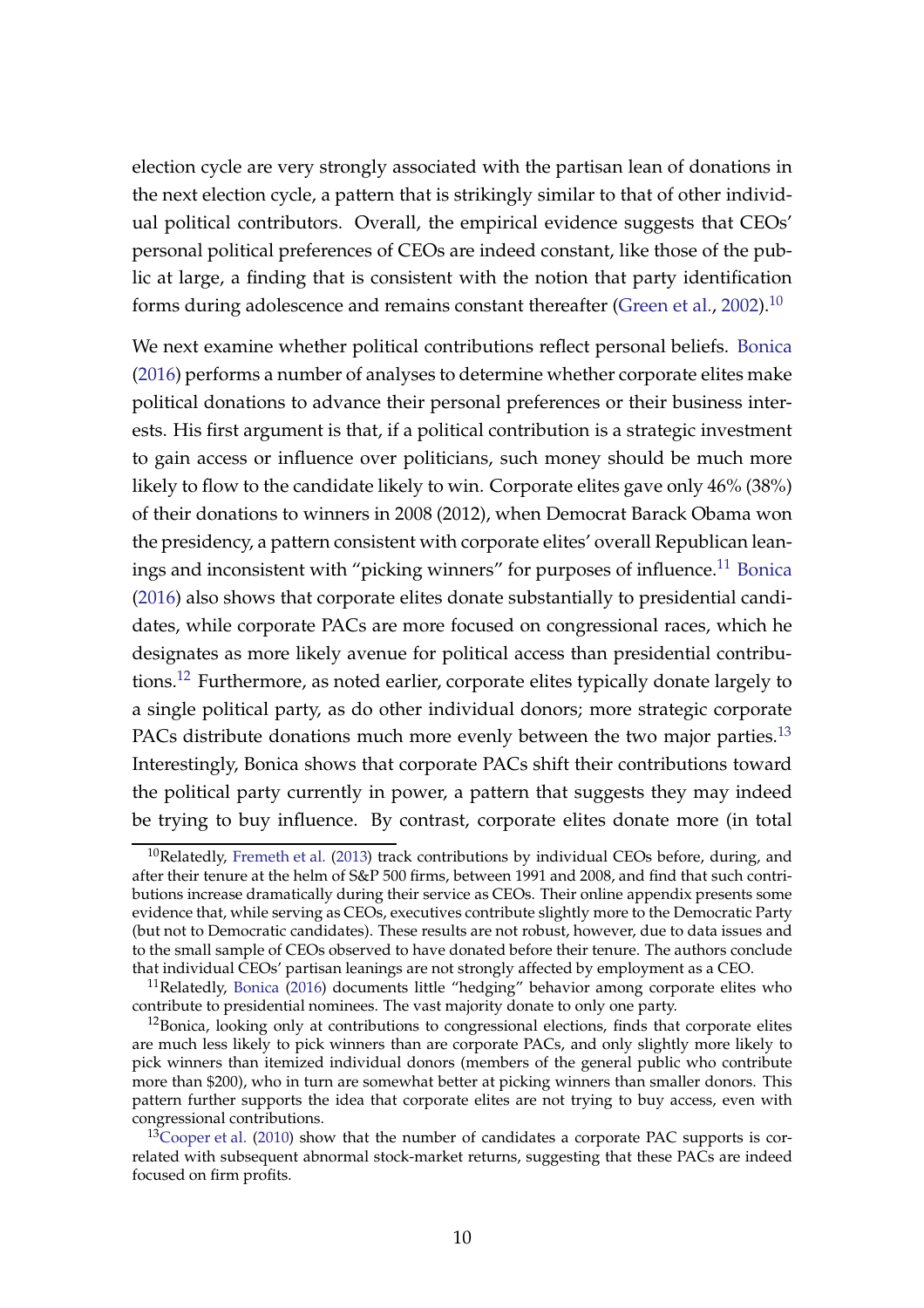contributions) to their preferred party when it is out of power. This pattern may suggest some strategizing about the *timing* of political contributions, but it supports the assertion that these contributions reflect personal ideology rather than a strategic choice of which party to support.

[Hutton et al.](#page-28-6) [\(2014](#page-28-6)) similarly make four arguments that CEOs' political contributions accurately reflect their personal beliefs. First, for a subset of CEOs who selfreport their political ideology, the partisan leanings of their contributions strongly correlate with reported ideology. Second, demographic characteristics associated with Republicans in the general population–namely, being older, male, and not a member of a minority–are also strongly correlated with a consistent Republican tilt in CEO contributions. Third, CEOs who donate more to Republicans are more financially conservative in their personal lives than those who donate more to Democrats, as measured by incurring less debt when purchasing their primary residences. Finally, and consistent with [Bonica](#page-27-6) [\(2016\)](#page-27-6), the authors argue that, if contributions were strategic rather than reflective of personal beliefs, we would see more change in the partisan orientation of donations over time as power changes hands. As noted above, this is decidedly not the case.

Figure [1](#page-29-0) shows CEOs' political preferences over time. Around 40% are designated as Republican and another 40% are designated as Neutral, with the remaining 20% designated as Democrats.

### <span id="page-12-0"></span>**2.6 Summary Statistics**

Tables [1](#page-32-0) and [2](#page-34-0) report summary statistics for our analysis. We report the mean and standard deviation (in parentheses) for our variables of interest for all observations, as well as conditional on the political preferences of the CEO. We also report the number of observations of each variable, both overall and by the CEO's political preference.

Table [1,](#page-32-0) Panel A, reports summary statistics on CEOs, including gender, age, tenure as CEO, and whether they also chair the board of directors. 6% of Democratic CEOs are female, as are 4% of Neutral CEOs and 2% of Republican CEOs. The average age of the CEOs in our sample is 56; there is no major age difference among the various political preferences. Democrats have the longest tenure at 8.5 years; Neutral CEOs have the shortest tenure at 6 years, with Republicans in between at 7.5 years of tenure. 59% of Republicans chair their boards of directors; only 52% of Democrats and 45% of Neutral CEOs do so.

Table [1,](#page-32-0) Panel B, reports summary statistics on the non-CEO executives in our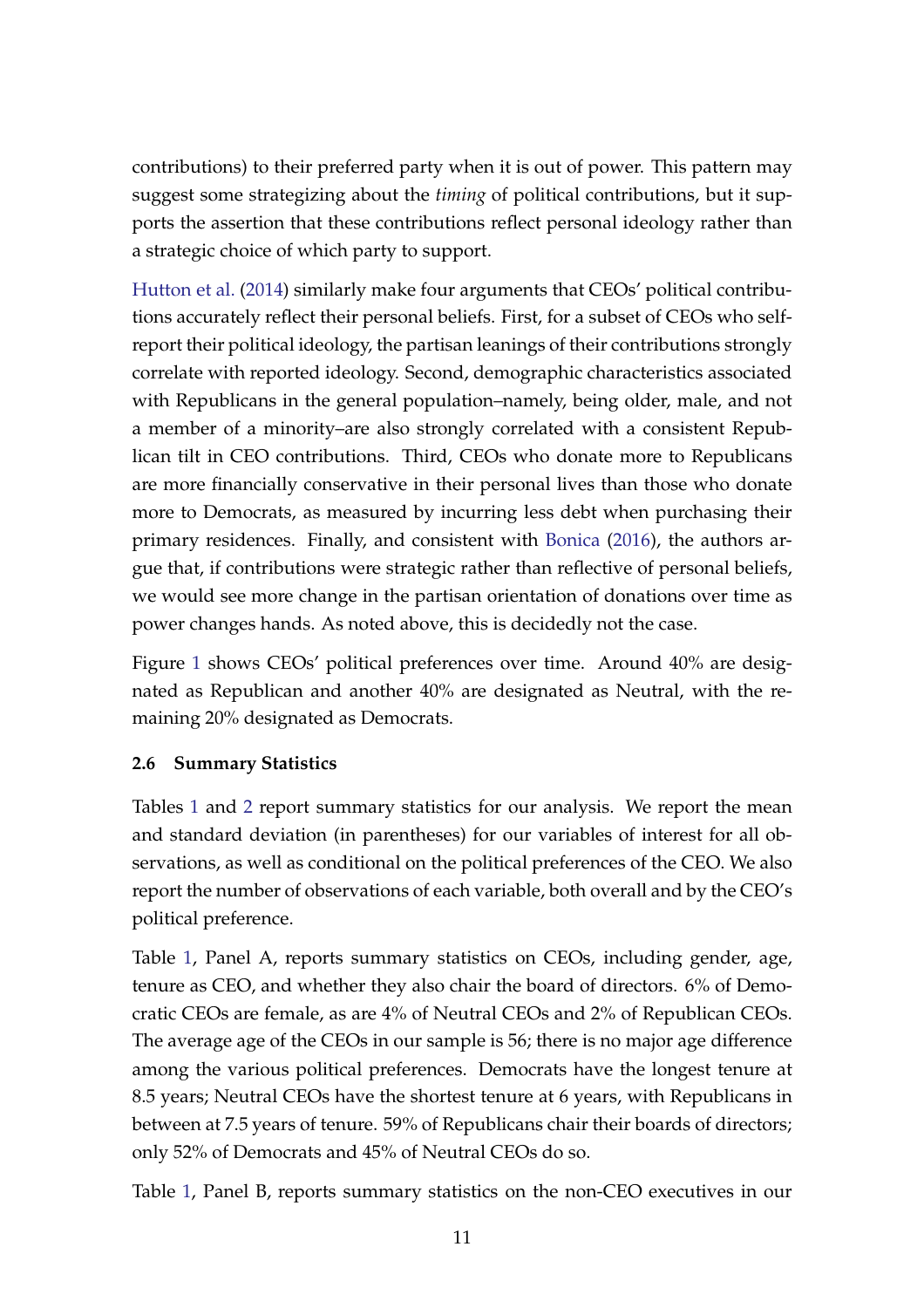samples: their age, total compensation, ratio of salary and bonus to total compensation ("cash ratio"), delta, and vega. All of this data comes from Execu-Comp, and is thus reported only for the ExecuComp sample. Total compensation, delta, and vega are reported in thousands of dollars. Finally, Panel B also reports whether an executive is an insider (as defined above). Insider status is calculated using Form 4 data, because that wider sample of data is more likely to capture an executive having been employed at the firm in a previous time period.

Table [1,](#page-32-0) Panel C, reports summary statistics on firm characteristics: number of female executives, total number of executives, and the fraction of non-CEO executives who are female in both the ExecuComp and Form 4 samples. There are approximately 9.4 and 5.6 executives in the Form 4 and ExecuComp samples respectively, numbers that do not vary much by the politics of the CEO. 9% of ExecuComp non-CEO executives and 12% of their Form 4 counterparts are female. Democratic CEOs employ a higher fraction of female executives than Neutral CEOs, who in turn employ more female executives than Republicans do. This is true for both samples. Relatedly, Figure [2](#page-30-0) shows the fractions of executives who are female, in both samples, by the political preferences of the CEO over time. The figure shows that the fraction of non-CEO executives who are female increases over time; however, the difference in that fraction between corporations run by Democrats and Republicans is large and relatively stable over time. The log of assets is also roughly uniform among the three political groups. Republican-run companies have the highest return on assets (ROA), followed by Democrats; with Neutral CEOs have the lowest ROA. Cash, dividends, and debt all vary somewhat from group to group, but their variance can be attributed to differences in other variables, such as industry and company size.<sup>[14](#page-13-0)</sup>

Table [2](#page-34-0) duplicates Table [1,](#page-32-0) Panel A, for a subset of CEOs who are new to the position, and who thus constitute the sample used in our event-study analysis, reported in Section [3.2.](#page-15-0) We report statistics by the type of leadership change observed in the data. The first letter denotes the political preference of the outgoing CEO; the second letter denotes that of the incoming CEO: RR specifies a Republican CEO replacing a Republican, RD a Democratic CEO replacing a Republican, DD a Democratic CEO replacing a Democrat, and DR a Republican CEO replacing a Democrat. Patterns in CEO gender are very similar to Panel A. Democrats are much more likely to be female. The four groups of CEOs are relatively similar to one another, and about 3 years younger than the overall pool of CEOs in Panel

<span id="page-13-0"></span> $14$ In untabulated regressions, we confirm that this is the case.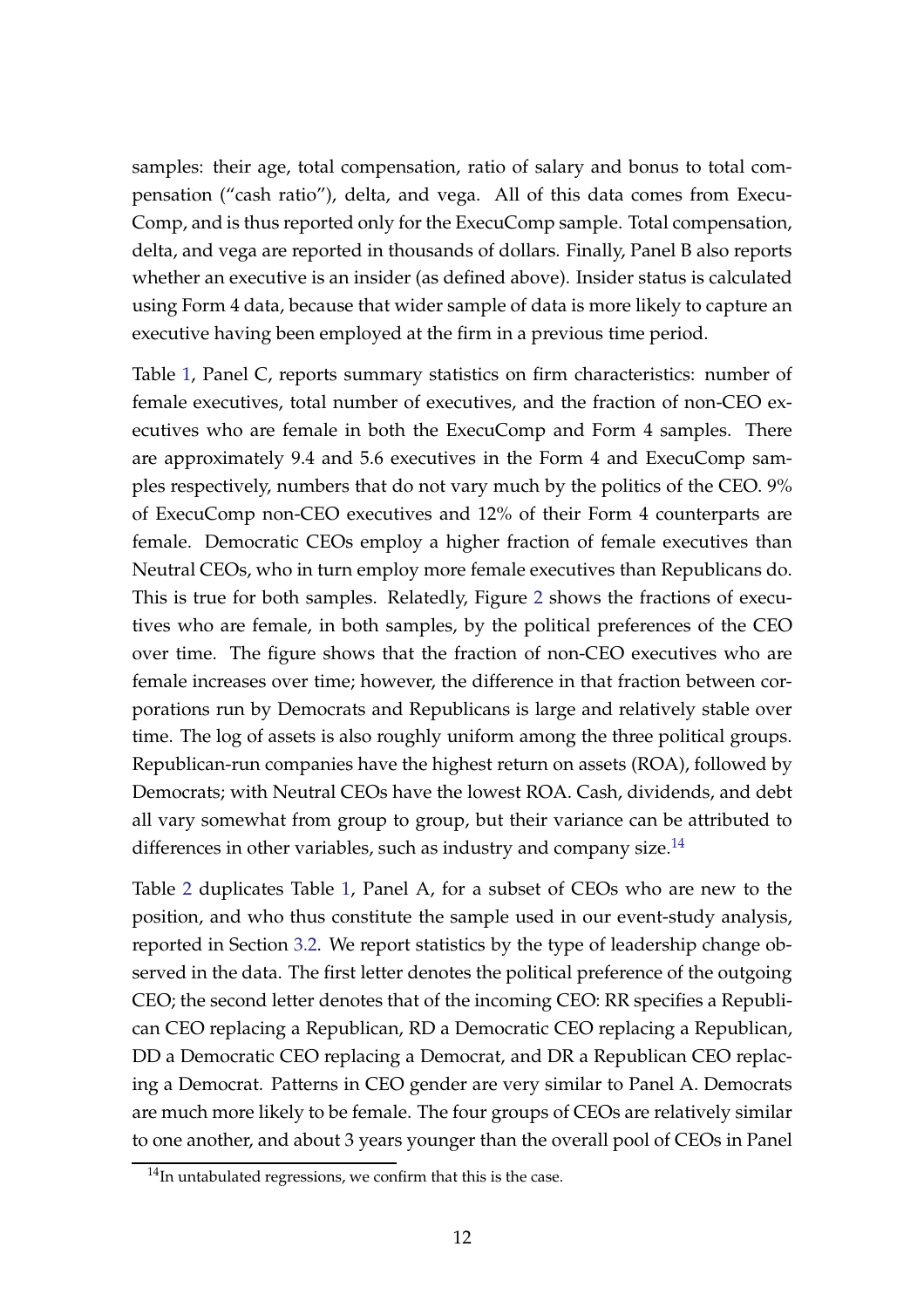A. Those in this sample are much less likely to chair the board of directors, which is unsurprising in that they are new to the job. Again, Republicans are more likely to chair the board than are Democrats. 86% of new CEOs are insiders; that is, they worked at the company during the year before they became CEOs.

### <span id="page-14-0"></span>**3 The Gender Composition of the Executive Suite**

This section documents differences among Republican, Democratic, and Neutral CEOs in the gender composition of their top-executive teams. Section [3.1](#page-14-1) looks at differences across the entire sample of companies. Section [3.2](#page-15-0) then uses an event-study approach to examine the dynamics of the executive suite's gender composition around the time of a change in CEO.

#### <span id="page-14-1"></span>**3.1 All Companies**

Our first exercise studies the relationship between the political preference of a company's CEO and the gender composition of its executives. To do so, we estimate regressions of the following structure:

<span id="page-14-4"></span>(1)  $Y_{ct} = \alpha \cdot Neutral_{ct} + \beta \cdot Democrat_{ct} + \gamma \cdot Female_{ct} + \lambda_s + d_t + I_{i,c} + X_{ct}'\xi + \epsilon_{ct}$ 

where *Yct* is the fraction of company *c*'s non-CEO executives in year *t* who are women (using either the Form 4 or the ExecuComp sample). *Neutralct* is a dummy variable equal to 1 if the CEO of company *c* in year *t* is identified as Neutral; *Democratct* is a dummy variable equal to 1 if the CEO is identified as a Democrat. These two variables thus give a comparison to the omitted case of a CEO identified as a Republican. *Femalect* is a dummy variable equal to 1 if the CEO is female.  $\lambda_s$  is a set of state fixed effects;  $d_t$  is a set of year fixed effects;  $I_{i,c}$  represents either industry fixed effects (for industry *i* in which company *c* operates, as defined by its SIC code), or firm fixed effects, depending on the specification. $^{15}$  $^{15}$  $^{15}$   $X_{ct}'$  is a vector of company controls, including (a) a quadratic in CEO age; (b) the log of the CEO's tenure; (c) whether the CEO also chairs the board of directors; (d) whether the CEO is an "insider", (defined as whether (s)he worked for the company in year  $t - 1$ ; (e) the interaction of insider status and being fe-male, and (f) the log of the firm's total assets.<sup>[16](#page-14-3)</sup> Standard errors are clustered at

<span id="page-14-2"></span> $15$  Note that state fixed effects are absorbed by company fixed effects unless a company reincorporates in a different state. We thus drop state fixed effects whenever we use company fixed effects.

<span id="page-14-3"></span><sup>&</sup>lt;sup>16</sup> The insider variable interacted with the CEO being female controls for a mechanical issue: that promotion of a female executive to CEO status is likely to change the gender composition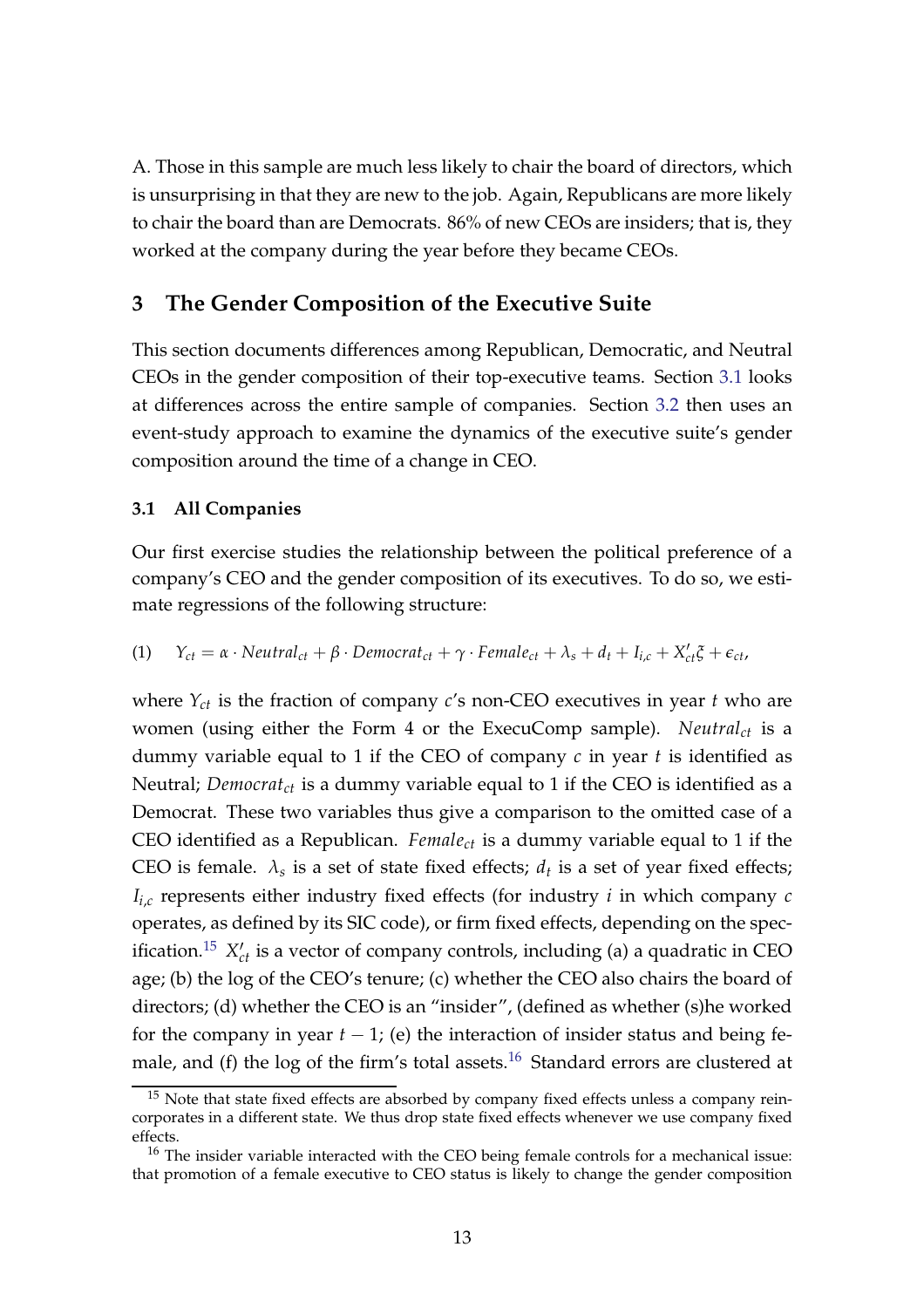the industry level when *Iic* represents industry fixed effects, and at the firm level otherwise.

Table [3](#page-35-0) shows the results of these regressions. Column 1 uses the sample of executives from Form 4 and includes industry fixed effects; column 2 duplicates column 1 using the sample of executives from ExecuComp; and columns 3 and 4 replace industry fixed effects with firm fixed effects.<sup>[17](#page-15-1)</sup> All specifications find that Democratic CEOs employ a larger fraction of women on their executive teams than do Republican CEOs, with estimates ranging from 1.7 to 2.2 percentage points. These results are all significant at the 1% level. Neutral CEOs also employ a larger fraction of women than Republicans, with estimates ranging from 0.5 to 0.9 percentage points, which is statistically significant at the 5% level when using the Form 4 sample and company fixed effects but not otherwise. The effects documented are large, given that the average fraction of women on executive teams is 9% in the ExecuComp sample and 13% in the Form 4 sample. Thus a Democratic CEO employs 13-24% more female executives than a Republican CEO.<sup>[18](#page-15-2)</sup>

We conclude that companies run by CEOs who are Democrats employ significantly more female executives than Republican-run companies. Companies run by Neutral CEOs also employ more female executives, but by a smaller margin. These findings hold both for the broad sample of executives in the Form 4 sample, and for the more restricted sample of highly paid executives in the ExecuComp sample.

#### <span id="page-15-0"></span>**3.2 Event-Study Design**

The previous analysis established an association between the political preference of a CEO and the gender composition of the executive suite; it did not assert causation. One approach to identifying the direction of the association is to use an event-study design, where the event is a change in a company's CEO. Our event-study analysis compares the gender composition of the executive suite at companies whose outgoing CEO is replaced by a successor of the opposite po-

of the remaining non-CEO executive suite because a promoted female executive is likely to be replaced by a man, given that the vast majority of executives are male. Thus such an internal promotion will create a negative relationship between a female CEO and the fraction of non-CEO executives who are female. Controlling for the CEO's insider status, interacted with being female, solves this issue.

<span id="page-15-1"></span> $17$ When using firm fixed effects, identification of the effects of a CEO's political preference comes a change in CEO within a company.

<span id="page-15-2"></span><sup>&</sup>lt;sup>18</sup>Another interesting result reported in Table [3](#page-35-0) is the lack of a relationship between company size, as measured by the log of total assets, and gender composition. Larger companies do not seem to have more gender diversity in their executive suites.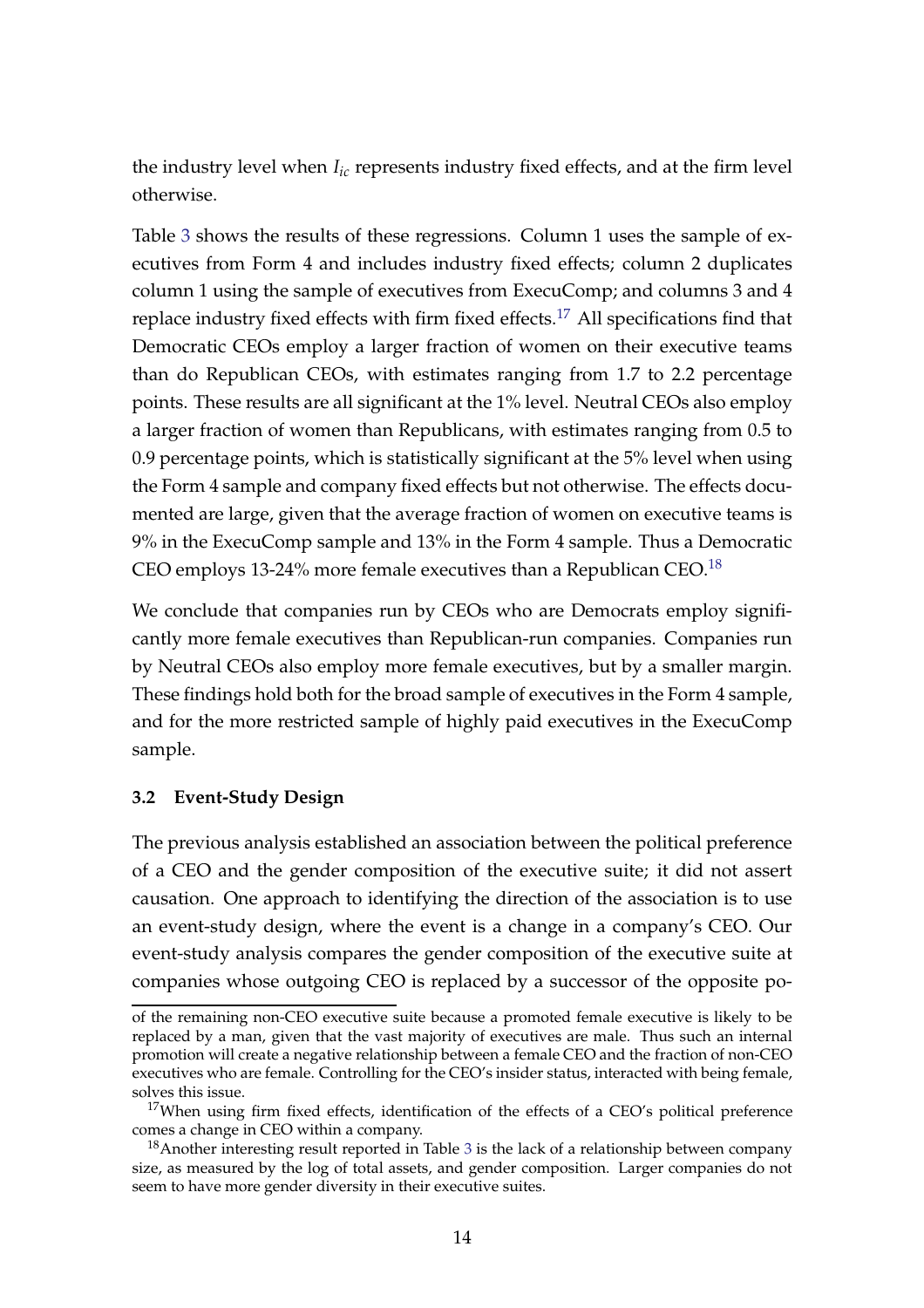litical affiliation with companies whose outgoing and incoming CEOs are of the same political affiliation.

We estimate regressions of the following structure:

$$
Y_{ctk} = \sum_{k=-3}^{3} \alpha_k \cdot S^k + O I_{p,-p} + \sum_{k=-3}^{3} \gamma_{p,-p,k} \cdot O I_{p,-p} \cdot S^k
$$

$$
+ \lambda_s + I_i + X_{ct}' \xi + \epsilon_{ctk},
$$

where  $Y_{ctk}$  is the female fraction of non-CEO executives at company  $c$  between the year of a change in CEO,  $t$ , and  $t + k$ , where the lag  $k$  ranges from -3 to 3 (from 3 years before to 3 years after the change in CEO). The fraction of execu-tives who are female is measured using the Form 4 sample.<sup>[19](#page-16-0)</sup> S<sup>k</sup> is a set of fixed effects for the lags before and after a switch in CEO, which allows us to measure any potential trends around the time of a CEO's replacement. As noted above, we perform these exercises separately on the sample of companies replacing a Republican with either a Democratic or a Republican (that is, not Neutral) CEO, and on the sample replacing a Democrat with either a Democrat or a Republican.

We denote the political preference of the outgoing CEO as  $p \in \{Democrat, Repub$ lican}. *OIp*,−*<sup>p</sup>* is a dummy variable indicating that an outgoing CEO of political preference *p* is replaced by an incoming CEO of the opposite political preference −*p*. [20](#page-16-1) We also include the interactions of *OIp*,−*<sup>p</sup>* with *S k* , with coefficients *γp*,−*p*,*<sup>k</sup>* ; these interactions capture differences between (a) the fraction of non-CEO executives who are female in the years before and after a CEO of party *p* is replaced with a CEO of party −*p*, and (b) the same changes at companies whose outgoing and incoming CEOs share a political preference.<sup>[21](#page-16-2)</sup> Thus,  $\gamma_{p,-p,k}$  are our parameters of interest.  $d_t$  is a set of year fixed effects;  $\lambda_s$  is a set of state fixed effects;  $I_i$  are industry fixed effects, for the industry *i* in which company *c* operates, as defined by the two-digit SIC code (SIC2).  $X'_{ct}$  is a vector of company controls, including (a) a quadratic in the new CEO's age, (b) whether the new CEO also chairs

<span id="page-16-0"></span> $19$ This event-study approach naturally results in a greatly restricted sample size, because we are limited to observations where a Democrat or Republican is replaced by another Democrat or Republican.

<span id="page-16-1"></span> $^{20}$  For example, consider the event study of the sample of outgoing Republicans who are replaced by either Democrats or Republicans. *OIp*,−*p* takes a value of 1 if a company replaces a Republican with a Democrat. It thus measures difference in the gender composition of the executive suite between companies that replace a Republican with a Democrat and companies that replace a Republican with another Republican.

<span id="page-16-2"></span><sup>21</sup>Continuing the example from Footnote [20,](#page-16-1) *γR*,*D*,2 compares change in the fraction of non-CEO executives who are female two years after a Democratic CEO replaces a Republican and two years after a Republican replaces another Republican.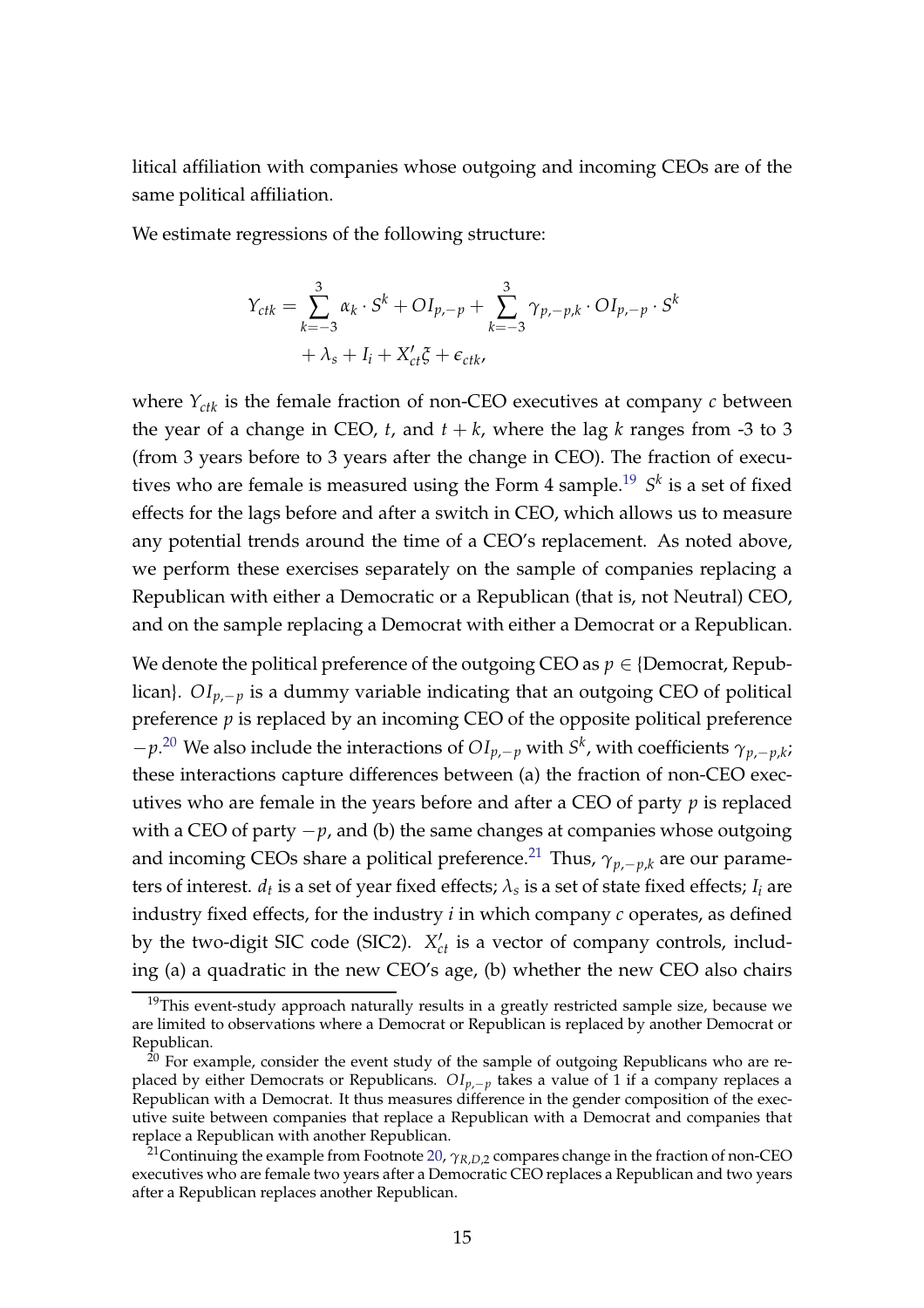the board of directors, (c) whether the new CEO is female, (d) whether the new CEO is an insider, (e) the interaction of insider status and being female, and (f) the log of the firm's total assets. Standard errors are clustered by firm-switching  $\alpha$ bservation<sup>[22](#page-17-0)</sup>

Performing these exercises separately for companies whose outgoing CEOs are Republicans and Democrats, and restricting our attention to the case that the incoming CEO is not Neutral is advantageous for two reasons. First, restricting the sample by the political preferences of the outgoing CEOs enables us to better measure trends in female executive employment at companies run by Republicans or Democrats before a change in their leaders' political preference. That is, we are able to show that trends in executive gender composition do not differ, prior to a change in CEO, between companies that replace a Republican with a Democrat and those that select another Republican. $^{23}$  $^{23}$  $^{23}$  Doing so increases confidence that the event-study design captures the effect of a change in the CEO's political preference on the gender composition of the executive suite, rather than differing trends at companies that replace a Republican with a Democrat or with another Republican. Second, by excluding cases in which the incoming CEO is politically Neutral, we are by design highlighting the most dramatic such changes that companies make. Doing so helps identify the effects of the CEO's political preference, given the event study's relatively small sample size.

Table [4](#page-36-0) reports the results of our event studies. Columns 1 and 2 use the sample of firms that replaced a Republican CEO with either a Democrat or a Republican. We include the indicator variable *OIRD*, which indicates replacement of a Republican with a Democrat, and this variable's interactions with  $S<sup>k</sup>$ . We omit the interaction between  $OI_{RD}$  and  $S^{-1}$ . As such, the interpretation of the coefficients on these interactions is a comparison to the year before a company changed CEOs. Column 1 does not include the controls in *X*; column 2 does include these controls. In both specifications, the coefficients on  $S<sup>k</sup>$  are economically and statistically insignificant, indicating no trends in female executive employment around the time of a change in CEO, for this sample of companies.

Both specifications also find a small, and statistically insignificant, estimate on *OIRD*, indicating that companies that replaced a Republican with a Democrat did

<span id="page-17-0"></span><sup>22</sup>That is, all observations from 3 years before to 3 years after a change in CEO at company *c* in year *t* form a cluster.

<span id="page-17-1"></span> $^{23}$ Relatedly, we do not find that the executive suite's gender composition prior to a change in CEO predicts the political preference of the new CEO, alleviating concerns about possible reverse causality.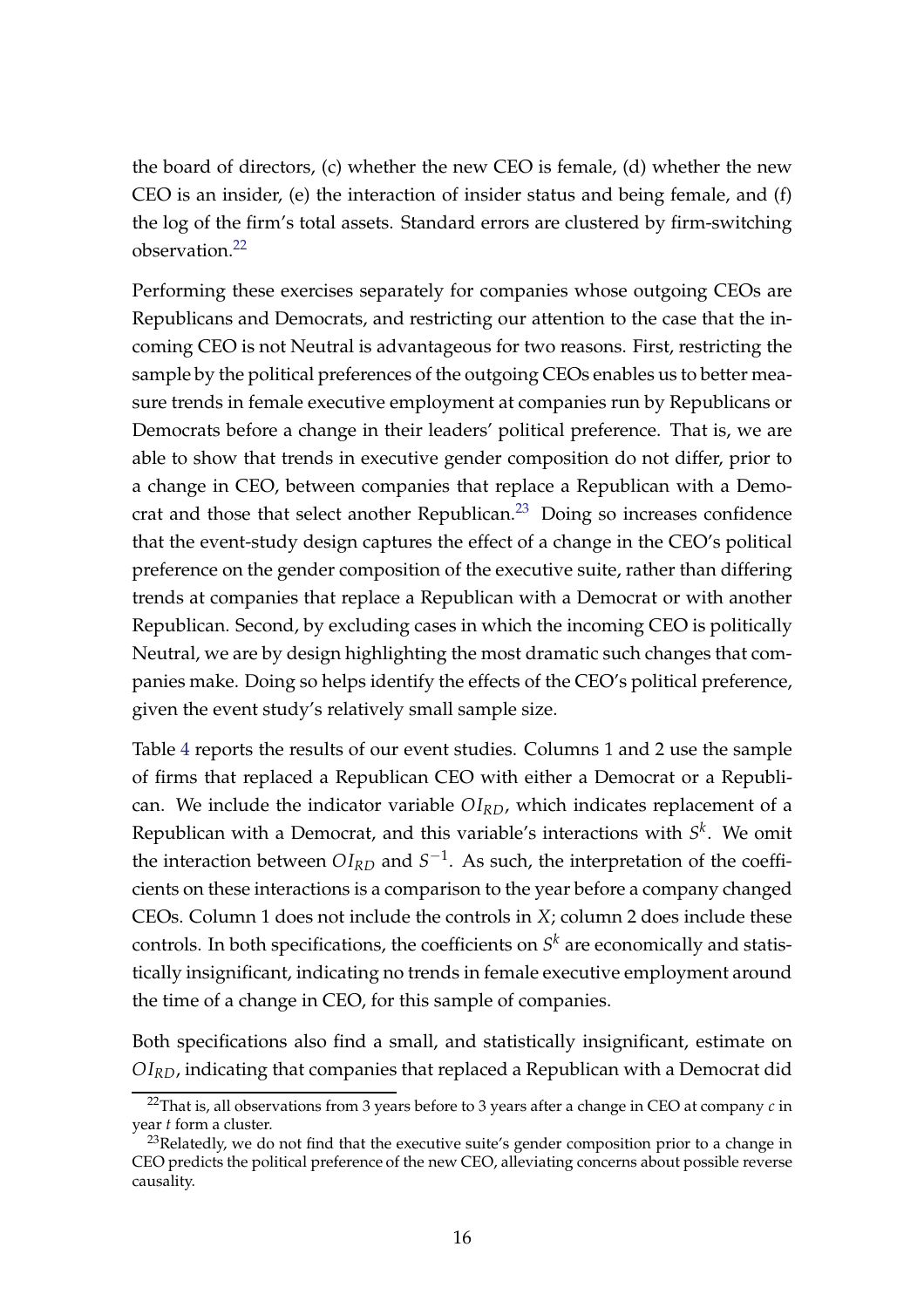not have meaningfully larger fractions of female executives than companies that maintained Republican leadership on average through the sample period. The estimates on the interaction between  $OI_{RD}$  and  $S^k$  prior to the change in CEO indicate no difference in trend in the fraction of the executive suite that is female between companies whose Republican CEOs are replaced with Democrats and with Republicans. $24$  Both specifications also show a small (but not statistically significant) increase in female representation in the executive suite at the time a Republican CEO is replaced by a Democrat, followed by a large increase of more than 4 percentage points in female representation in the executive suite one to three years after the change. This increase in female executive representation is statistically significant at the 1% level both one and two years after the change in CEO, and at the 5% level three years afterward. Considering that the average fraction of the executive suite that is female at companies in this sample is 11.7%, our results suggest that replacing a Republican CEO with a Democrat yields nearly 40% increase in female representation in the executive suite within a few years.

Columns 3 and 4 of Table [4](#page-36-0) duplicate columns 1 and 2, but employ the sample of firms that replace a Democratic CEO with either a Democrat or a Republican. We switch the indicator variable to  $OI_{DR}$ , indicating that a Republican is replaced by a Democrat, and this variable's interactions with *S k* . The coefficients on these variables thus compare the replacement of a Democrat with a Republican to the replacement of a Democrat with another Democrat. The estimates on *S k* in both specifications again show no difference in trend in the gender composition of the executive suite for this sample of companies.

The estimates on the interaction between  $OI_{DR}$  and  $S^k$  prior to the change in CEO indicate no difference in trend in the fraction of the executive suite that is female, prior to the switch in the CEO, between companies that replace Democrats with Republicans and those that install another Democrat. Both specifications also show a small (but not statistically significant) decrease in female executive representation in the years after a Democratic CEO is replaced by a Republican; the point estimate is as much as 1.9 percentage points three years after the switch in

<span id="page-18-0"></span><sup>&</sup>lt;sup>24</sup>To be clear, in both specifications the estimate on the interaction between  $OI_{RD}$  and  $S^{-3}$  is positive and statistically significant at the 10% level. If anything, this indicates a *decreasing* trend in the years before a company replaces a Republican with a Democrat. Interpreting this positive coefficient as a negative trend would yield an interpretation of a larger impact of replacing a Republican with a Democrat. However, given that the estimate on 2 years before the change in CEO is economically and statistically no different than that of 1 year before the change, it seems that there is no immediate difference in pre-trends between these groups of companies. Thus we interpret these results conservatively as indicating no pre-trend difference between the companies.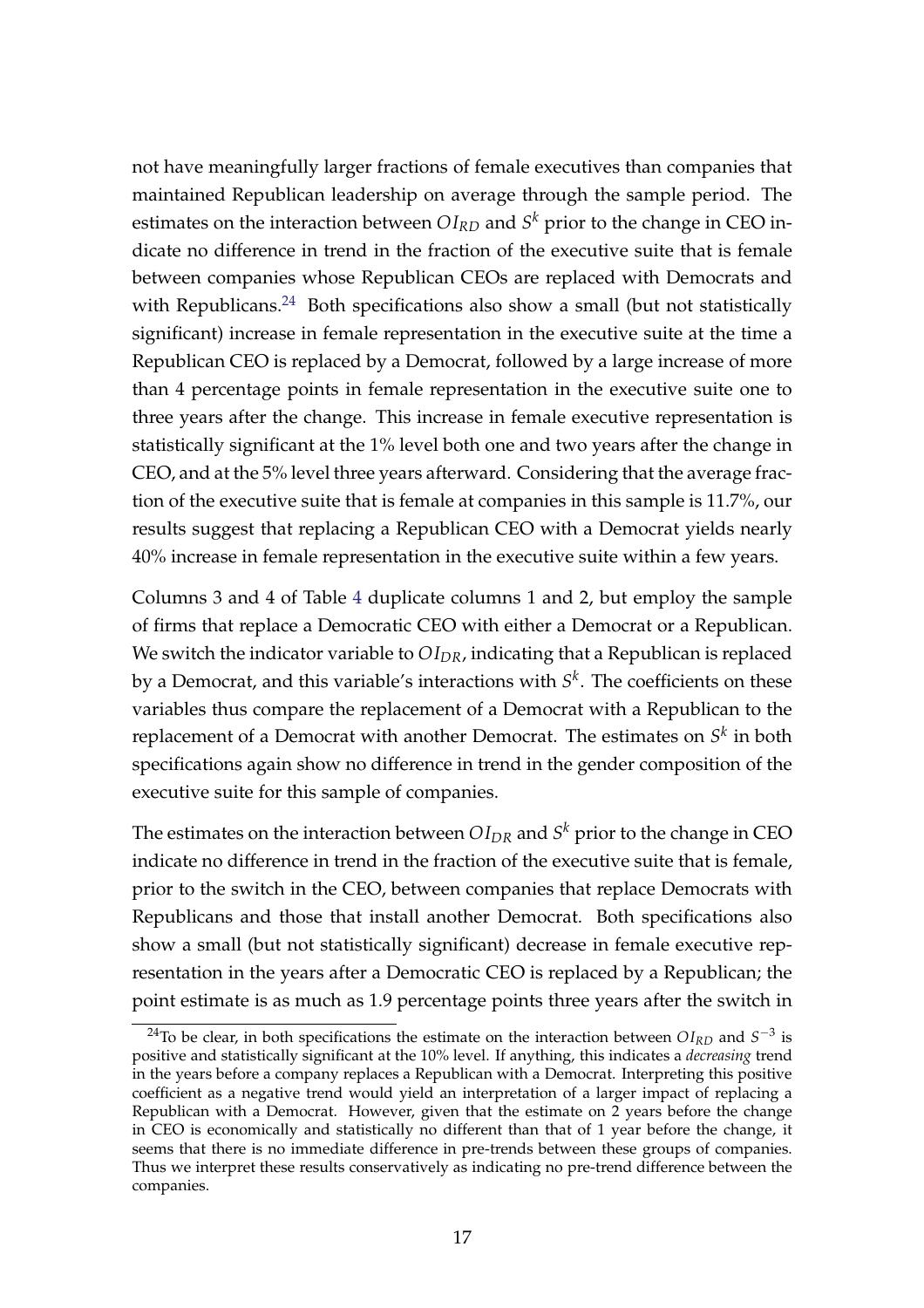CEO. Considering that the average fraction of the executive suite that is female for companies in this sample is 14.7%, the point estimates suggest that replacing a Democrat with a Republican yields a nearly 13% decrease in female representation in the executive suite, though the estimate is not statistically significant. The lack of statistical significance may be due to the relatively small sample of companies in this event study, due to underrepresentation of Democrats among CEOs.

Figure [3](#page-31-0) illustrates the results reported in Table [4.](#page-36-0) The left-hand panel shows the effects on the gender composition of the executive suite of replacing a Republican CEO with a Democrat, rather than another Republican, using the estimates on *γR*,*D*,*<sup>k</sup>* from Table [4,](#page-36-0) column 2. As noted, no notable trend in female executive employment is discernible prior to replacing a Republican with a Democrat, but female representation in the executive suite increases after the transition, in a manner that is both economically and statistically significant. The right-hand panel shows the effects on the gender composition of the executive suite of replacing a Democratic CEO with a Republican, as compared to another Democrat, using the estimates on *γD*,*R*,*<sup>k</sup>* from Table [4,](#page-36-0) column 4. Again, there is no notable trend in female executive employment prior to replacing a Democrat with a Republican, but female representation in the executive suite drops after the change in CEO (though the drop is not statistically significant).

We cannot completely rule out the possibility that confounding factors cause companies to simultaneously replace a Republican CEO with a Democrat and increase female representation in the executive suite. However, it is highly suggestive that replacing a Republican CEO with a Democrat yields an increase in female representation among executives. Replacing a Democrat with a Republican may yield the opposite result, though our estimates are not statistically significant.

# <span id="page-19-0"></span>**4 Gender Differences in Executive Pay**

This section documents how gender differences in total compensation (Section [4.1\)](#page-19-1) and performance-sensitive pay (Section [4.2\)](#page-22-0) vary based with the political preferences of a company's CEO.

### <span id="page-19-1"></span>**4.1 Total Compensation**

To analyze gender differences in non-CEO executive total compensation between companies run by CEOs of different political preferences, we estimate regressions of the following structure: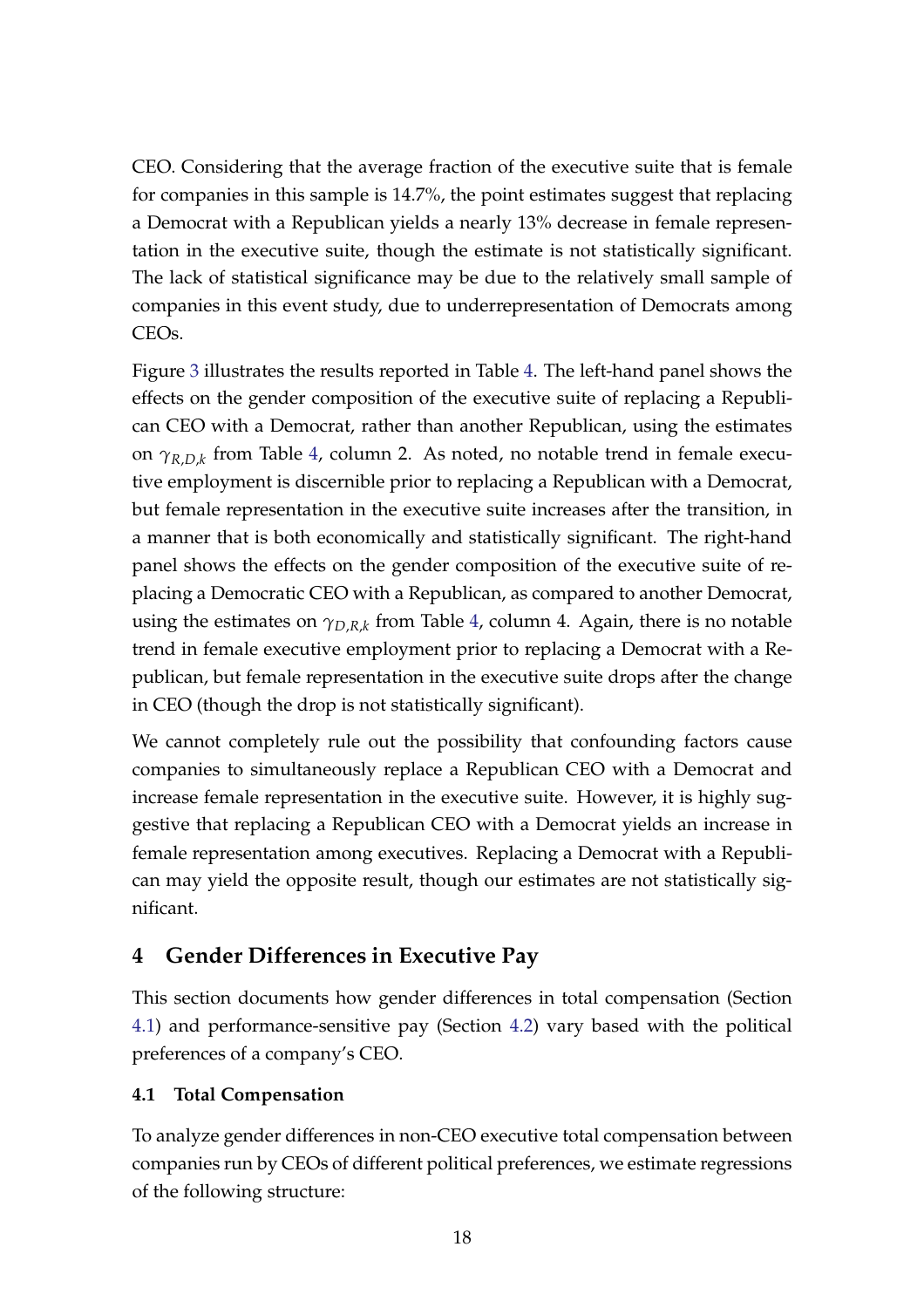<span id="page-20-2"></span>
$$
\begin{aligned}\nY_{pot} &= \alpha \cdot Neutral_{ct} + \beta \cdot Democrat_{ct} + \gamma \cdot Female_{ct} + \psi \cdot Excelemale_{pot} \\
&\quad + \gamma_N \cdot Excelemale_{pot} \cdot Neutral_{ct} + \gamma_D \cdot ExcelFemale_{pot} \cdot Democrat_{ct} \\
&\quad + \omega \cdot ExcelFemale_{pot} \cdot Female_{ct} + \lambda_s + d_t + I_{i,c} + X_{ct}'\zeta + Z_{pot}'\chi + \epsilon_{pot},\n\end{aligned}
$$

where  $Y_{\text{pct}}$  is the log of total compensation of non-CEO executive  $p$  at company *c* in year *t*. *Neutralct* is a dummy variable equal to 1 if the CEO of company *c* is labeled Neutral in year *t*. *Democratct* is a dummy variable equal to 1 if the CEO of company *c* is labeled a Democrat in year *t*. These two variables thus present a comparison to the omitted case of a CEO labeled a Republican. *Femalect* is a dummy variable equal to 1 if the CEO is female. *ExecFemalepct* is a dummy variable equal to 1 if executive *p* is female. We interact *ExecFemalepct* with *Neutralct* and *Democratct* (listed above with coefficients *γ<sup>N</sup>* and *γ<sup>D</sup>* respectively). Our coefficients of interest are  $\gamma_N$  and  $\gamma_D$ ; they compare gender differences in compensation, under Neutral and Democratic CEOs respectively, to gender differences in compensation under Republican CEOs. Some specifications also add an interaction between *ExecFemale*<sub>pct</sub> and *Female*<sub>ct</sub> (listed above with coefficient  $\omega$ ).  $\lambda_s$ is a set of state fixed effects. *d<sup>t</sup>* is a set of year fixed effects. *Ii*,*<sup>c</sup>* represent either industry fixed effects, as defined by SIC, or firm fixed effects, depending on the specification.<sup>[25](#page-20-0)</sup>  $X'_{ct}$  is a vector of company controls.

As before, *X* includes a quadratic in the CEO's age; the log of the CEO's tenure; an indicator of whether the CEO also chairs the board of directors; an indicator of whether the CEO is an insider, interacted with whether the CEO is female; and the log of total assets. We now add the return on assets, book-to-market value, cash, dividends, and total debt.  $Z'_{\text{pct}}$  is a set of individual controls for executive *p*, including a quadratic in his/her age, an indicator of whether the executive is an insider, and a set of dummy variables for the executive position's title.<sup>[26](#page-20-1)</sup> When the dependent variable is either log of delta or log of vega, we include as a control the sum of the executive's salary and bonus; higher levels of non-stock-option compensation are presumably correlated with higher levels of stock-option compensation. Standard errors are clustered at the industry level when *Iic* represents industry fixed effects and at the firm level otherwise.

Table [5](#page-37-0) reports the results when the dependent variable is the log of total compensation. Column 1 regresses log total compensation on *ExecFemale* and *Female*,

<span id="page-20-0"></span><sup>&</sup>lt;sup>25</sup>As noted in footnote [15,](#page-14-2) we drop state fixed effects when using company fixed effects.

<span id="page-20-1"></span><sup>&</sup>lt;sup>26</sup>Title groups include chief officers, an executive who is also a chairman, general counsel, human resources, vice president, other titles that include the word *senior*, and other.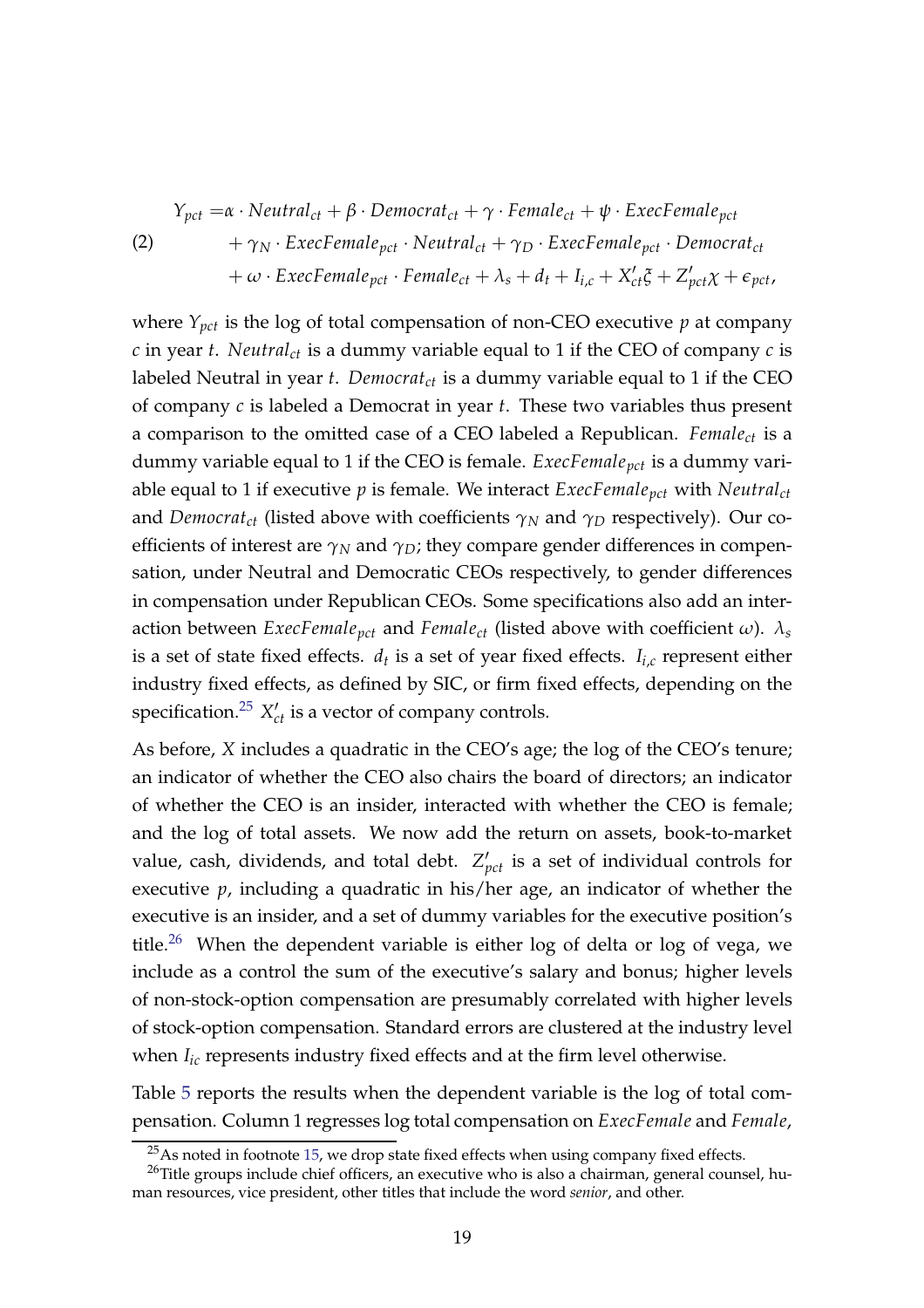and includes our firm controls *X*, individual controls *Z*, year fixed effects, state fixed effects, and industry fixed effects. Column 2 adds CEOs' political preferences, *Neutral* and *Democrat*, interacted with *ExecFemale*. The estimates on *ExecFemale* suggest that women are paid about 7-10% less than men, and are statistically significant at the 1% level. However, the interaction between *Democrat* and *ExecFemale* suggests that female executives are paid 7.3% more under a Democratic CEO than under a Republican; it is significant at the 10% level. We cannot reject the hypothesis that female executives are paid the same as male executives under a Democratic CEO. The *p* value for this test is reported in the row "*p*-value." There is no meaningful difference in female executive pay between Neutral and Republican CEOs. One potential concern is that female CEOs may pay female executives more equitably.

As noted above, female CEOs are more likely to be Democrats than Republicans. Our estimates in column 2 could be biased, in that they do not control for how female CEOs pay female executives. To address this issue, column 3 repeats column 2, but adds the interaction between *ExecFemale* and *Female*. Indeed, the coefficient in this specification suggests that female executives are paid about 11.3% more under a female CEO than under a male CEO; the estimate is significant at the 5% level. The point estimate on the interaction between *ExecFemale* and *Democrat* is slightly smaller at 6.8%, and again significant at the 10% level. We cannot reject the hypothesis that male and female executives are paid identically under a Democratic CEO.

Table [5,](#page-37-0) columns 4-6, repeat columns 1-3 but replace industry fixed effects with company fixed effects. Quantitatively, the results are quite similar: the gender wage gap ranges from 6.8% to 9.2%, and 7.3-7.7 percentage points of the pay gap disappear under a Democratic CEO. However, in contrast to columns 2 and 3, the estimates of the interaction between *ExecFemale* and *Democrat* here are significant at the 1% level. As before, we cannot reject the hypothesis than men and women are paid equally under a Democratic CEO. And as before, we reject the hypothesis that an omitted variable–female CEOs paying female executives more–drives our results.<sup>[27](#page-21-0)</sup>

<span id="page-21-0"></span> $27$ We also note that the specifications in columns 2 and 3 suggest that total pay is somewhat lower under Neutral CEOs than under Republican CEOs; this difference disappears, however, once company fixed effects are included. There is no statistically significant difference between total pay under Democratic and Republican CEOs. Below, in footnotes [30](#page-23-0) and [31,](#page-24-1) we discuss other apparent differences in overall compensation between these groups of CEOs, but we do not offer a robust takeaway message.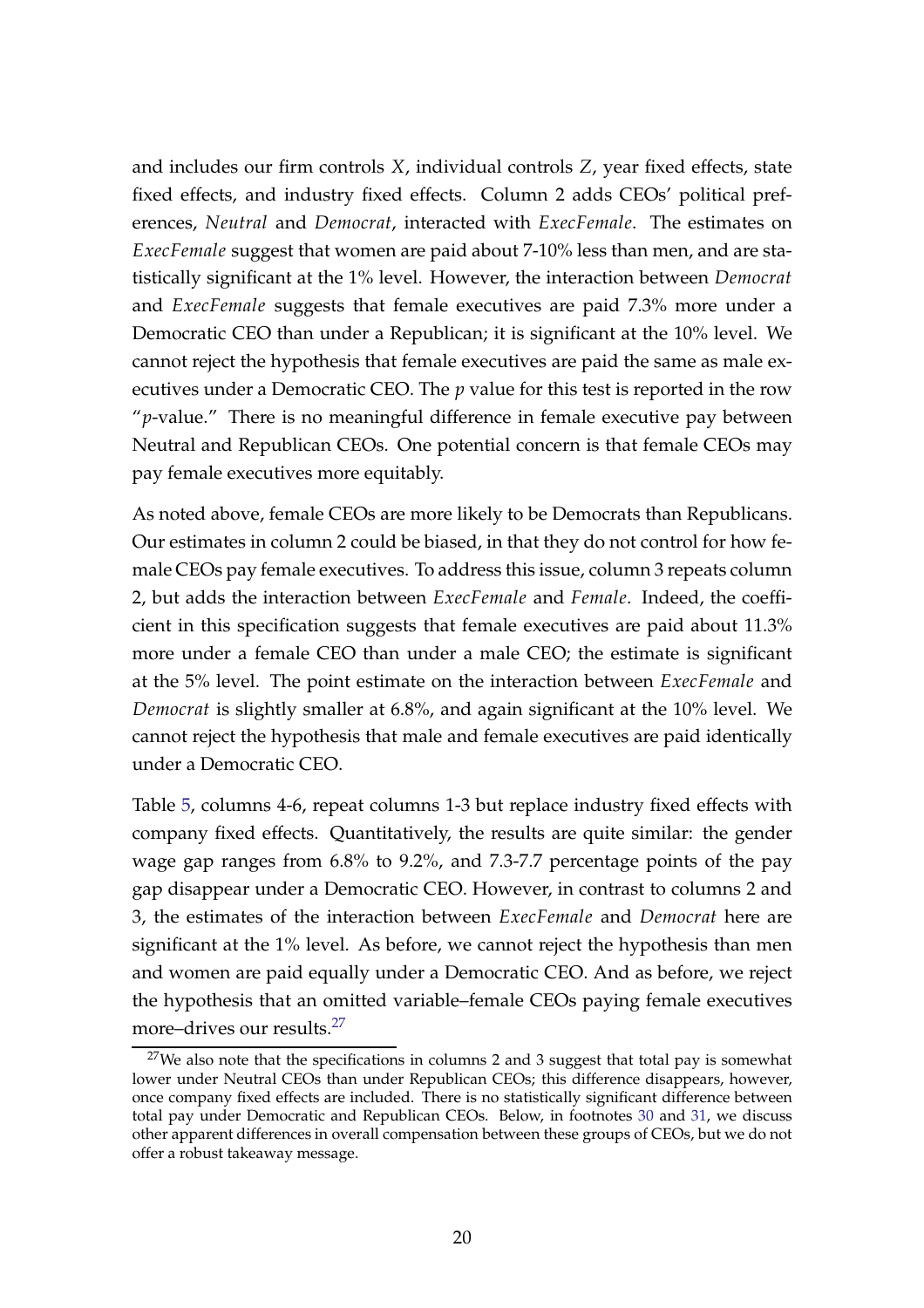#### <span id="page-22-0"></span>**4.2 Performance-Sensitivity Compensation**

To analyze gender differences in performance-sensitive non-CEO executive compensation between companies run by CEOs of different political preferences, we estimate regressions as in [\(2\)](#page-20-2), but with different dependent variables. We use three measures for  $Y_{\text{pct}}$ : (1) the ratio of salary and bonus to total compensation, which we call "the cash ratio," (2), the log of delta, and (3) the log of vega.<sup>[28](#page-22-1)</sup>

Table [6,](#page-38-0) columns 1 and 2, repeat Table [5,](#page-37-0) columns 1 and 3 respectively, with the difference that the dependent variable becomes the cash ratio. A higher value for this ratio indicates a higher share of total compensation that is paid in cash rather than equity compensation. Both specifications show that female executives receive a cash ratio that is 1.3-2.0 percentage points higher than that of their male counterparts; the estimates are significant at the 1% level. Though the interaction between *ExecFemale* and *Democrat*, reported in column 2, is not statistically significant, it is negative and of the same order of magnitude as the positive estimate on *ExecFemale*. [29](#page-22-2) Thus it is no surprise that we cannot reject the null hypothesis that the cash ratio in compensation is identical for male and female executives under a Democratic CEO; the *p*-value of this test is reported in the row "*p*-value." There is no economically or statistically significant difference in the cash ratio between male and female executives under Neutral CEOs, as compared to Republican CEOs.

Table [6,](#page-38-0) columns 3 and 4, repeat the pattern of columns 1 and 2, with the difference that the dependent variable is the log of delta. The literature interprets higher levels of delta as a way to align executives' incentives with shareholders' by linking executive compensation to outcomes, as measured by stock prices. Both specifications indicate that female executives receive about 30-40 percent lower delta than their male colleagues; the estimate is statistically significant at the 1% level. However, the interaction between a female executive and a Democratic CEO, reported in column 4, suggests that women receive about 37 percent more delta under a Democratic CEO than under a Republican CEO. This estimate is significant at the 1% level. We cannot reject the null hypothesis that delta is identical for male and female executives under a Democratic CEO; the *p*-value of this test is reported in the row "*p*-value." The gender pay gap in delta is not significantly different under a Neutral CEO than under a Republican CEO.

<span id="page-22-1"></span><sup>&</sup>lt;sup>28</sup>Technically, we take the log of delta + \$1 or the log of vega + \$1 in order not to take the log of 0 in cases of no stock-option compensation.

<span id="page-22-2"></span> $^{29}$ As discussed below, the estimate on this interaction term is statistically significant at the 5% level when using company fixed effects.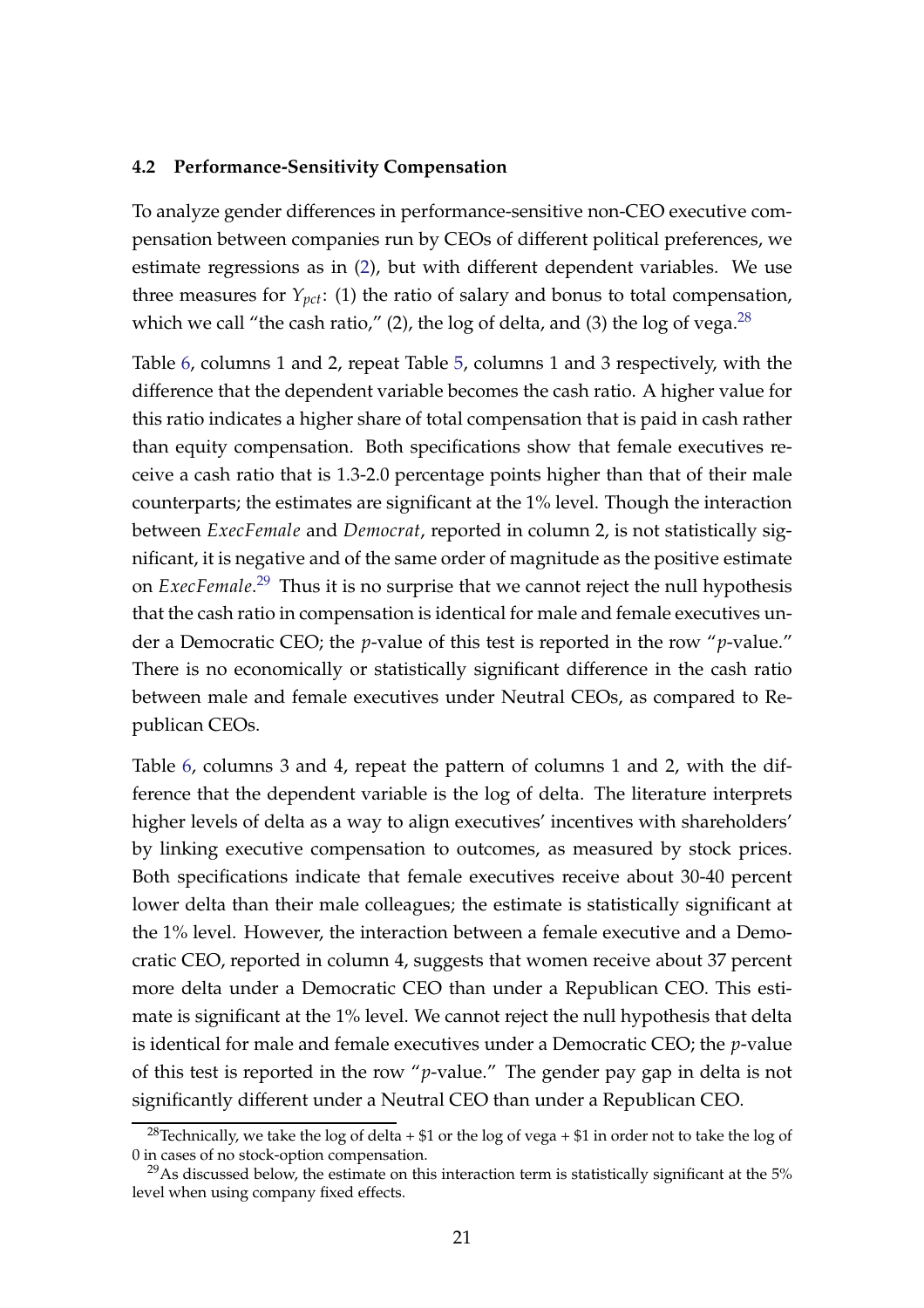Table [6,](#page-38-0) columns 5 and 6, again repeat the same pattern, but substitute the log of vega as the dependent variable. Higher levels of vega incentivize risk-taking behavior by the executive. Both specifications suggest that female executives receive about 20-36% lower vega than their male counterparts; the estimates are significant at the 1% level. The interaction between female executive and Democratic CEO, reported in column 5, suggests that women are paid about 42% more vega under a Democratic CEO than under a Republican CEO; the estimate is significant at the 10% level. We cannot reject the null hypothesis that male and female vega is identical under Democratic CEOs; the *p*-value of this test is reported in the row "*p*-value." The gender pay gap in vega is not significantly different under a Neutral CEO than under a Republican CEO. $30$ 

Table [7](#page-39-0) repeats Table [6](#page-38-0) but replaces industry fixed effects with company fixed effects. Some of the magnitudes of estimates and levels of statistical significance change, but the overall message is the same.

Table [7,](#page-39-0) columns 1 and 2, show that the cash ratio is 0.9-1.3 percentage points higher for female executives than for male executives; the difference is statistically significant at the 1% level. Column 2 shows that women receive a lower cash ratio under a Democratic CEO than under a Republican CEO; the difference is significant at the 5% level. We cannot reject the null hypothesis that there is no gender gap in this measure of executive compensation under Democratic CEOs. Again, we find no economically or statistically significant difference between Neutral and Republican CEOs in the cash-ratio gender gap.

Table [7,](#page-39-0) columns 3 and 4, show that delta is about 28-38% lower for female executives than for male executives; the difference is statistically significant at the 1% level. The results in column 4 show that delta for female executives is about 30% higher under a Democratic CEO than under a Republican CEO; the estimate is significant at the 5% level. Once again, we cannot reject the null hypothesis that delta is identical for male and female executives under Democratic CEOs. Also

<span id="page-23-0"></span> $30$  Finally, though not the main purpose of this paper, Table [6](#page-38-0) reports interesting differences in executive pay between Republican CEOs, on the one hand, and Neutral and Democratic CEOs on the other. The estimates in column 2 show that the cash ratio is 1.2 (1.5) percentage points higher under a Neutral (Democratic) CEO than under a Republican CEO; the estimates are statistically significant at the 5% level. The estimates in column 4 show that delta is 10.5 (15.2) percent lower under a Neutral (Democratic) CEO than under a Republican CEO; the estimate on Neutral CEOs is significant at the 10% level, and that on Democratic CEOs is significant at the 5% level. The estimates in column 6 show that vega is 3.0 (13.8) percent lower under a Neutral (Democratic) CEO than under a Republican CEO; however, the estimates are not statistically significant. Jointly, these estimates suggest that Republican CEOs use more stock-related pay in the compensation packages they grant to executives. However, as footnote [31](#page-24-1) points out, these findings are not very robust to replacing industry fixed effects with company fixed effects.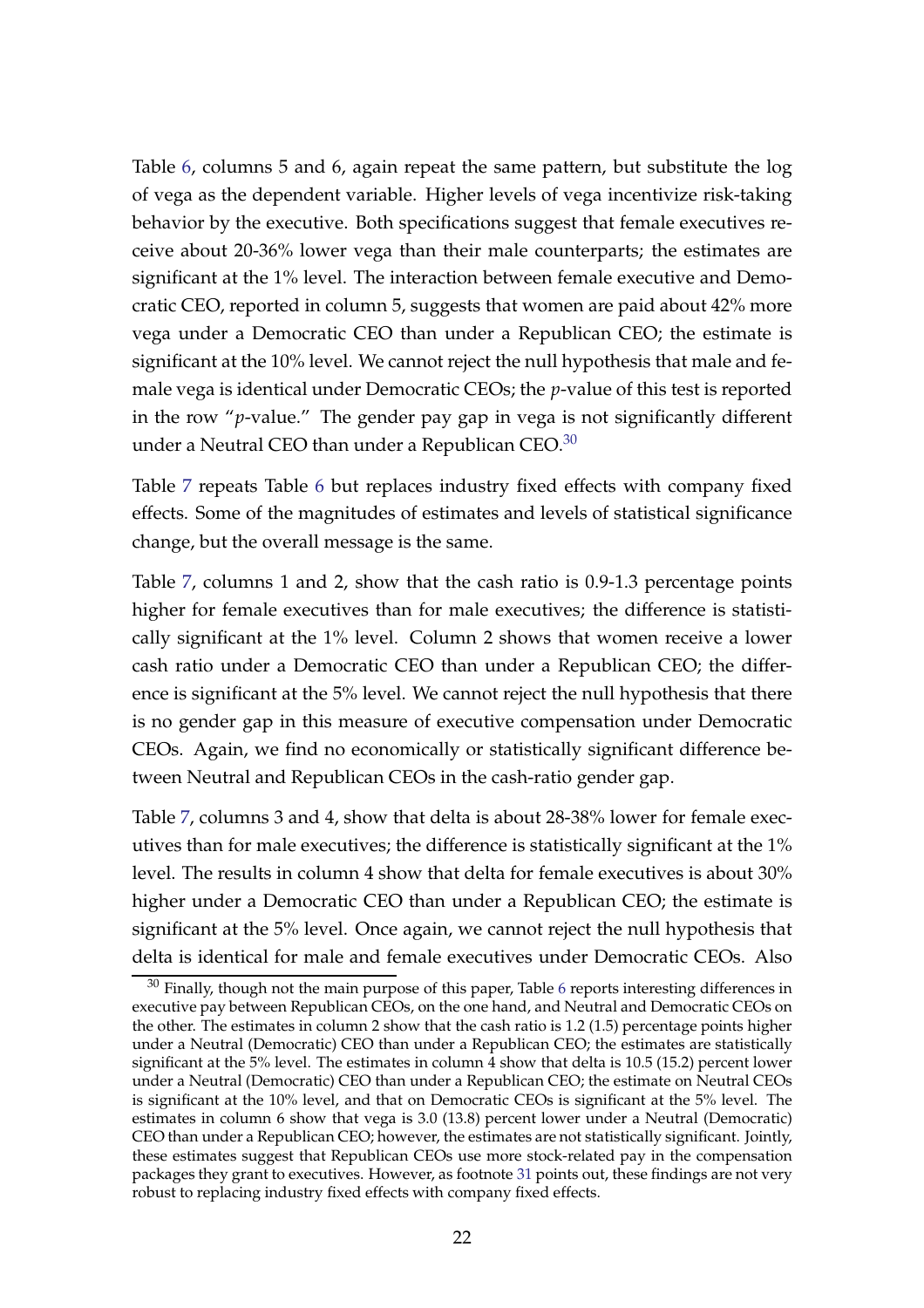as before, we do not find strong evidence of a difference in the gender pay gap in delta between Neutral CEOs and Republican CEOs.

Table [7,](#page-39-0) columns 5 and 6, show that vega is about 28-35% lower for female than for male executives. The estimates in column 6 suggest, however, that vega for female executives is about 27% higher under Democratic CEOs than under Republican CEOs, statistically significant at the 10% level. We cannot reject the null hypothesis that vega is identical for male and female executives under Demo-cratic CEOs.<sup>[31](#page-24-1)</sup>

We conclude that companies run by Democratic CEOs have much smaller and statistically nonexistent gender pay gaps among top executives; other companies, by contrast, have significant pay gaps. Interestingly, this pattern characterizes not only total compensation but also the makeup of the compensation package: significant gender gaps are apparent in the cash ratio, delta, and vega of compensation under Republican CEOs. Thus, not only do female executives under Republican CEOs receive lower total compensation than their male counterparts; their compensation also has a much smaller equity component. These gaps all but disappear under Democratic CEOs. The previous literature has argued that lower delta and vega for female executives indicate higher female risk aversion [\(Carter et al.,](#page-27-5) [2017](#page-27-5)); it is hard to reconcile this explanation with the fact that these differences are greatly mitigated when the CEO of a company is a Democrat.

# <span id="page-24-0"></span>**5 Gender Composition of the Board of Directors**

Finally, we explore whether the association we find between CEOs' political preferences and the prevalence of female executives extends to the board of directors.

If the association we find between Democratic CEOs and more females in the executive suite is fully driven by company characteristics or by circumstances that promote including women in a company's leadership positions, Democratic CEOs should also be associated with more women on the board. Conversely, if the association between Republican CEOs and fewer women in the executive

<span id="page-24-1"></span> $31$  By contrast to the results discussed in footnote [30,](#page-23-0) here we find fewer differences in executive pay between Republican CEOs, on the one hand, and Neutral and Democratic CEOs on the other. The cash ratio for executives under a Neutral CEO is 1.3 percentage points higher than under a Republican CEO; the estimate is statistically significant at the 5% level. There is no difference, economically or statistically, between the cash ratio of executive pay under Democratic and Republican CEOs. Delta is about 12% lower under a Neutral CEO than a Republican CEO; the estimate is significant at the 10% level. There is no meaningful difference in delta between a Democratic and a Republican CEO. Vega is a bit higher (lower) under Neutral (Democratic) CEOs than under Republican CEOs, but the estimates are not statistically significant.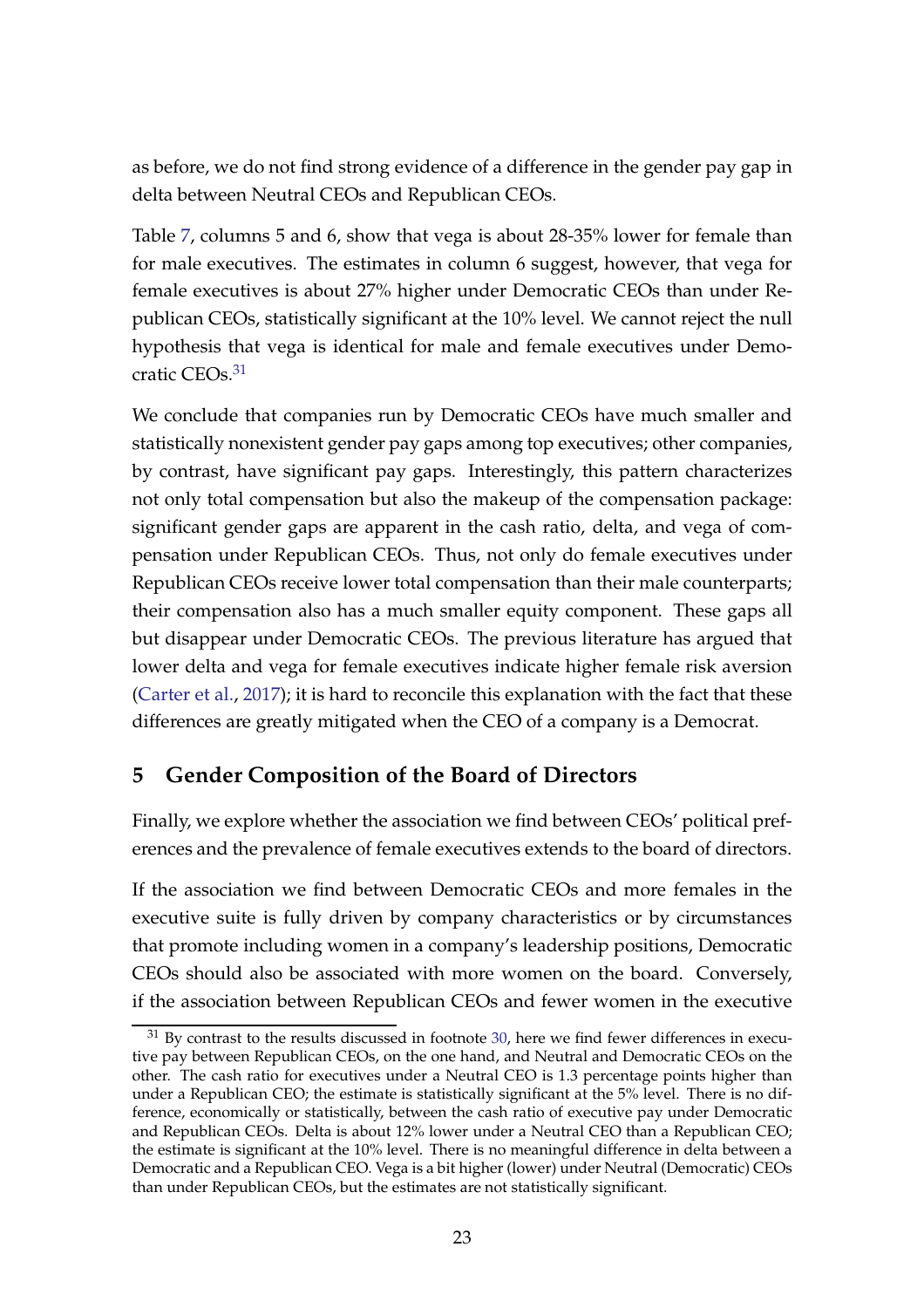suite is attributable to CEOs' political preferences, the association between Democratic CEOs and more women on the board should be expected to be lower or even nonexistent. This is the case because CEOs are likely to exercise less discretion over the gender composition of the board than over that of the executive suite. Such restricted discretion is due both to pressure from institutional investors for diversity on the board and to constraints on corporate decision makers' ability to avoid appointing women to the board. Furthermore, the important role typically played by the board's nominating committee is likely to allow CEOs less influence over the selection of directors than of the executives who report to them.

To measure the relationship between CEOs' political preferences and the gender composition of the board, we repeat the analysis reported in Section [3.1](#page-14-1) but substitute as the dependent variable the fraction of a company's directors who are female.

Table [8](#page-40-0) reports the results. Column 1 uses industry fixed effects; column 2 replaces industry fixed effects with company fixed effects. The estimates suggest no economically or statistically meaningful relationship between the CEO's political preference and the gender composition of the board. $32$ 

We also perform an event study of the dynamics of the board's gender composition around the time a CEO is replaced; its design resembles that described in Section [3.2.](#page-15-0) We find no evidence that replacing a Republican CEO with a Democratic CEO (or vice-versa) influences the gender composition of the board. For brevity, these results are untabulated.

Because the size of a corporate board is roughly the same as that of an executive team, when using the Form 4 sample, the results in this section are, in principle, directly comparable to those in Section [3](#page-14-0) that pertain to the Form 4 sample. Considering that CEOs may have limited power to influence the gender composition of the board of directors due to pressure from shareholders such as institutional investors, it is possible that CEOs' political preferences account for our findings on the gender composition of the executive suite. However, the lack of association between the CEO's political preferences and the gender diversity of the board of directors suggests that forces for gender equality at the company level

<span id="page-25-0"></span> $32$ Though the impact on the board of a female CEO is not statistically significant, it is negative and large. This estimate is almost entirely undone by the interaction between a CEO being female and being an insider. The inclusion of the insider variable was important in Section [1,](#page-14-4) for reasons described in footnote [16,](#page-14-3) and is included here to facilitate comparison of the two sections.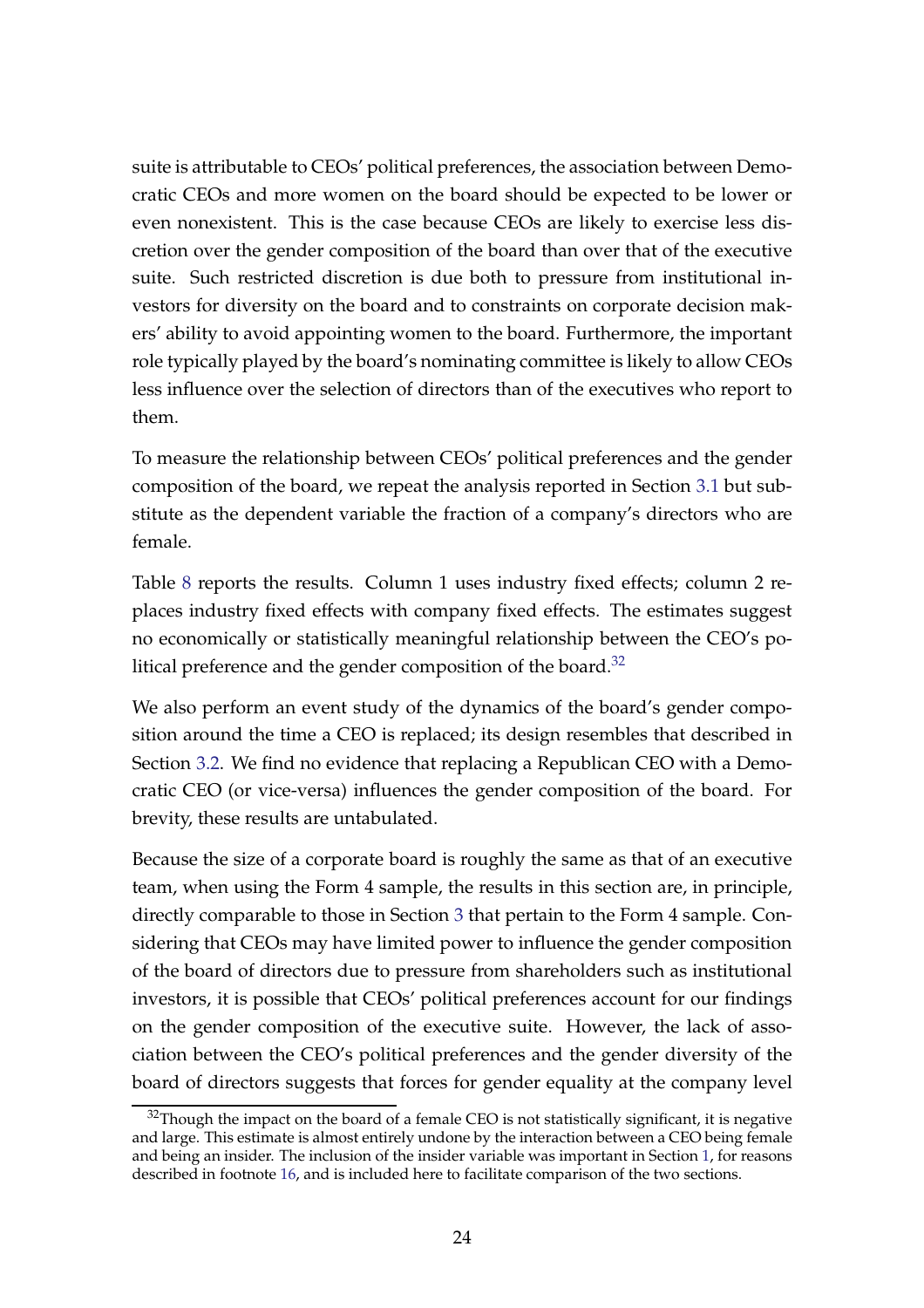<span id="page-26-0"></span>are not responsible for both the choice of a Democratic CEO and gender diversity in the executive suite.

# **6 Conclusion**

This paper provides the first empirical evidence about how CEOs' political preferences interact with gender-related choices regarding the prevalence of female executives and the level and structure of their compensation. The evidence is consistent with our hypothesis that Democratic CEOs are associated with the presence of more women in the executive suite and with a reduced gender gap in compensation of non-CEO executives. To better understand the direction of the association, we use an event-study analysis; the event is a change in a company's CEO. We show that when a Republican CEO is replaced with a Democrat rather than another Republican, the fraction of women in the executive suite increases; conversely, when a Republican is succeeded by another Republican, the fraction of executives who are women decreases. Our analysis suggests that, to some extent, CEOs' political preferences drive such gender choices.

In particular, we find that earlier findings of lower and less performance-sensitive compensation for female executives are driven by companies with Republican CEOs, and do not accurately describe companies with Democratic CEOs.

Finally we show that, although Republican CEOs are associated with fewer women in the executive suite, they are not associated with fewer women on the board, a pattern that might be due to CEOs' greater discretion over hiring executives than over the choice of board directors.

Our study has significant implications for future work. Subsequent explorations of gender-related choices should take CEOs' political preferences into account. Future work may seek to specify the relative roles of the various stories we have discussed in producing the association we have identified.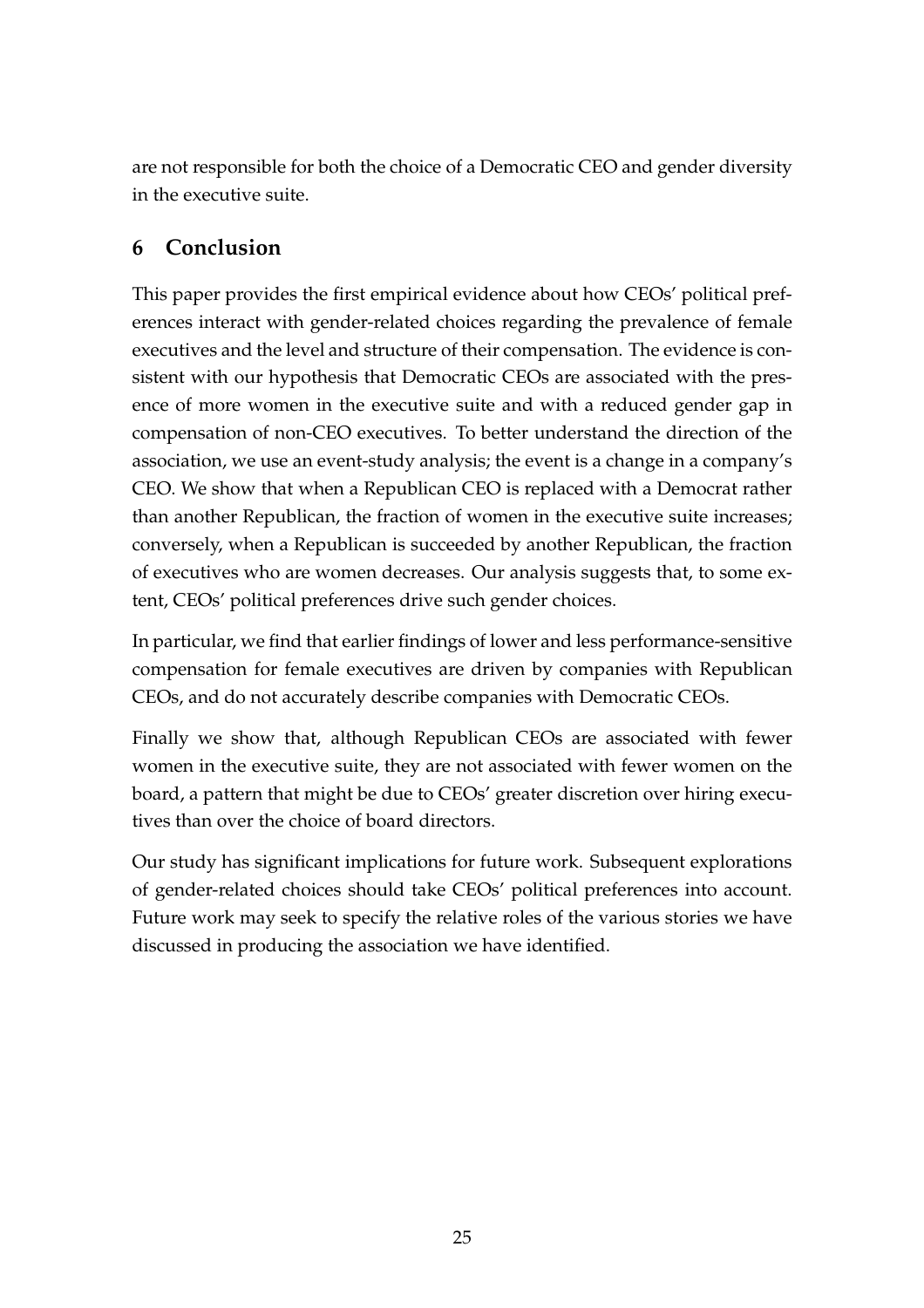#### **References**

- <span id="page-27-4"></span>[1] Albanesi, Stefania, Claudia Olivetti, and Mar?a Jose Prados, 2015, Gender and dynamic agency: Theory and evidence on the compensation of top executives, in Solomon W. Polachek, Konstantinos Tatsiramos, and Klaus F. Zimmermann, eds., *Gender in the Labor Market*, volume 42 of *Research in Labor Economics*, 1–59 (Emerald Publishing Ltd).
- <span id="page-27-8"></span>[2] Bayat, Ali, and Marc Goergen, 2020, Ceo political ideology, shareholder primacy and dividend policy, *ECGI Working Paper Series in Finance* .
- <span id="page-27-2"></span>[3] Bell, Linda A., 2005, Women-led firms and the gender gap in top executive jobs, IZA DP No. 1689.
- <span id="page-27-3"></span>[4] Bertrand, Marianne, and Kevin F. Hallock, 2001, The gender gap in top corporate jobs, *Industrial and Labor Relations Review* 55, 3–21.
- <span id="page-27-6"></span>[5] Bonica, Adam, 2016, Avenues of influence: on the political expenditures of corporations and their directors and executives, *Business and Politics* 18, 367– 394.
- <span id="page-27-10"></span>[6] Carnahan, Seth, and Brad N. Greenwood, 2018, Managers' political beliefs and gender inequality among subordinates: Does his ideology matter more than hers?, *Administrative Science Quarterly* 63, 287–322.
- <span id="page-27-5"></span>[7] Carter, Mary Ellen, Francesca Franco, and Mireia Gine, 2017, Executive gender pay gaps: The roles of female risk aversion and board representation, *Contemporary Accounting Research* 34, 1232–1264.
- <span id="page-27-7"></span>[8] Chin, M. K., and Matthew Semadeni, 2017, Ceo political ideologies and pay egalitarianism within top management teams, *Strategic Management Journal* 38, 1608–1625.
- <span id="page-27-0"></span>[9] Cohen, Alma, Moshe Hazan, Roberto Tallarita, and David Weiss, 2019, The politics of ceos, *Journal of Legal Analysis* 11, 1–45.
- <span id="page-27-9"></span>[10] Cohen, Alma, and Crystal S. Yang, 2019, Judicial Politics and Sentencing Decisions, *American Economic Journal: Economic Policy* 11, 160–191.
- <span id="page-27-12"></span>[11] Coles, Jeffrey L., Naveen D. Daniel, and Lalitha Naveen, 2006, Managerial incentives and risk-taking, *Journal of Financial Economics* 79, 431–468.
- <span id="page-27-13"></span>[12] Cooper, Michael, Huseyin Gulen, and Alexei Ovtchinnikov, 2010, Corporate political contributions and stock returns, *Journal of Finance* 65, 687–724.
- <span id="page-27-11"></span>[13] Core, John E., and Wayne R. Guay, 2002, Estimating the value of employee stock option portfolios and their sensitivities to price and volatility, *Journal of Accounting Research* 40, 613–630.
- <span id="page-27-1"></span>[14] Di Giuli, Alberta, and Leonard Kostovetsky, 2014, Are red or blue companies more likely to go green? politics and corporate social responsibility, *Journal of Financial Economics* 111, 158–180.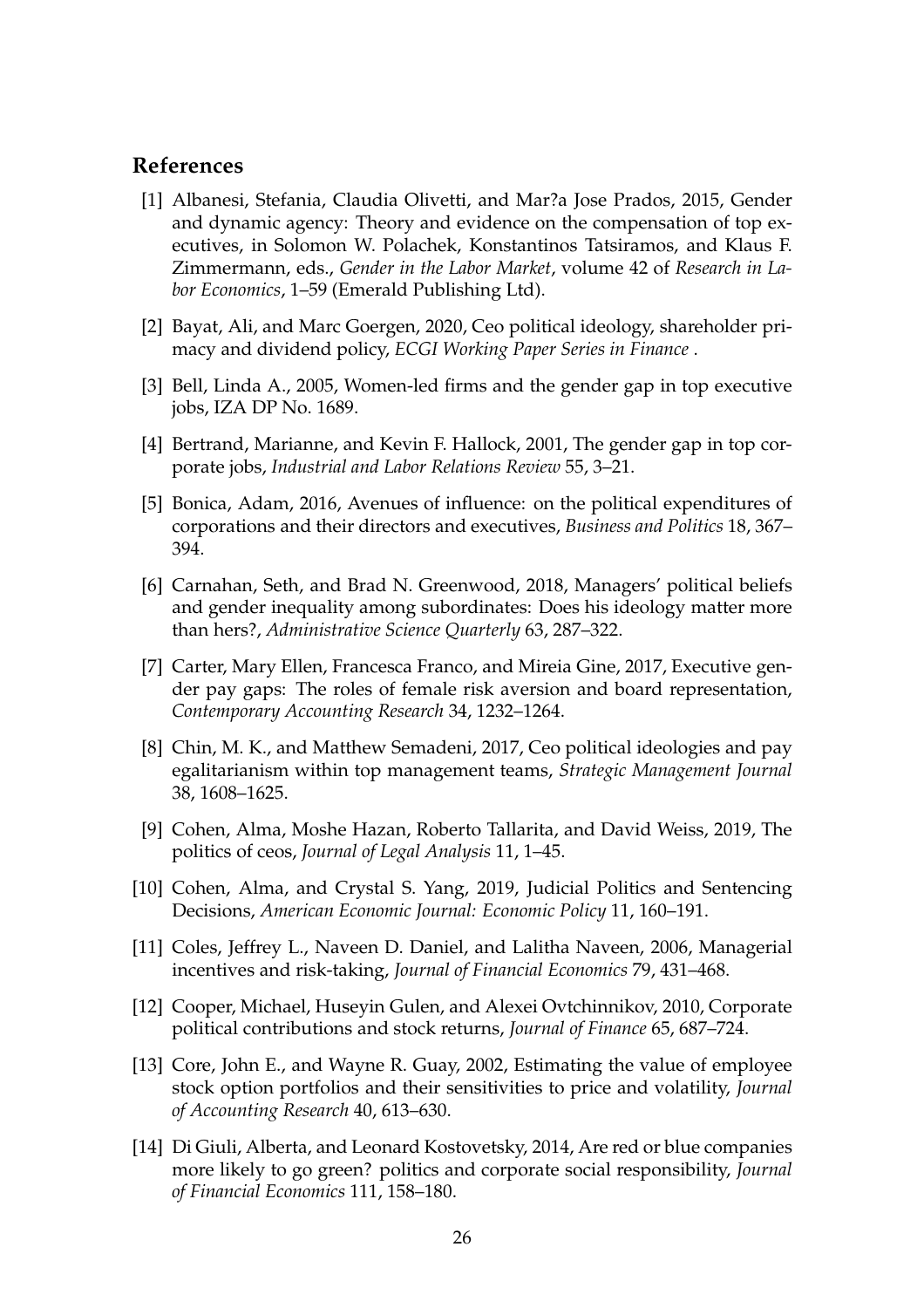- <span id="page-28-5"></span>[15] Elnahas, Ahmed M., and Dongnyoung Kim, 2017, Ceo political ideology and mergers and acquisitions decisions, *Journal of Corporate Finance* 45, 162–175.
- <span id="page-28-7"></span>[16] Francis, Bill B., Iftekhar Hasan, Xian Sun, and Qiang Wu, 2016, Ceo political preference and corporate tax sheltering, *Journal of Corporate Finance* 38, 37– 53.
- <span id="page-28-12"></span>[17] Fremeth, Adam, Brian Kelleher Richter, and Brandon Schaufele, 2013, Campaign contributions over ceos' careers, *American Economic Journal: Applied Economics* 5, 170–88.
- <span id="page-28-2"></span>[18] Gayle, George-Levi, Limor Golan, and Robert A. Miller, 2012, Gender differences in executive compensation and job mobility, *Journal of Labor Economics* 30, 829–871.
- <span id="page-28-11"></span>[19] Green, Donald, Bradley Palmquist, and Eric Schickler, 2002, *Partisan Hearts and Minds. Political Parties and the Social Identities of Voters* (Yale University Press).
- <span id="page-28-10"></span>[20] Hurley, William P., 1975, Who is an "officer" for the purposes of the securities exchange act of 1934- colby v. klune revisited, *Fordham Law Review* 44, 489–510.
- <span id="page-28-6"></span>[21] Hutton, Irena, Danling Jiang, and Alok Kumar, 2014, Corporate policies of republican managers, *Journal of Financial and Quantitative Analysis* 49, 1279– 1310.
- <span id="page-28-9"></span>[22] Hutton, Irena, Danling Jiang, and Alok Kumar, 2015, Political values, culture, and corporate litigation, *Management Science* 61, 2905–2925.
- <span id="page-28-0"></span>[23] Matsa, David A., and Amalia R. Miller, 2011, Chipping away at the glass ceiling: Gender spillovers in corporate leadership, *American Economic Review: Papers and Proceedings* 101, 635–639.
- <span id="page-28-1"></span>[24] Munoz-Bullon, Fernando, 2010, Gender-compensation differences among high-level executives in the united states, *Industrial Relations* 49, 346–370.
- <span id="page-28-3"></span>[25] Newton, David, and Mikhail Simutin, 2015, Of age, sex, and money: Insights from corporate officer compensation on the wage inequality between genders, *Management Science* 61, 2355–2375.
- <span id="page-28-4"></span>[26] Quintana-Garcia, Cristina, and Marta M. Elvira, 2017, The effect of the external labor market on the gender pay gap among executives, *Industrial and Labor Relations Review* 70, 132–159.
- <span id="page-28-8"></span>[27] Unsal, Omer, Kabir M. Hassan, and Duygu Zirek, 2016, Corporate lobbying, ceo political ideology and firm performance, *Journal of Corporate Finance* 38, 126–149.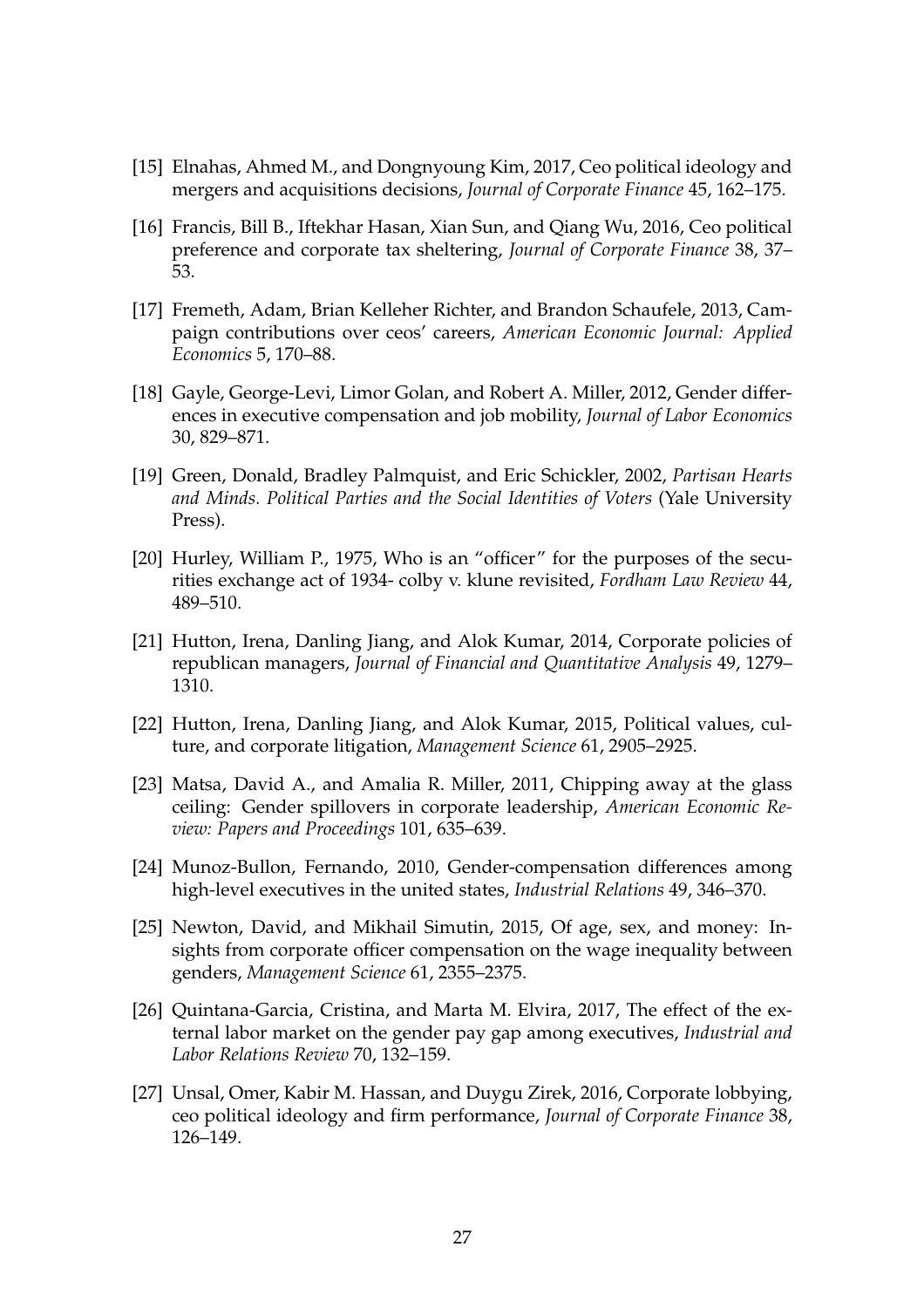<span id="page-29-0"></span>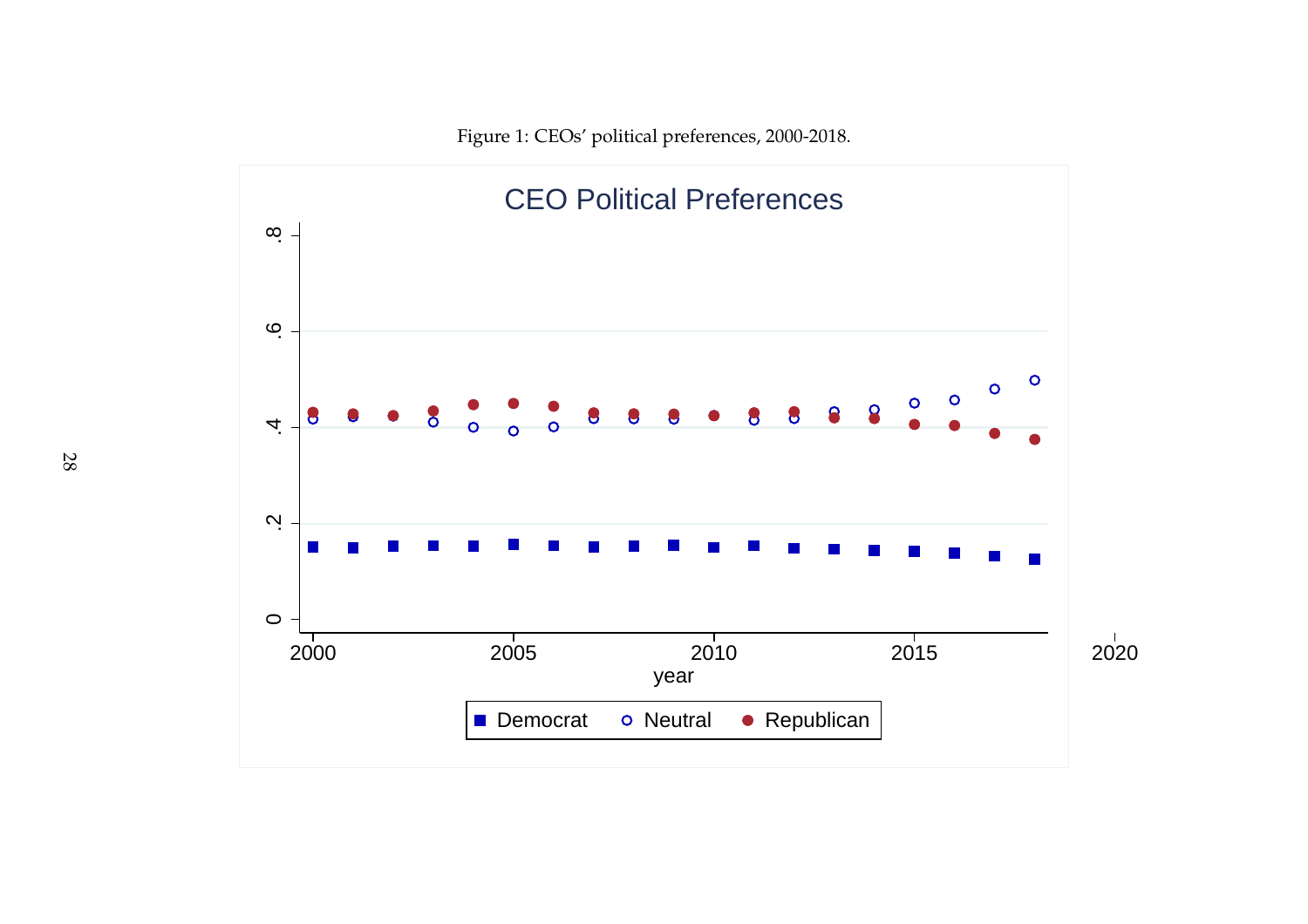

### Figure 2: Fraction of Executives who are Female, 2000-2018.

<span id="page-30-0"></span>The left-hand panel represents the Form <sup>4</sup> sample; the right-hand panel represents the ExecuComp sample.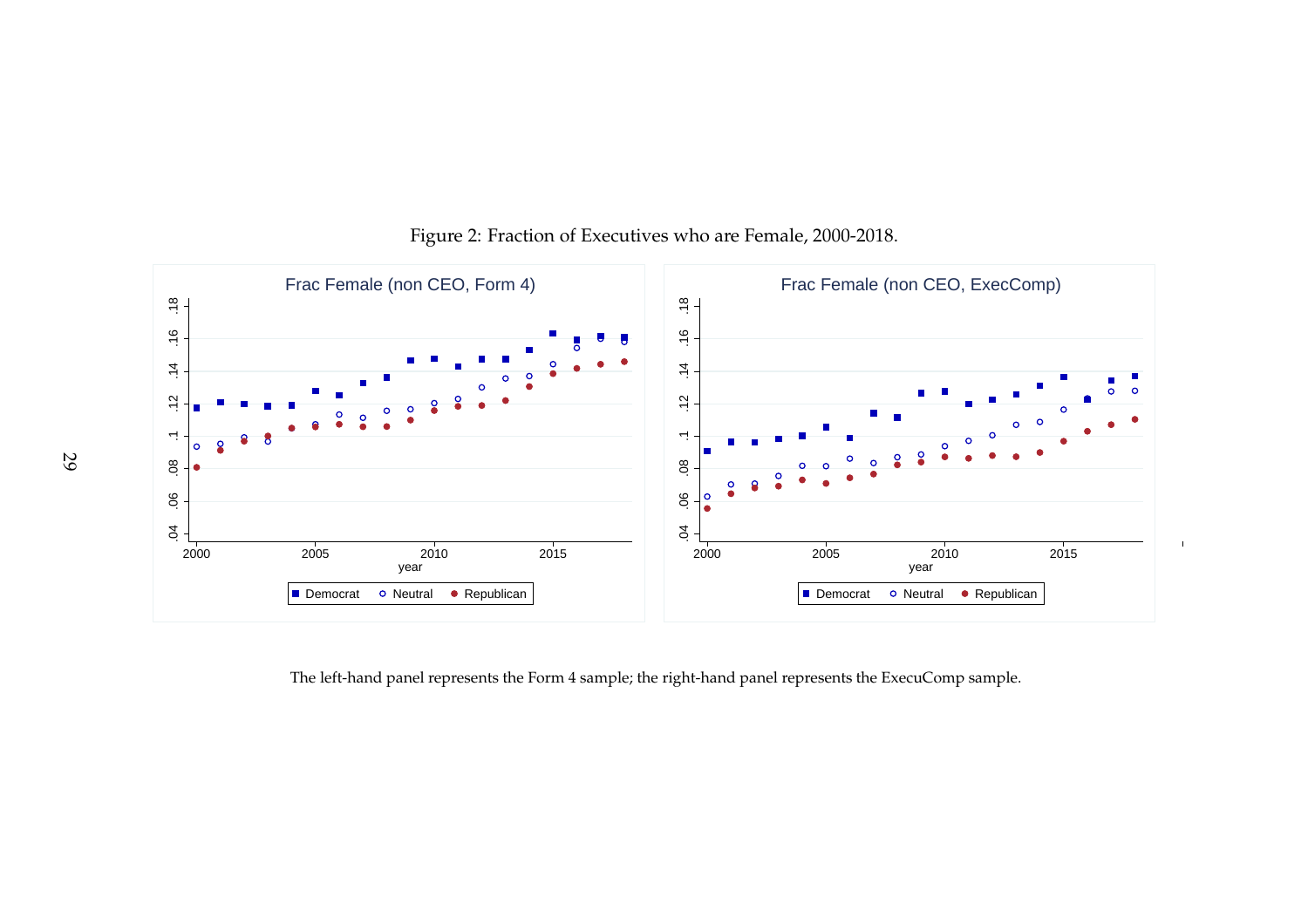

Figure 3: Event-Study: Change in the Fraction of Executives who are Female following <sup>a</sup> replacement of the CEO.

<span id="page-31-0"></span>The left-hand panel shows the change in the fraction of non-CEO executives who are female before and after <sup>a</sup> Republican CEO is replaced with <sup>a</sup> Democrat, as compared to replacement with <sup>a</sup> Republican. The right-hand panel shows the change in the same fraction before and after <sup>a</sup> Democratic CEO is replaced with <sup>a</sup>Republican, as compared to replacement with <sup>a</sup> Democrat.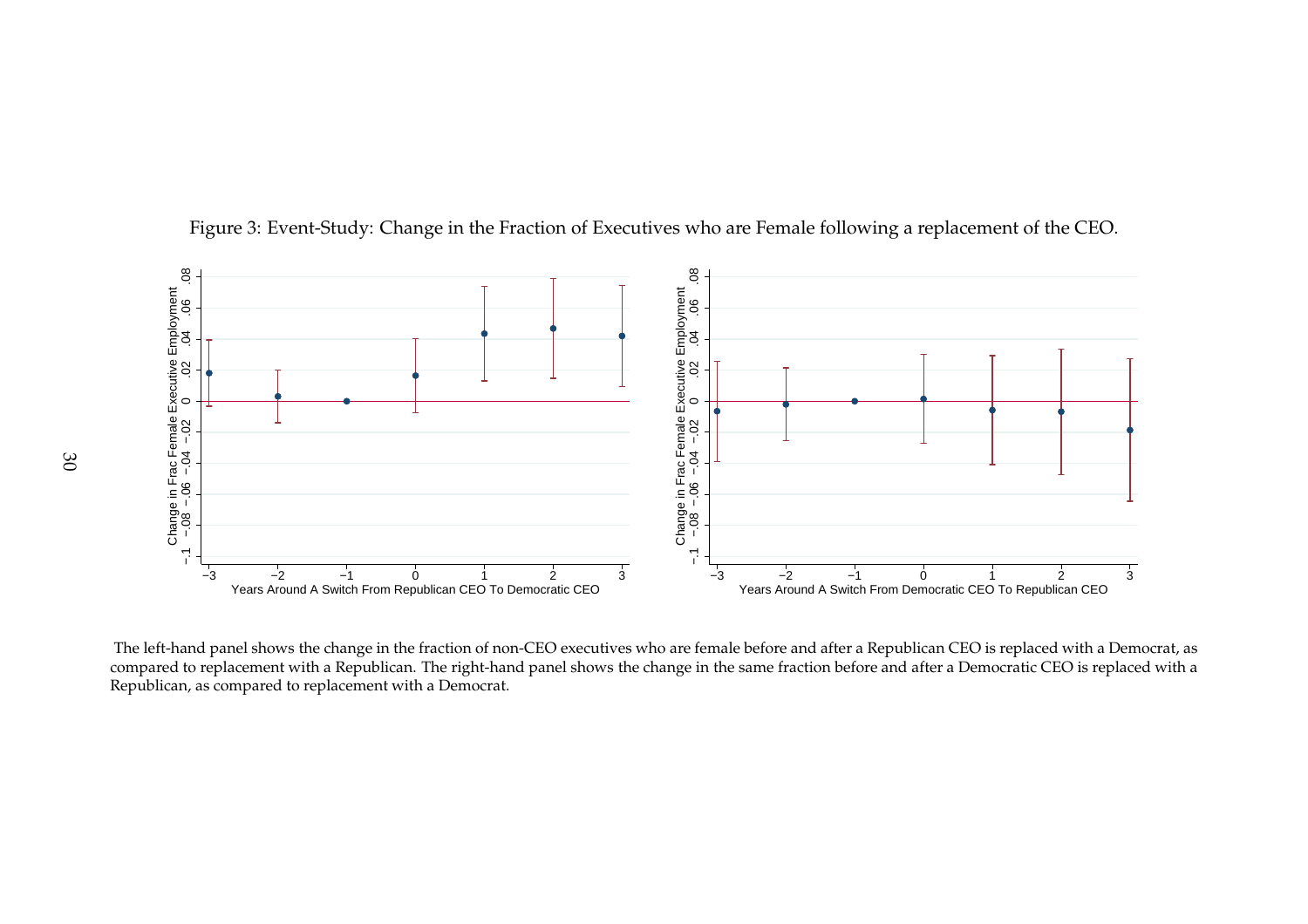<span id="page-32-0"></span>

| Variable          | Republican      | Neutral                                      | Democrat                     | All            |  |  |  |  |
|-------------------|-----------------|----------------------------------------------|------------------------------|----------------|--|--|--|--|
|                   |                 |                                              | Panel A: CEO Characteristics |                |  |  |  |  |
|                   |                 |                                              |                              |                |  |  |  |  |
| <b>CEO</b> Female | 0.02<br>(0.14)  | 0.04<br>(0.19)                               | 0.06<br>(0.23)               | 0.03<br>(0.18) |  |  |  |  |
|                   |                 |                                              |                              |                |  |  |  |  |
| CEO Age           | 56.64           | 55.15                                        | 55.66                        | 55.86          |  |  |  |  |
|                   | (7.06)          | (7.16)                                       | (8.18)                       | (7.31)         |  |  |  |  |
| <b>CEO</b> Tenure | 7.54            | 6.01                                         | 8.46                         | 7.02           |  |  |  |  |
|                   | (7.51)          | (6.38)                                       | (8.50)                       | (7.27)         |  |  |  |  |
| CEO Chairman      | 0.59            | 0.45                                         | 0.52                         | 0.52           |  |  |  |  |
|                   | (0.49)          | (0.50)                                       | (0.50)                       | (0.50)         |  |  |  |  |
| N                 | 14,402          | 14,516                                       | 5,032                        | 33,946         |  |  |  |  |
|                   |                 | Panel B: Executive (non-CEO) Characteristics |                              |                |  |  |  |  |
|                   |                 |                                              |                              |                |  |  |  |  |
| Age               | 52.14<br>(7.03) | 51.76                                        | 51.62                        | 51.90          |  |  |  |  |
|                   |                 | (7.25)                                       | (7.38)                       | (7.18)         |  |  |  |  |
| Compensation      | 2,117.34        | 2,069.09                                     | 2,232.85                     | 2,114.11       |  |  |  |  |
|                   | (2,961.36)      | (3,695.17)                                   | (4,602.93)                   | (3,563.11)     |  |  |  |  |
| Salary & Bonus    | 544.86          | 542.46                                       | 582.55                       | 549.46         |  |  |  |  |
|                   | (554.14)        | (969.98)                                     | (744.08)                     | 782.90         |  |  |  |  |
| Cash Ratio        | 0.40            | 0.41                                         | 0.43                         | 0.41           |  |  |  |  |
|                   | (0.24)          | (0.24)                                       | (0.26)                       | (0.25)         |  |  |  |  |
| Delta             | 158.68          | 154.63                                       | 166.31                       | 158.10         |  |  |  |  |
|                   | (4,095.80)      | (4,262.50)                                   | (2,037.54)                   | (3,935.39)     |  |  |  |  |
| Vega              | 35.43           | 30.88                                        | 34.11                        | 33.30          |  |  |  |  |
|                   | (122.97)        | (99.55)                                      | (94.86)                      | (109.56)       |  |  |  |  |
| Insider           | 0.91            | 0.88                                         | 0.89                         | 0.89           |  |  |  |  |
|                   | (0.29)          | (0.32)                                       | (0.32)                       | (0.31)         |  |  |  |  |
| N                 | 50,528          | 50,247                                       | 17,631                       | 118,403        |  |  |  |  |
|                   |                 |                                              | Continued on next page       |                |  |  |  |  |

#### Table 1: CEOs, non-CEO Executives, and Firms: Summary Statistics. Means (Standard Deviations)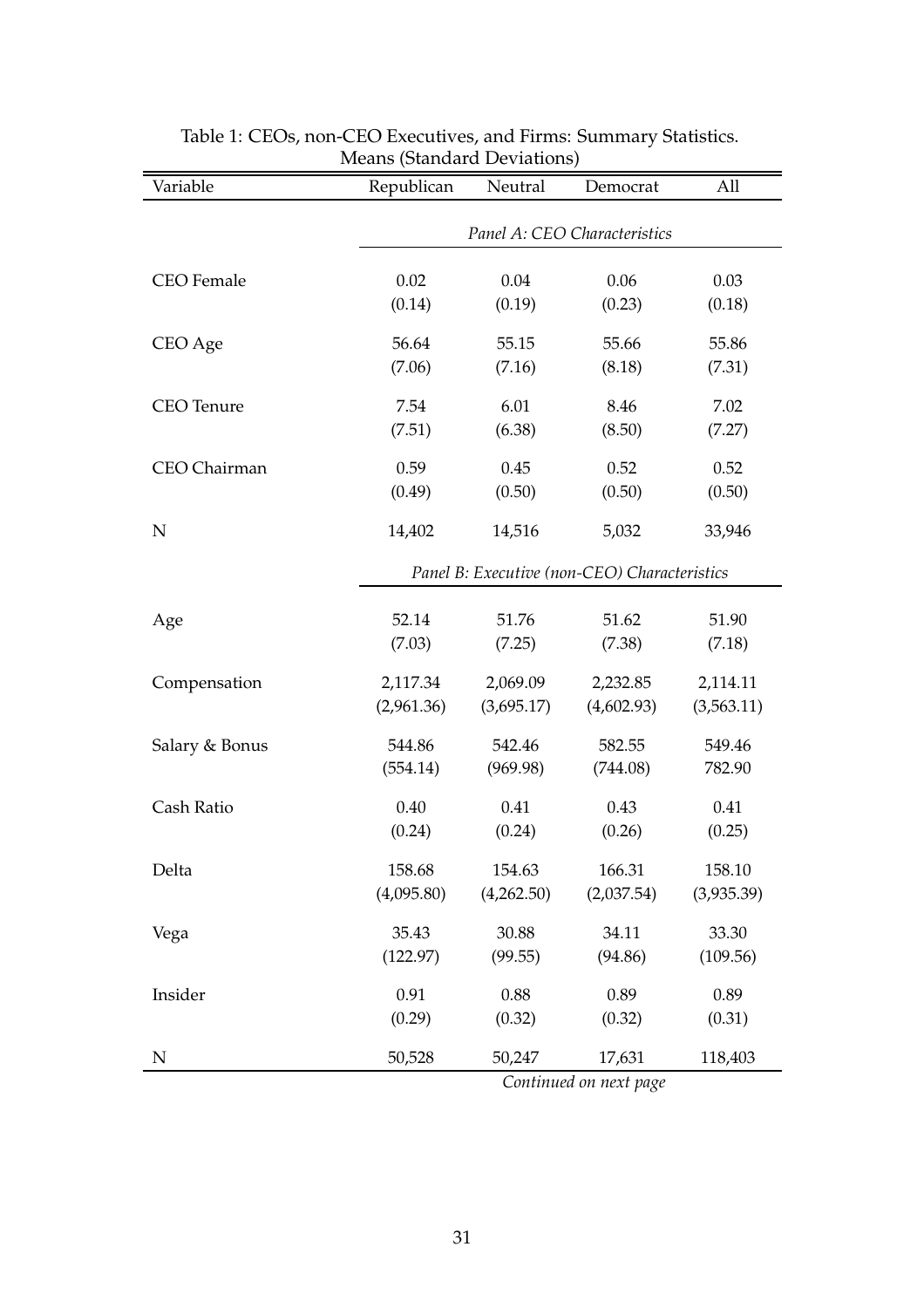|                           | Republican  | Neutral       | Democrat                      | All           |
|---------------------------|-------------|---------------|-------------------------------|---------------|
|                           |             |               | Panel C: Firm Characteristics |               |
| # Female Executives (ExC) | 0.406       | 0.478         | 0.599                         | 0.466         |
|                           | (0.665)     | (0.717)       | (0.822)                       | 0.715         |
| # Executives (ExC)        | 5.642       | 5.660         | 5.604                         | 5.644         |
|                           | (1.189)     | (1.287)       | (1.220)                       | (1.236)       |
| Frac Female (ExC)         | 0.083       | 0.095         | 0.116                         | 0.093         |
|                           | (0.138)     | (0.147)       | (0.165)                       | (0.147)       |
| # Female Executives (F4)  | 1.063       | 1.124         | 1.218                         | 1.112         |
|                           | (1.221)     | (1.364)       | (1.342)                       | (1.303)       |
| # Executives (F4)         | 9.617       | 9.320         | 9.072                         | 9.410         |
|                           | (4.467)     | (6.701)       | (4.061)                       | (5.491)       |
| Frac Female (F4)          | 0.114       | 0.123         | 0.139                         | 0.122         |
|                           | (0.125)     | (0.135)       | (0.148)                       | (0.133)       |
| Log Assets                | 8.003       | 7.666         | 7.618                         | 7.802         |
|                           | (1.706)     | (1.845)       | (1.815)                       | (1.791)       |
| <b>Return on Assets</b>   | 0.039       | 0.026         | 0.027                         | 0.031         |
|                           | (0.196)     | (0.422)       | (0.151)                       | (0.310)       |
| Book-to-Market            | 0.513       | 0.520         | 0.480                         | 0.511         |
|                           | 0.434       | 0.460         | 0.435                         | 0.446         |
| Cash                      | 875.567     | 958.982       | 967.569                       | 924.928       |
|                           | (2,824.648) | (3,322.198)   | (3,354.873)                   | (3, 126.161)  |
| Dividends                 | 183.906     | 148.668       | 124.489                       | 160.062       |
|                           | (584.486)   | (521.262)     | (520.100)                     | (549.293)     |
| Debt                      | 3,347.381   | 3,086.578     | 3,057.145                     | 3,193.414     |
|                           | (9,757.917) | (10, 389.331) | (11,271.648)                  | (10, 265.540) |
| N                         | 14,402      | 14,516        | 5,032                         | 33,946        |

Table 1 – *Continued from previous page*

Notes: All variables are defined in the text. The variables Salary & Bonus, delta, and vega are in thousands of U.S. dollars. "Cash Ratio" is the ratio of salary and bonus to total compensation. The rows denoted N report numbers of observations. ExC denotes the ExecuComp sample; F4 denotes the Form 4 sample. All age and compensation variables are from the ExecuComp sample.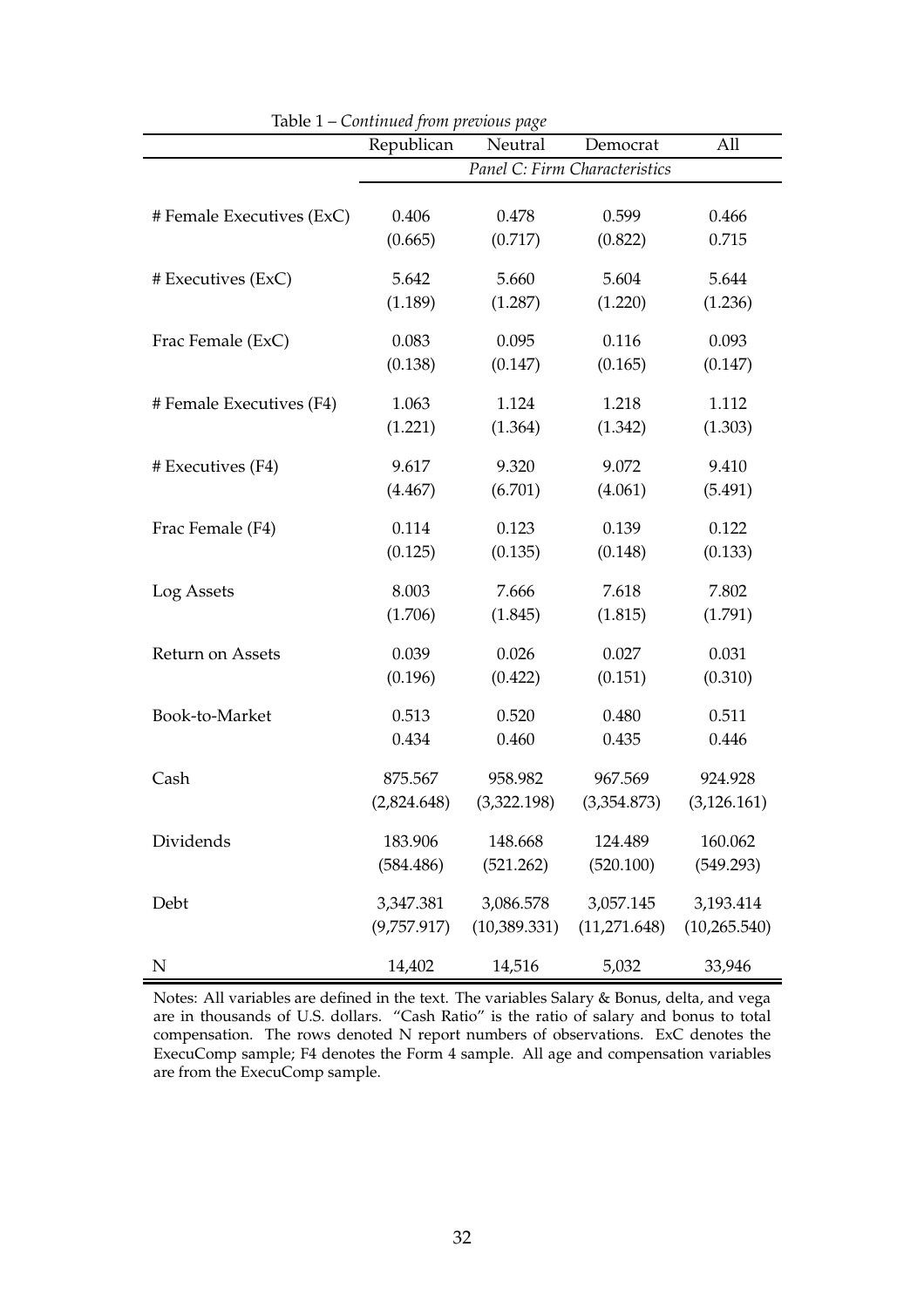<span id="page-34-0"></span>

|                   | <u>ivicalis</u> (bialiana Deviations) |           |           |        |        |  |  |  |
|-------------------|---------------------------------------|-----------|-----------|--------|--------|--|--|--|
|                   | RR                                    | <b>RD</b> | <b>DD</b> | DR     | All    |  |  |  |
| <b>CEO</b> Female | 0.02                                  | 0.09      | 0.11      | 0.06   | 0.04   |  |  |  |
|                   | (0.15)                                | (0.28)    | (0.31)    | (0.24) | (0.20) |  |  |  |
| CEO Age           | 53.52                                 | 52.78     | 52.11     | 53.90  | 53.33  |  |  |  |
|                   | (6.79)                                | (7.15)    | (6.66)    | (7.06) | (6.85) |  |  |  |
| CEO Chairman      | 0.29                                  | 0.27      | 0.24      | 0.33   | 0.29   |  |  |  |
|                   | (0.46)                                | (0.45)    | (0.43)    | (0.47) | (0.45) |  |  |  |
| Insider           | 0.87                                  | 0.78      | 0.82      | 0.87   | 0.86   |  |  |  |
|                   | (0.33)                                | (0.42)    | (0.38)    | (0.34) | (0.35) |  |  |  |
| N                 | 702                                   | 114       | 114       | 113    | 1,043  |  |  |  |

Table 2: Event-Study CEO Characteristics: Summary Statistics Means (Standard Deviations)

Notes: All variables are defined in the text. Column RR reports statistics on a Republican replacement for an outgoing Republican CEO; column RD reports statistics on a Democratic replacement for a Republican CEO; column DD reports statistics on a Democratic replacement for a Republican CEO; column DR reports statistics on a Republican replacement for a Democratic CEO. The row denoted N reports numbers of observations.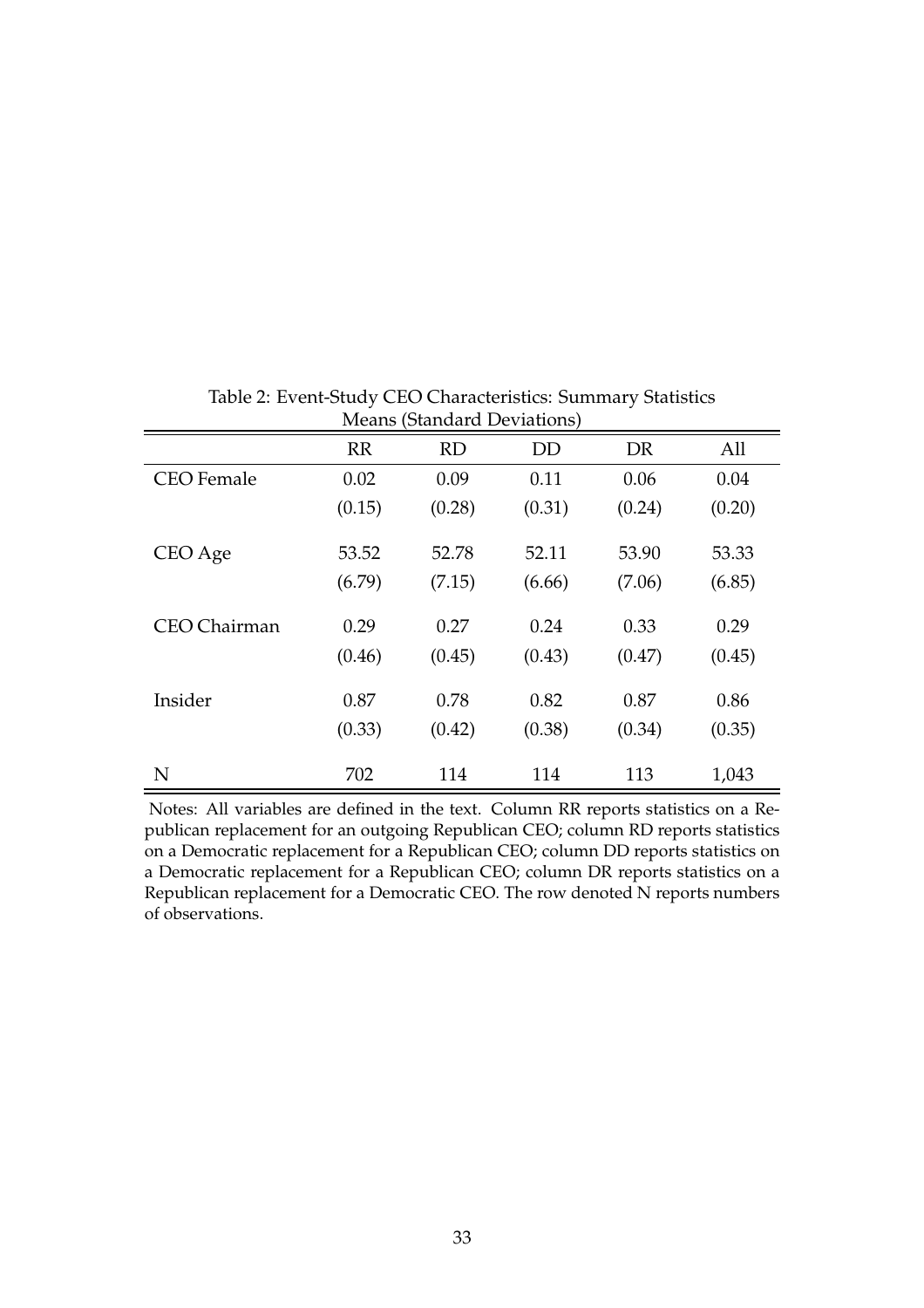<span id="page-35-0"></span>

|                         | (1)         | (2)          | (3)        | (4)            |
|-------------------------|-------------|--------------|------------|----------------|
| Sample/FE               | F4/Industry | ExC/Industry | F4/Firm    | ExC/Firm       |
| <b>CEO</b> Neutral      | 0.005       | 0.006        | $0.009**$  | 0.007          |
|                         | (0.003)     | (0.004)      | (0.004)    | (0.005)        |
| CEO Dem                 | $0.017***$  | $0.022***$   | $0.020***$ | $0.019***$     |
|                         | (0.006)     | (0.007)      | (0.006)    | (0.007)        |
| <b>CEO</b> Female       | $-0.001$    | 0.014        | $-0.018$   | $-0.019$       |
|                         | (0.025)     | (0.025)      | (0.026)    | (0.028)        |
| CEO Age                 | $0.004**$   | 0.002        | 0.002      | $-0.001$       |
|                         | (0.002)     | (0.002)      | (0.002)    | (0.002)        |
| CEO Age Squared         | $-0.000**$  | $-0.000$     | $-0.000$   | 0.000          |
|                         | (0.000)     | (0.000)      | (0.000)    | (0.000)        |
| log(CEO tenure)         | $-0.006***$ | $-0.005**$   | $-0.000$   | $-0.003$       |
|                         | (0.002)     | (0.002)      | (0.002)    | (0.002)        |
| CEO Is Chairman         | $0.010***$  | 0.002        | $0.005*$   | 0.001          |
|                         | (0.003)     | (0.004)      | (0.003)    | (0.003)        |
| CEO Insider             | $0.016***$  | $0.010*$     | $0.012***$ | $0.017***$     |
|                         | (0.006)     | (0.006)      | (0.004)    | (0.005)        |
| CEO Insider×CEO Female  | 0.019       | 0.008        | $-0.020$   | $-0.050*$      |
|                         | (0.026)     | (0.028)      | (0.026)    | (0.028)        |
| log(A <sub>sets</sub> ) | $0.005***$  | $-0.001$     | $-0.003$   | $-0.004$       |
|                         | (0.001)     | (0.002)      | (0.003)    | (0.003)        |
| Industry FE             | Yes         | Yes          | No         | No             |
| Firm FE                 | No          | No           | Yes        | Yes            |
| <b>State FE</b>         | Yes         | Yes          | No         | N <sub>o</sub> |
| Year FE                 | Yes         | Yes          | Yes        | Yes            |
| ${\bf N}$               | 31,335      | 31,331       | 32,116     | 32,103         |
| Adj. $R^2$              | 0.1777      | 0.1487       | 0.5887     | 0.5454         |
| Mean Dependent Variable | 0.1267      | 0.0931       | 0.1267     | 0.0931         |

Table 3: Fraction of Women Executives

Notes: <sup>∗</sup> *p* < 0.10, ∗∗ *p* < 0.05, ∗∗∗ *p* < 0.01. Standard errors (in parentheses) are clustered at the industry level in columns (1)-(2) and at the firm level in columns (3)-(4).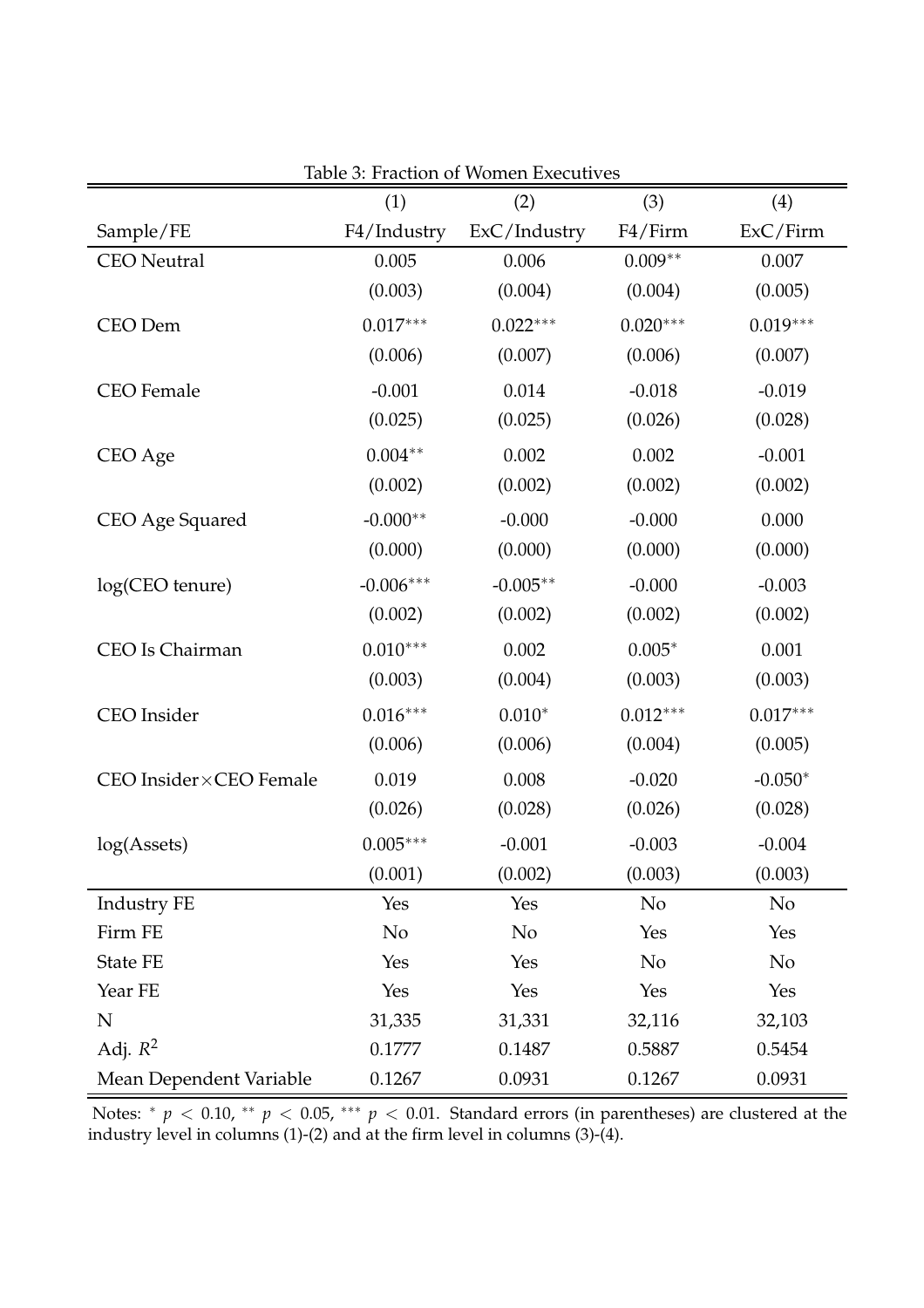<span id="page-36-0"></span>

|                                      | (1)<br>(2)                             |                  | (3)<br>(4)            |                  |  |
|--------------------------------------|----------------------------------------|------------------|-----------------------|------------------|--|
|                                      | Republican CEO Switched<br>to Democrat |                  | Democrat CEO Switched | to Republican    |  |
| 3 yrs before                         | $-0.001$                               | $-0.001$         | 0.010                 | 0.008            |  |
|                                      | (0.004)                                | (0.004)          | (0.010)               | (0.010)          |  |
| 2 yrs before                         | 0.003                                  | 0.003            | 0.013                 | 0.012            |  |
|                                      | (0.003)                                | (0.003)          | (0.008)               | (0.008)          |  |
| year OI occurred                     | 0.004                                  | 0.004            | $-0.006$              | $-0.005$         |  |
|                                      | (0.003)                                | (0.003)          | (0.011)               | (0.011)          |  |
| 1 yr after                           | 0.000                                  | 0.001            | $-0.001$              | $-0.001$         |  |
|                                      | (0.005)                                | (0.004)          | (0.014)               | (0.014)          |  |
| 2 yrs after                          | 0.005                                  | 0.006            | 0.002                 | 0.003            |  |
|                                      | (0.006)                                | (0.005)          | (0.016)               | (0.016)          |  |
| 3 yrs after                          | 0.005                                  | 0.006            | 0.008                 | 0.007            |  |
|                                      | (0.006)                                | (0.006)          | (0.020)               | (0.020)          |  |
| O <sub>I</sub>                       | 0.012                                  | 0.009            | $-0.018$              | $-0.024$         |  |
|                                      | (0.012)                                | (0.012)          | (0.019)               | (0.020)          |  |
| $O I \times 3$ yrs before            | $0.019*$                               | $0.018*$         | $-0.009$              | $-0.006$         |  |
|                                      | (0.011)                                | (0.011)          | (0.017)               | (0.016)          |  |
| $O I \times 2$ yrs before            | 0.004                                  | 0.003            | $-0.004$              | $-0.002$         |  |
|                                      | (0.009)                                | (0.009)          | (0.012)               | (0.012)          |  |
| $O I \times 1$ yr before OI occurred | $\boldsymbol{0}$                       | $\boldsymbol{0}$ | $\boldsymbol{0}$      | $\boldsymbol{0}$ |  |
| OI × year OI occurred                | 0.016                                  | 0.016            | 0.001                 | 0.001            |  |
|                                      | (0.012)                                | (0.012)          | (0.014)               | (0.015)          |  |
| $O I \times 1$ yr after              | $0.044***$                             | $0.044***$       | $-0.006$              | $-0.006$         |  |
|                                      | (0.016)                                | (0.016)          | (0.018)               | (0.018)          |  |
| $O I \times 2$ yrs after             | $0.046***$                             | $0.047***$       | $-0.005$              | $-0.007$         |  |
|                                      | (0.017)                                | (0.016)          | (0.021)               | (0.020)          |  |
| $O I \times 3$ yrs after             | $0.042**$                              | $0.042**$        | $-0.018$              | $-0.019$         |  |
|                                      | (0.017)                                | (0.017)          | (0.023)               | (0.023)          |  |
| Firm Controls                        | N <sub>o</sub>                         | Yes              | No                    | Yes              |  |
| N                                    | 4,595                                  | 4,586            | 1,283                 | 1,274            |  |
| Adj. $R^2$                           | 0.2024                                 | 0.2156           | 0.3127                | 0.3627           |  |
| Mean Dependent Variable              | 0.117                                  | 0.117            | 0.147                 | 0.147            |  |

| Table 4: Event Study – Fraction of Women Executives |  |  |  |
|-----------------------------------------------------|--|--|--|
|-----------------------------------------------------|--|--|--|

Notes: <sup>∗</sup> *p* < 0.10, ∗∗ *p* < 0.05, ∗∗∗ *p* < 0.01. Standard errors (in parentheses) are clustered by firm-switching observation. *OIp*,−*p* is a dummy variable indicating that an outgoing CEO of political preference *p* is replaced by an incoming CEO of the opposite political preference −*p*. yrs before and yrs after refer to years before and after the switch of a CEO. Firm controls include log(Assets), Female CEO, CEO Is Chairman, CEO Age, and CEO Age Squared. All specifications include state, year, and industry fixed effects.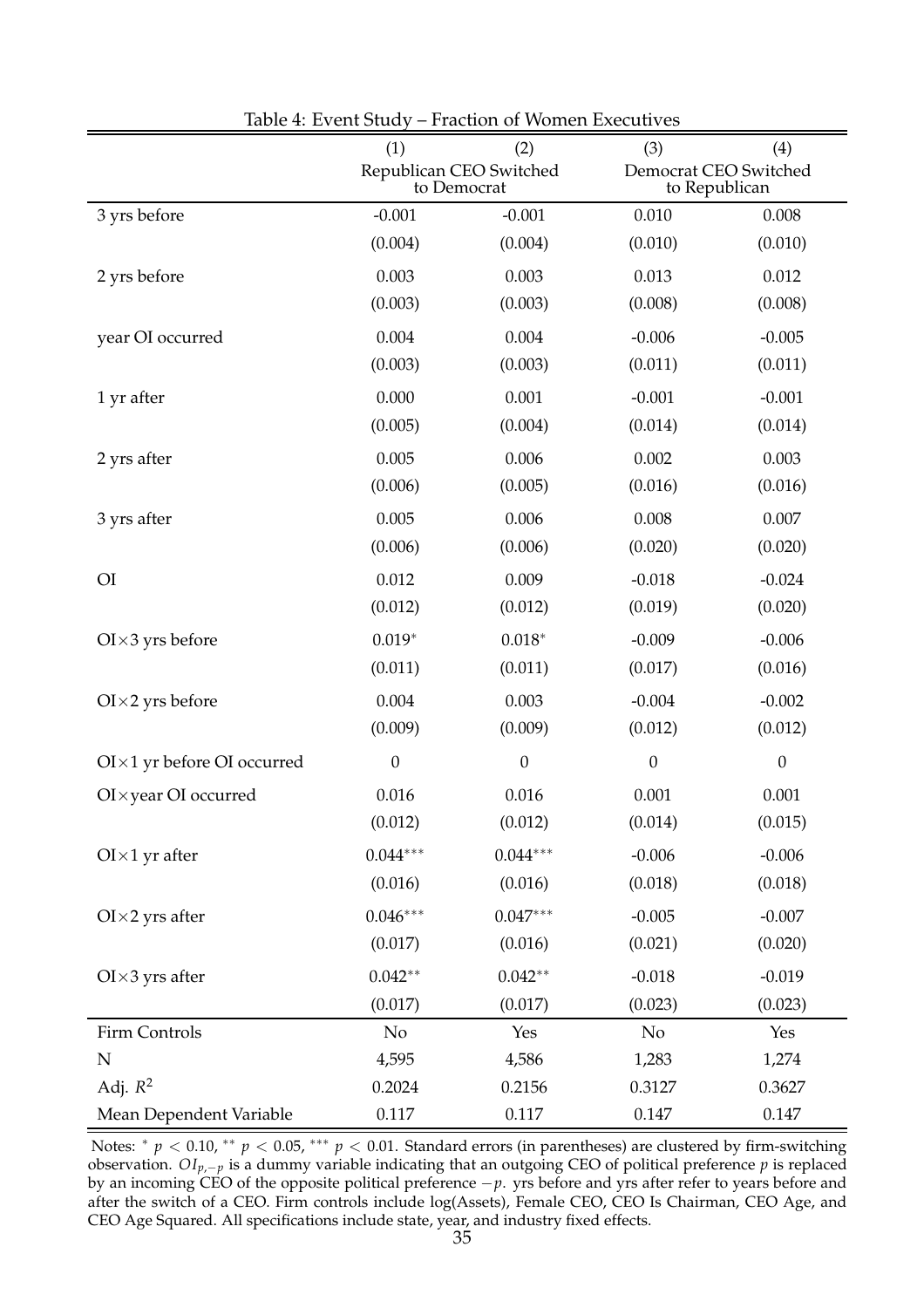<span id="page-37-0"></span>

| $\mu$ and $\mu$ is the problem of $\mu$ and $\mu$ and $\mu$ and $\mu$ (columns $\pm$ 0) |                |                               |             |                |                    |                |  |
|-----------------------------------------------------------------------------------------|----------------|-------------------------------|-------------|----------------|--------------------|----------------|--|
|                                                                                         | (1)            | (2)                           | (3)         | (4)            | (5)                | (6)            |  |
|                                                                                         |                | <b>Industry Fixed Effects</b> |             |                | Firm Fixed Effects |                |  |
| <b>Exec Female</b>                                                                      | $-0.072***$    | $-0.097***$                   | $-0.101***$ | $-0.068***$    | $-0.090***$        | $-0.092***$    |  |
|                                                                                         | (0.016)        | (0.019)                       | (0.019)     | (0.009)        | (0.014)            | (0.014)        |  |
| <b>CEO</b> Neutral                                                                      |                | $-0.045***$                   | $-0.045***$ |                | $-0.021$           | $-0.021$       |  |
|                                                                                         |                | (0.014)                       | (0.014)     |                | (0.014)            | (0.014)        |  |
| CEO Dem                                                                                 |                | $-0.035$                      | $-0.035$    |                | $-0.011$           | $-0.010$       |  |
|                                                                                         |                | (0.023)                       | (0.023)     |                | (0.023)            | (0.023)        |  |
| Exec Female×CEO Neutral                                                                 |                | 0.029                         | 0.027       |                | 0.019              | 0.017          |  |
|                                                                                         |                | (0.024)                       | (0.023)     |                | (0.019)            | (0.019)        |  |
| Exec Female×CEO Dem                                                                     |                | $0.073*$                      | $0.068*$    |                | $0.077***$         | $0.073***$     |  |
|                                                                                         |                | (0.038)                       | (0.038)     |                | (0.026)            | (0.026)        |  |
| <b>CEO</b> Female                                                                       | $-0.152$       | $-0.142$                      | $-0.158$    | $-0.120$       | $-0.118$           | $-0.129$       |  |
|                                                                                         | (0.116)        | (0.117)                       | (0.117)     | (0.096)        | (0.096)            | (0.096)        |  |
| Exec Female×CEO Female                                                                  |                |                               | $0.113**$   |                |                    | $0.073*$       |  |
|                                                                                         |                |                               | (0.052)     |                |                    | (0.041)        |  |
| Industry FE                                                                             | Yes            | Yes                           | Yes         | N <sub>o</sub> | No                 | N <sub>o</sub> |  |
| Firm FE                                                                                 | N <sub>o</sub> | No                            | No          | Yes            | Yes                | Yes            |  |
| <b>State FE</b>                                                                         | Yes            | Yes                           | Yes         | N <sub>o</sub> | N <sub>o</sub>     | N <sub>o</sub> |  |
| Year FE                                                                                 | Yes            | Yes                           | Yes         | Yes            | Yes                | Yes            |  |
| $\mathbf N$                                                                             | 110,785        | 110,785                       | 110,785     | 113,453        | 113,453            | 113,453        |  |
| Adj. $R^2$                                                                              | 0.5098         | 0.5102                        | 0.5102      | 0.5993         | 0.5993             | 0.5994         |  |
| $p$ -value                                                                              |                | 0.4883                        | 0.8021      |                | 0.5811             | 0.6390         |  |

|  | Table 5: Non-CEO Executive Log Compensation,        |  |  |
|--|-----------------------------------------------------|--|--|
|  | Industry FE (columns 1-3) and Firm FE (columns 4-6) |  |  |

Notes: <sup>∗</sup> *p* < 0.10, ∗∗ *p* < 0.05, ∗∗∗ *p* < 0.01. Standard errors (in parentheses) are clustered at the industry level in columns (1)-(3) and at the firm level in columns (4)-(6). All specifications include a quadratic in the CEO's age, a dummy variable indicating whether the CEO also chairs the board of directors, a dummy variable indicating whether the CEO is an insider (interacted with the CEO being female), the log of total assets, return on assets, book-to-market value, cash, dividends, and total debt. All specifications also include individual controls for each executive, including a quadratic in age, whether the executive is an insider, and controls for the executive's title.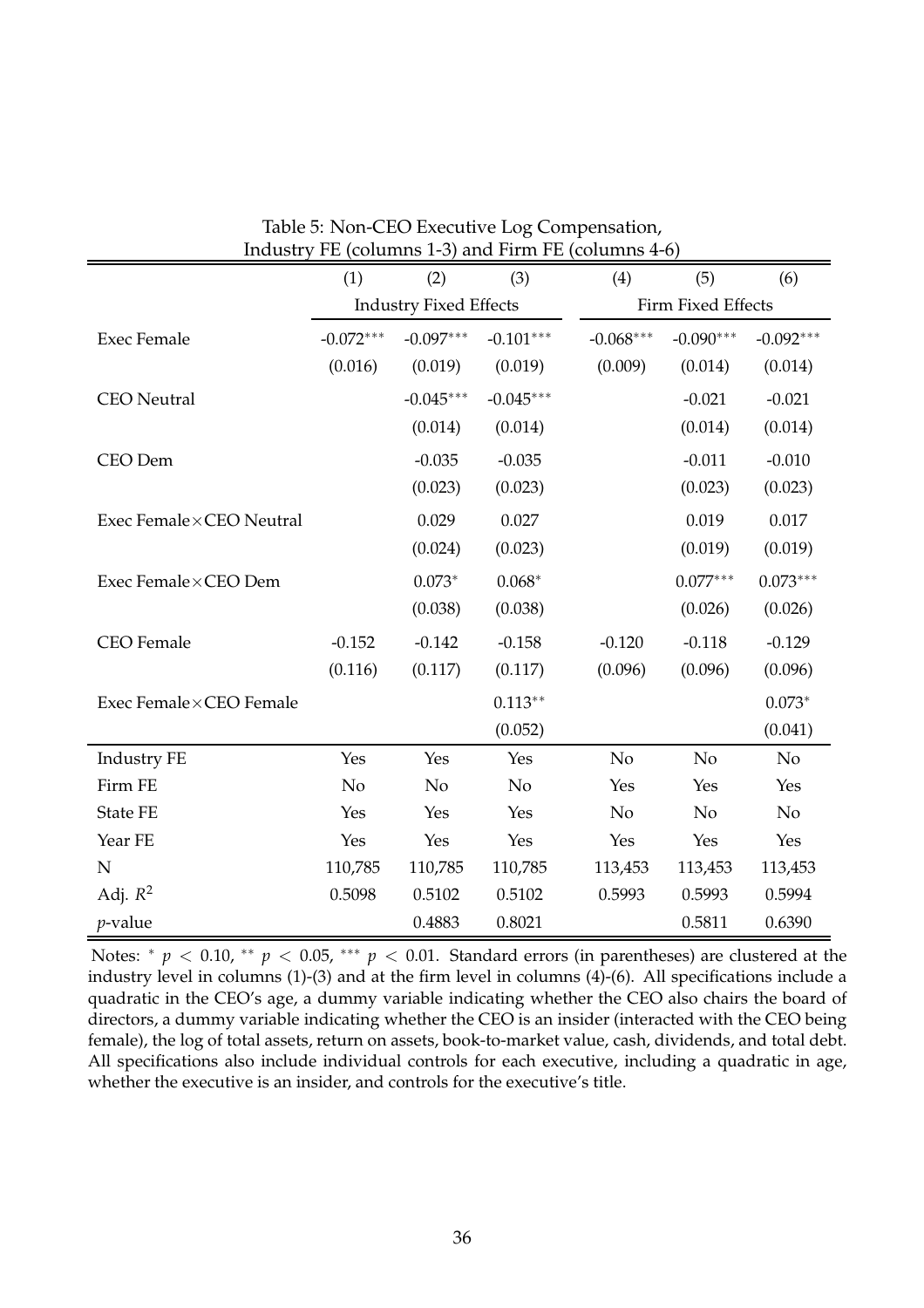<span id="page-38-0"></span>

|                         | (1)        | (2)        | Table 6. Fay Composition, muustry Fixed Effects<br>(3) | (4)         | (5)         | (6)         |  |
|-------------------------|------------|------------|--------------------------------------------------------|-------------|-------------|-------------|--|
| Dependent Variable      |            | Cash Ratio | Log Delta                                              |             |             | Log Vega    |  |
| <b>Exec Female</b>      | $0.013***$ | $0.020***$ | $-0.297***$                                            | $-0.429***$ | $-0.202***$ | $-0.359***$ |  |
|                         | (0.004)    | (0.007)    | (0.053)                                                | (0.082)     | (0.065)     | (0.112)     |  |
|                         |            | $0.012**$  |                                                        |             |             |             |  |
| <b>CEO</b> Neutral      |            |            |                                                        | $-0.105*$   |             | 0.030       |  |
|                         |            | (0.005)    |                                                        | (0.054)     |             | (0.097)     |  |
| CEO Dem                 |            | $0.015**$  |                                                        | $-0.152**$  |             | $-0.138$    |  |
|                         |            | (0.007)    |                                                        | (0.074)     |             | (0.138)     |  |
| Exec Female×CEO Neutral |            | $-0.007$   |                                                        | 0.100       |             | 0.130       |  |
|                         |            | (0.007)    |                                                        | (0.116)     |             | (0.141)     |  |
| Exec Female×CEO Dem     |            | $-0.016$   |                                                        | $0.376***$  |             | $0.416*$    |  |
|                         |            | (0.013)    |                                                        | (0.130)     |             | (0.218)     |  |
| <b>CEO</b> Female       | $-0.007$   | $-0.007$   | 0.084                                                  | 0.047       | 0.455       | 0.380       |  |
|                         | (0.039)    | (0.039)    | (0.412)                                                | (0.408)     | (0.679)     | (0.681)     |  |
| Exec Female×CEO Female  |            | $-0.021$   |                                                        | $0.455**$   |             | $0.541**$   |  |
|                         |            | (0.014)    |                                                        | (0.202)     |             | (0.269)     |  |
| Industry FE             | Yes        | Yes        | Yes                                                    | Yes         | Yes         | Yes         |  |
| <b>State FE</b>         | Yes        | Yes        | Yes                                                    | Yes         | Yes         | Yes         |  |
| Year FE                 | Yes        | Yes        | Yes                                                    | Yes         | Yes         | Yes         |  |
| $\mathbf N$             | 110,789    | 110,789    | 118,403                                                | 118,403     | 118,403     | 118,403     |  |
| Adj. $R^2$              | 0.3231     | 0.3235     | 0.1585                                                 | 0.1587      | 0.2003      | 0.2005      |  |
| $p$ value               |            | 0.7587     |                                                        | 0.6219      |             | 0.7453      |  |

|  |  | Table 6: Pay Composition, Industry Fixed Effects |  |
|--|--|--------------------------------------------------|--|
|--|--|--------------------------------------------------|--|

Notes: <sup>∗</sup> *p* < 0.10, ∗∗ *p* < 0.05, ∗∗∗ *p* < 0.01. Standard errors (in parentheses) are clustered at the industry level. All specifications include a quadratic in the CEO's age, a dummy variable indicating whether the CEO also chairs the board of directors, a dummy variable indicating whether the CEO is an insider (interacted with the CEO being female), the log of total assets, return on assets, book-tomarket value, cash, dividends, and total debt. All specifications also include individual controls for each executive, including a quadratic in age, whether the executive is an insider, and controls for the executive's title. When the dependent variable is either log of delta or log of vega, we also control for the sum of the executive's salary and bonus.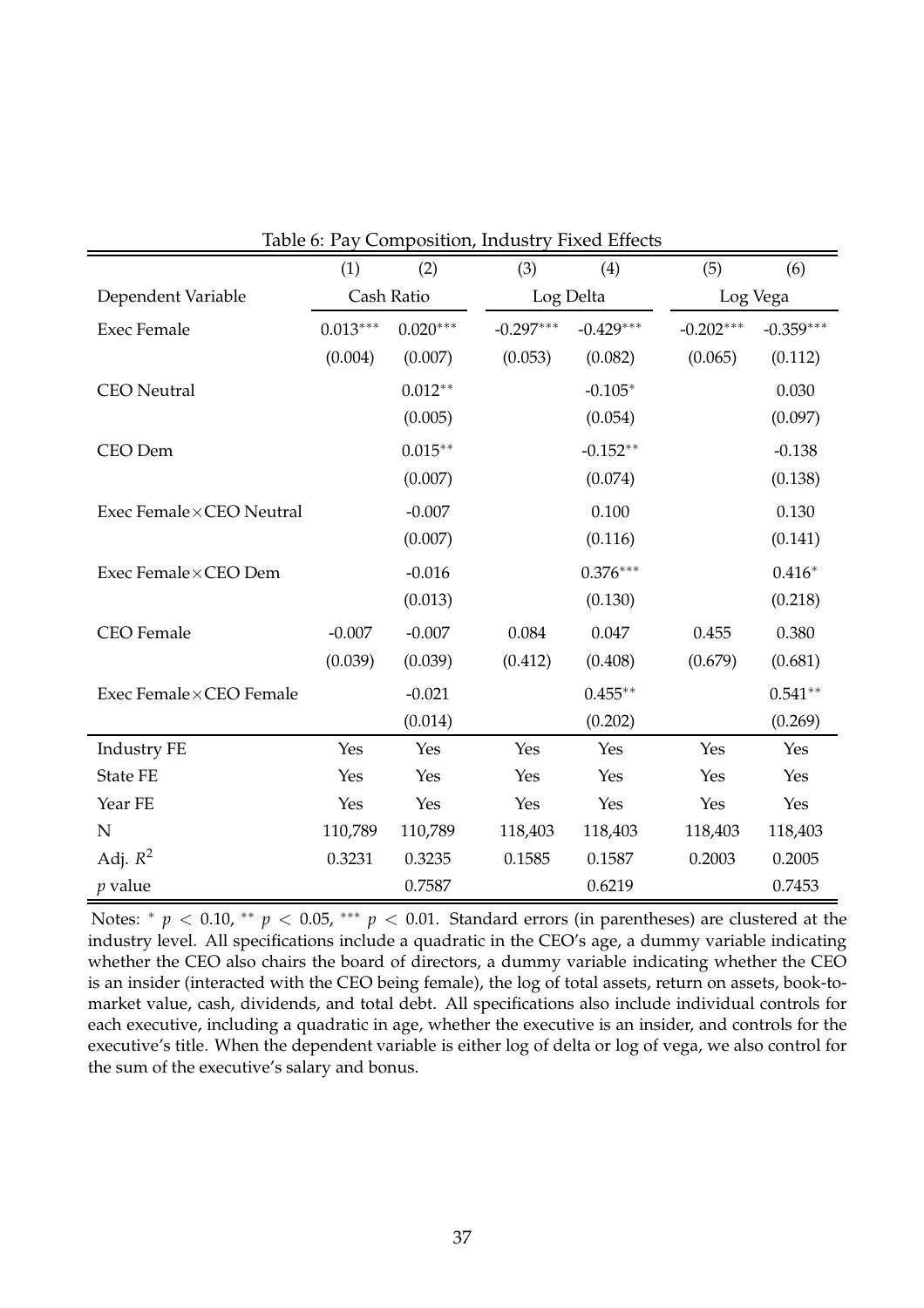<span id="page-39-0"></span>

|                           | (1)        | (2)        | (3)         | (4)         | (5)         | (6)         |  |
|---------------------------|------------|------------|-------------|-------------|-------------|-------------|--|
| Dependent Variable        |            | Cash Ratio |             | Log Delta   |             | Log Vega    |  |
| <b>Exec Female</b>        | $0.009***$ | $0.013***$ | $-0.281***$ | $-0.380***$ | $-0.279***$ | $-0.347***$ |  |
|                           | (0.002)    | (0.004)    | (0.049)     | (0.078)     | (0.056)     | (0.087)     |  |
| <b>CEO</b> Neutral        |            | $0.013**$  |             | $-0.120*$   |             | 0.168       |  |
|                           |            | (0.005)    |             | (0.065)     |             | (0.114)     |  |
| CEO Dem                   |            | 0.008      |             | $-0.044$    |             | $-0.060$    |  |
|                           |            | (0.008)    |             | (0.097)     |             | (0.159)     |  |
| Exec Female × CEO Neutral |            | $-0.002$   |             | 0.064       |             | 0.009       |  |
|                           |            | (0.005)    |             | (0.106)     |             | (0.117)     |  |
| Exec Female×CEO Dem       |            | $-0.015**$ |             | $0.306**$   |             | $0.267*$    |  |
|                           |            | (0.007)    |             | (0.131)     |             | (0.157)     |  |
| <b>CEO</b> Female         | 0.003      | 0.002      | $-0.101$    | $-0.144$    | $-0.319$    | $-0.376$    |  |
|                           | (0.037)    | (0.037)    | (0.334)     | (0.338)     | (0.502)     | (0.498)     |  |
| Exec Female×CEO Female    |            | $-0.003$   |             | $0.331*$    |             | 0.303       |  |
|                           |            | (0.010)    |             | (0.185)     |             | (0.225)     |  |
| Firm FE                   | Yes        | Yes        | Yes         | Yes         | Yes         | Yes         |  |
| Year FE                   | Yes        | Yes        | Yes         | Yes         | Yes         | Yes         |  |
| N                         | 110,789    | 110,789    | 118,403     | 118,403     | 118,403     | 118,403     |  |
| Adj. $R^2$                | 0.4580     | 0.4582     | 0.2173      | 0.2174      | 0.3599      | 0.3601      |  |
| $p$ value                 |            | 0.7056     |             | 0.4992      |             | 0.5540      |  |

Notes: <sup>∗</sup> *p* < 0.10, ∗∗ *p* < 0.05, ∗∗∗ *p* < 0.01. Standard errors (in parentheses) are clustered at the firm level. All specifications include a quadratic in the CEO's age, a dummy variable indicating whether the CEO also chairs the board of directors, a dummy variable indicating whether the CEO is an insider (interacted with the CEO being female), the log of total assets, return on assets, book-to-market value, cash, dividends, and total debt. All specifications also include individual controls for each executive, including a quadratic in age, whether the executive is an insider, and controls for the executive's title. When the dependent variable is either log of delta or log of vega, we also control for the sum of the executive's salary and bonus.